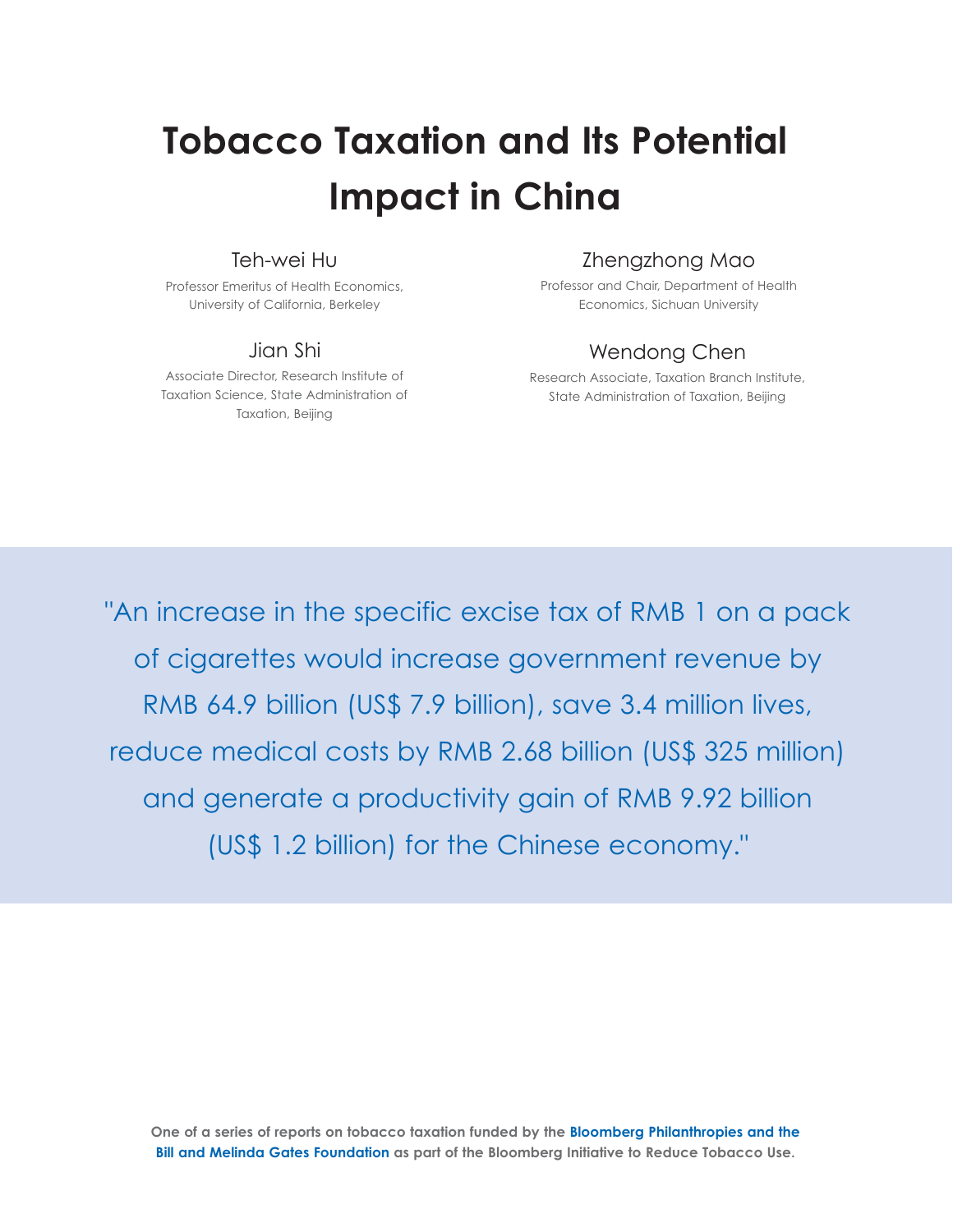

- Monitor tobacco use and prevention policies
- Protect people from tobacco smoke
- Offer help to quit tobacco use
- Warn about the dangers of tobacco
- Enforce bans on tobacco advertising, promotion and sponsorship
- Raise taxes on tobacco

ISBN: 978-2-914365-47-5

International Union Against Tuberculosis and Lung Disease (The Union) 68 boulevard Saint Michel, 75006 Paris - FRANCE Tel : +33-1 44.32.03.60, Fax : +33-1 43.29.90.87 email: union@iuatld.org; web: www.iuatld.org

Suggested citation: Hu T-w, Mao Z, Shi J, Chen W. Tobacco Taxation and Its Potential Impact in China. Paris: International Union Against Tuberculosis and Lung Disease; 2008.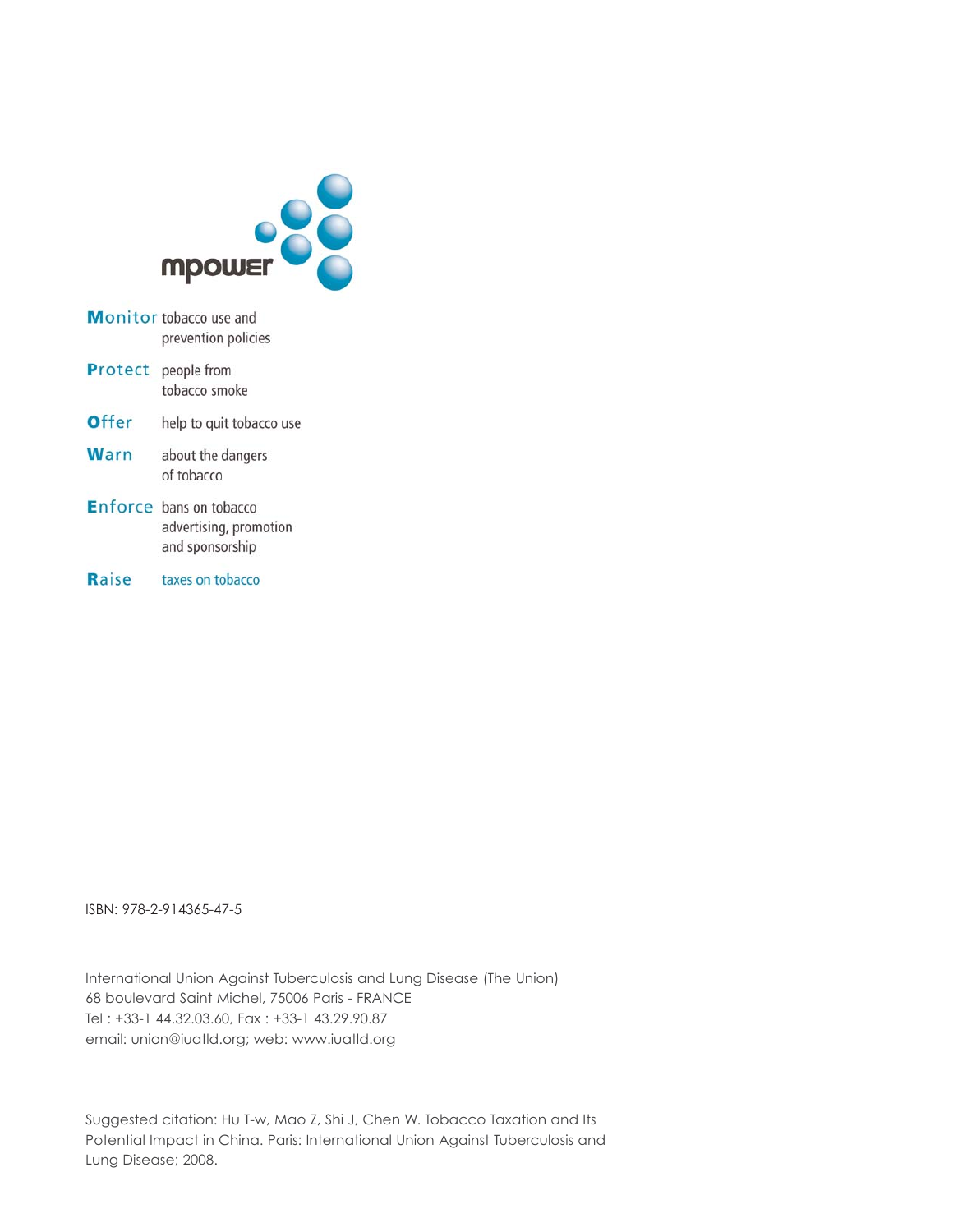# **Tobacco Taxation and Its Potential Impact in China**

|    | <b>Executive Summary</b>                                                                                                    | 1                            |
|----|-----------------------------------------------------------------------------------------------------------------------------|------------------------------|
| Ι. | <b>Introduction</b><br>Prevalence of Smoking and Health Consequences                                                        | 4<br>$\overline{4}$          |
|    | <b>Economic Cost of Smoking</b><br>Framework Convention on Tobacco Control (FCTC) and China                                 | $\overline{4}$<br>$\sqrt{5}$ |
| П. | <b>Price, Consumption, and Household Expenditures</b>                                                                       | 7                            |
|    | Price, Affordability, and Consumption                                                                                       | 7                            |
|    | Household Tobacco Expenditures                                                                                              | 9                            |
|    | Poverty and Low-Income Smokers                                                                                              | 12                           |
|    | <b>III. Tax System and Tax Structure</b>                                                                                    | 14                           |
|    | Tax System and Administration                                                                                               | 14                           |
|    | <b>Tobacco Leaf Tax</b>                                                                                                     | 14                           |
|    | Cigarette Tax                                                                                                               | 16                           |
|    | IV. Role of Tobacco Tax in Demand, Government Revenue, and Population Health                                                | 21                           |
|    | Demand Analysis and Price Elasticity                                                                                        | 21                           |
|    | Simulation of Impact of Specific Excise Tax Increases on Cigarette Consumption,                                             |                              |
|    | Government Tax Revenue, and Health                                                                                          | 24                           |
| V. | Role of Tobacco Tax and Its Impact on the Cigarette Industry                                                                | 29                           |
|    | Role of Government in Cigarette Manufacturing                                                                               | 29                           |
|    | The World Trade Organization (WTO) and the Tobacco Industry                                                                 | 30                           |
|    | Smuggling and Counterfeiting                                                                                                | 32                           |
|    | Simulation of Impact of Cigarette Tax Increases on Cigarette Manufacturing, Employment,<br>and Income                       | 32                           |
|    | VI. Role of Tobacco Tax and Its Impact on Tobacco Farming                                                                   | 35                           |
|    | Role of Government in Tobacco Leaf Production                                                                               | 35                           |
|    | Tobacco Farming Production, Employment, and Income                                                                          | 36                           |
|    | Simulation of Impact of Tobacco Tax Increases on Tobacco Farming                                                            | 39                           |
|    | <b>VII. Implementation of Tobacco Tax Reform</b>                                                                            | 42                           |
|    | Government Organization for Tobacco Tax Reform                                                                              | 42                           |
|    | Tax Base                                                                                                                    | 42                           |
|    | Specific Excise Tax Versus ad valorem Tax<br>Barriers and Opportunities Related to Implementing an Additional Cigarette Tax | 42                           |
|    | Re-adjustment of the Cigarette Tax Rate                                                                                     | 42<br>43                     |
|    | Reconsideration of Tax Revenue-Sharing Between the Central and Local Government                                             | 44                           |
|    | <b>Issue of Earmarked Tax</b>                                                                                               | 44                           |
|    | <b>Conclusions and Recommendations</b>                                                                                      | 46                           |
|    | Conclusions                                                                                                                 | 46                           |
|    | Recommendations                                                                                                             | 48                           |
|    | Acknowledgements                                                                                                            | 50                           |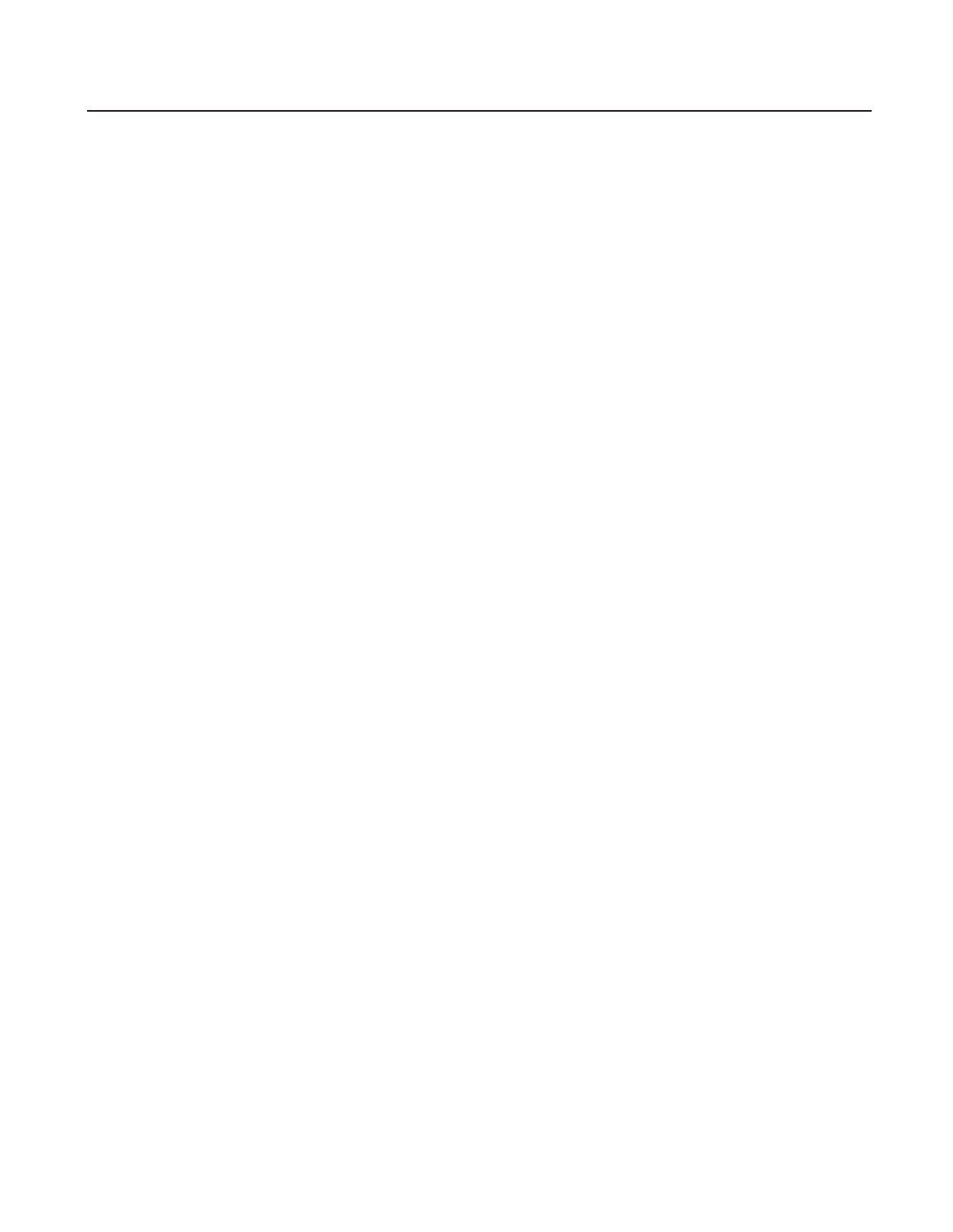# **Executive Summary**

The objective of this paper is to provide evidencebased policy analysis on the use of taxation as a key tobacco control instrument in China.

# **Health and Economic Consequences of Smoking**

China has the world's highest number of smokingattributable deaths: one million premature deaths annually, a number that will reach two million by 2020 unless effective tobacco control programs are implemented.

The costs of smoking to Chinese society were estimated at RMB 41 billion (US\$ 5.0 billion): RMB 14 billion (US\$ 1.7 billion) in medical treatment costs and RMB 27 billion (US\$ 3.3 billion) in lost productivity (based on values given for the year 2000). The treatment costs of smoking accounted for 3.1 percent of China's national health expenditures in 2000.

Smoking has negative impacts on household expenditure patterns as well. Households with smokers spent less on food, education, clothing, and housing than households of nonsmokers. Poor households in China spent 8 to 11 percent of total household expenditures on cigarettes. Medical spending related to the negative health consequences of smoking impoverished 30.5 million urban residents and 23.7 million rural residents in China in 1998.

**Poor households in China spent 8 to 11 percent of total household expenditures on cigarettes.** 

**The Role of the Cigarette Industry and Tobacco Farming**

In 2005, China's state-owned tobacco monopoly company produced 1.7 trillion cigarettes, generating a tax and profit of RMB 240 billion (US\$ 30 billion), about 7.6 percent of the central government's total revenue. (The proportion of tobacco tax and profit revenue to the government's total revenue has been declining since 1995.) The tobacco industry employed about a half million people, 0.06 percent of total employment in all sectors.

The special tobacco leaf tax (20 percent of the procuring price), a form of local tax revenue, is a pervasive incentive for local authorities to increase the production of tobacco leaf, resulting in an oversupply of tobacco leaf as well as a lower tobacco leaf price. Production of tobacco leaf had a lower net return than fruit, vegetable oil, beans, and mulberries, due in part to the oversupply of tobacco leaf in the market generated by the quotas assigned to farmers through the tobacco leaf tax.

**The Relationship Between Taxation, Government Revenue, and Health**

Taking into account both inflation and purchasing power, cigarettes have become more than twice as affordable in China since 1990. Smoking in China is much less costly than in Indonesia and Thailand, for example.

The overall effective tax rate of 40 percent measured at the retail price level in China is much lower than the international community's median tax rate, which ranges between 65 and 70 percent. Given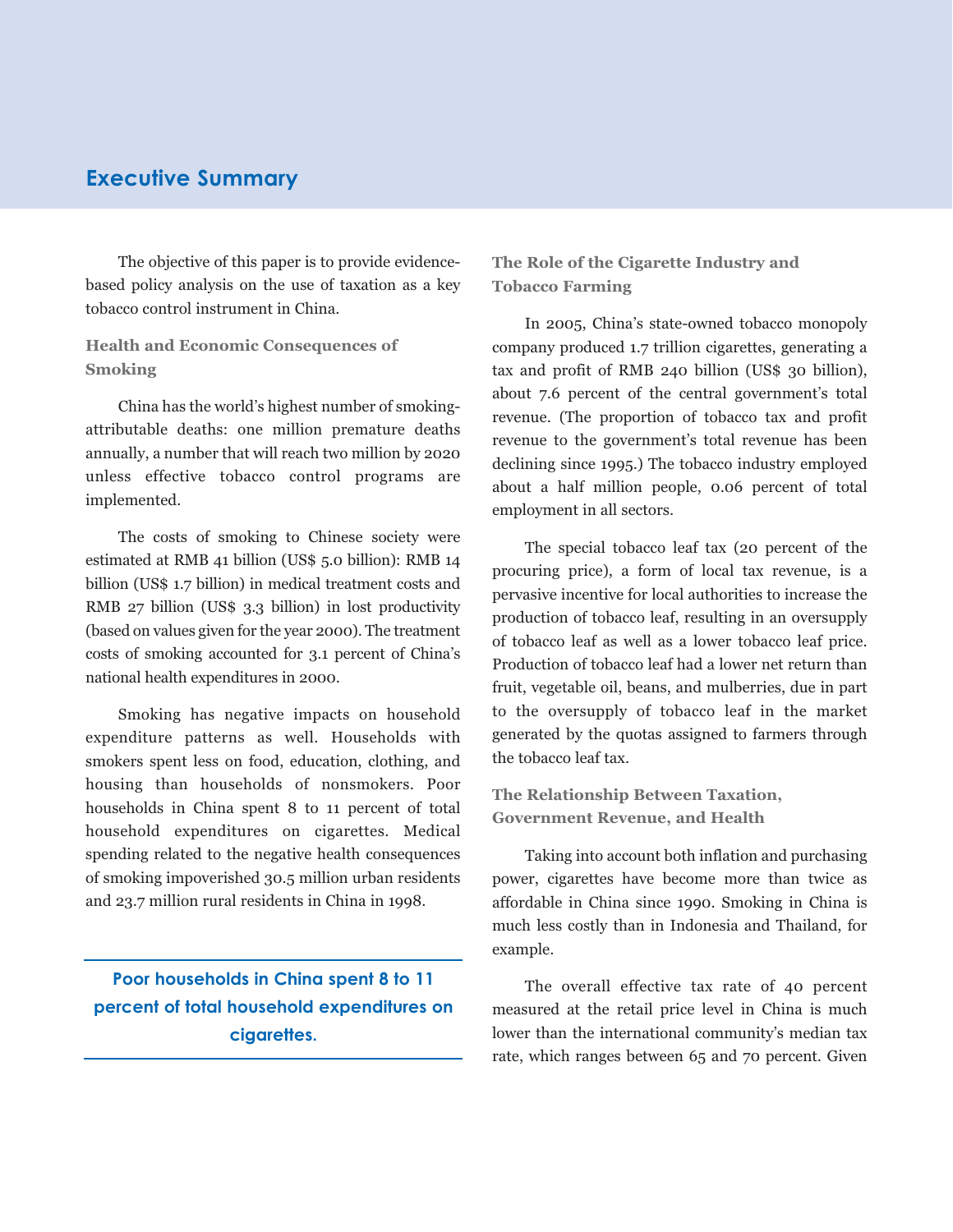**Given the current minimum amount of specific excise tax on cigarettes, the tax reform most likely to be effective for tobacco control in China is to increase the specific excise tax.**

the negative health and economic consequences of smoking, there is much room to raise the tobacco tax for the purpose of tobacco control in China.

To determine the impact of taxation on smoking prevalence and the effect on government revenue, population health, and the tobacco economy, the price of cigarette consumption (price elasticity) is the key parameter. This study used price elasticities of demand of  $-0.15$  and  $-0.50$  to simulate the impact of tax increases on government revenue, population health, and the economy with an increase in the specific excise tax of RMB 1 per pack up to an additional RMB 4 per pack. Given the current minimum amount of specific excise tax on cigarettes, the tax reform most likely to be effective for tobacco control in China is to increase the specific excise tax. Simulation estimations focus on the specific excise tax alone while maintaining the current *ad valorem* tax structure. Owing to a lack of detailed micro-consumption data by income and price, simulation of the impact of possible changes in the *ad valorem* tax rate is not provided.

An increase in the specific excise tax of RMB 1 on a pack of cigarettes, with a price elasticity of  $-0.50$ (smoking participation elasticity at –0.20), would increase government revenue by RMB 64.9 billion (US\$ 7.9 billion), save 3.42 million lives, reduce medical costs by RMB 2.68 billion (US\$ 325 million), and generate a productivity gain of RMB 9.92 billion (US\$ 1.2 billion) for the Chinese economy.

**Policy Recommendations**

To achieve tobacco control in China will require far-reaching measures. These recommendations are offered in that spirit.

#### ■ **Increase the cigarette tax**

The Chinese government should consider increasing the specific excise tax by RMB 1 per pack (or RMB 2,500 per case) in the short term and up to RMB 4 per pack in the longer term. (This increase should be adjusted automatically for inflation.)

If the Chinese government maintains the *ad valorem* tax as a part of the tobacco tax system, China should consider working toward a uniform tax rate across brands. An overall cigarette tax rate of at least 65 percent to 70 percent of the consumers' purchase price in line with the median range of international tax rates, is needed to achieve the goal of tobacco control.

#### ■ **Remove the tobacco leaf tax**

The Chinese government should consider removing the special tobacco leaf tax.

The China National Tobacco Company (CNTC) is the only legitimate buyer of tobacco leaf. As a purchaser, CNTC withholds 20 percent of its purchase price as the tobacco leaf tax and submits the amount to the local government as local government tax revenue. Whereas the Chinese central government considers the imposition of tobacco leaf tax one way to control tobacco supply and provide financial assistance to the local government, in actuality the tobacco leaf tax acts as an incentive to encourage village and township officials to plant tobacco leaf above and beyond the CNTC quota. Therefore, farmers need to sell their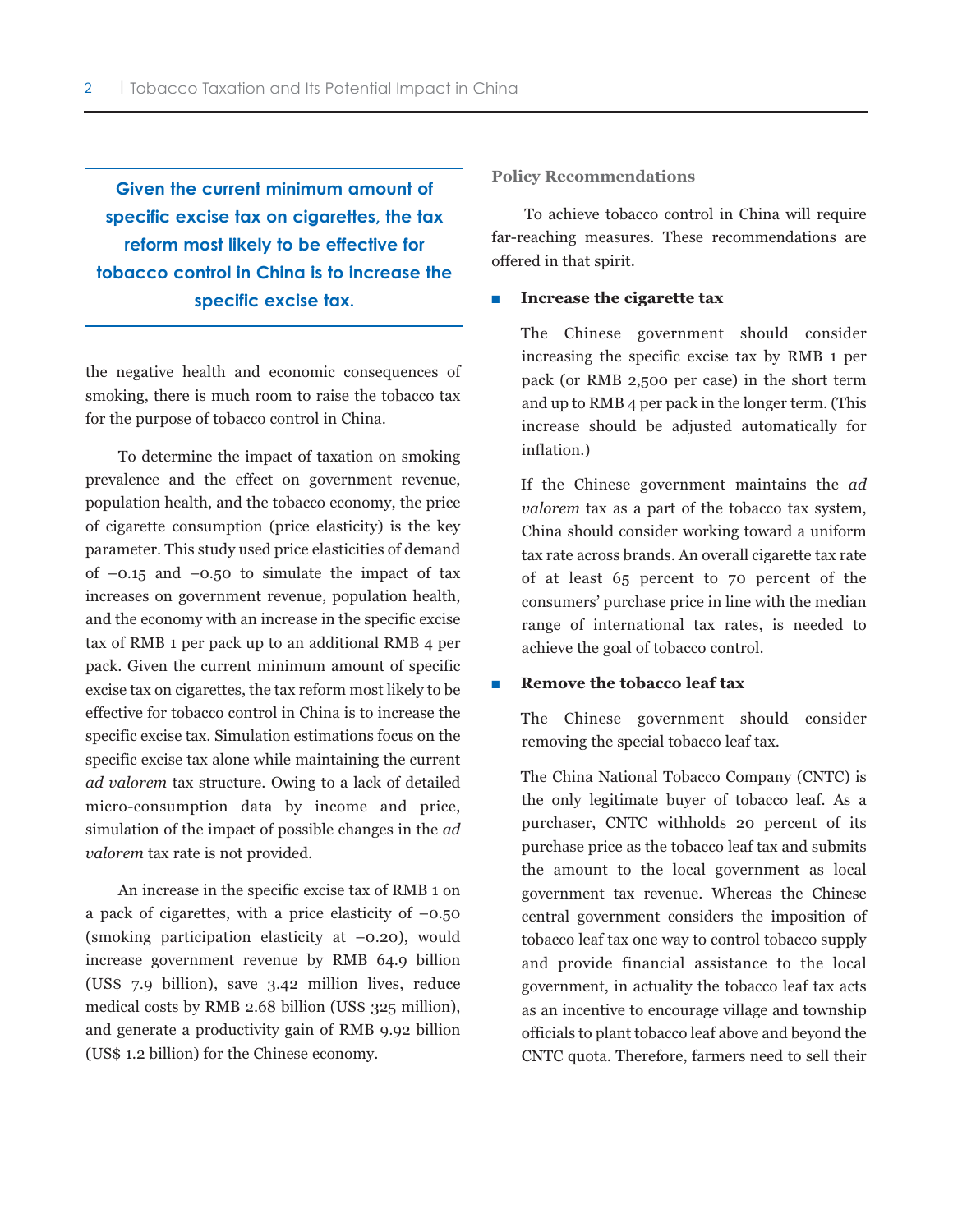leftover leaf to underground private cigarette companies either for private local brands or for counterfeit brands.

## **Reform revenue sharing between the central and local government**

The current cigarette tax revenue-sharing mechanism that exists between the central and local government encourages local governments to over-produce, resulting in inefficient resource allocation in tobacco production. It might be more effective and fiscally more efficient to consider the tobacco tax as central government revenue. Instead of sharing revenue with the local government, the central government would collect and keep the entire tobacco tax revenue and let the

Ministry of Finance and other central government agencies address revenue allocation to local government.

#### ■ **Earmark the additional tax revenue**

The Chinese government should consider allocating some of the additional cigarette tax revenue to subsidize tobacco farmers for crop substitution and to the cigarette industry for retraining displaced employees. In addition, the government should provide health insurance coverage for low-income populations and conduct tobacco control activities. The combined effect of price and non-price tobacco control regulations will maximize the effect of tobacco control programs in China.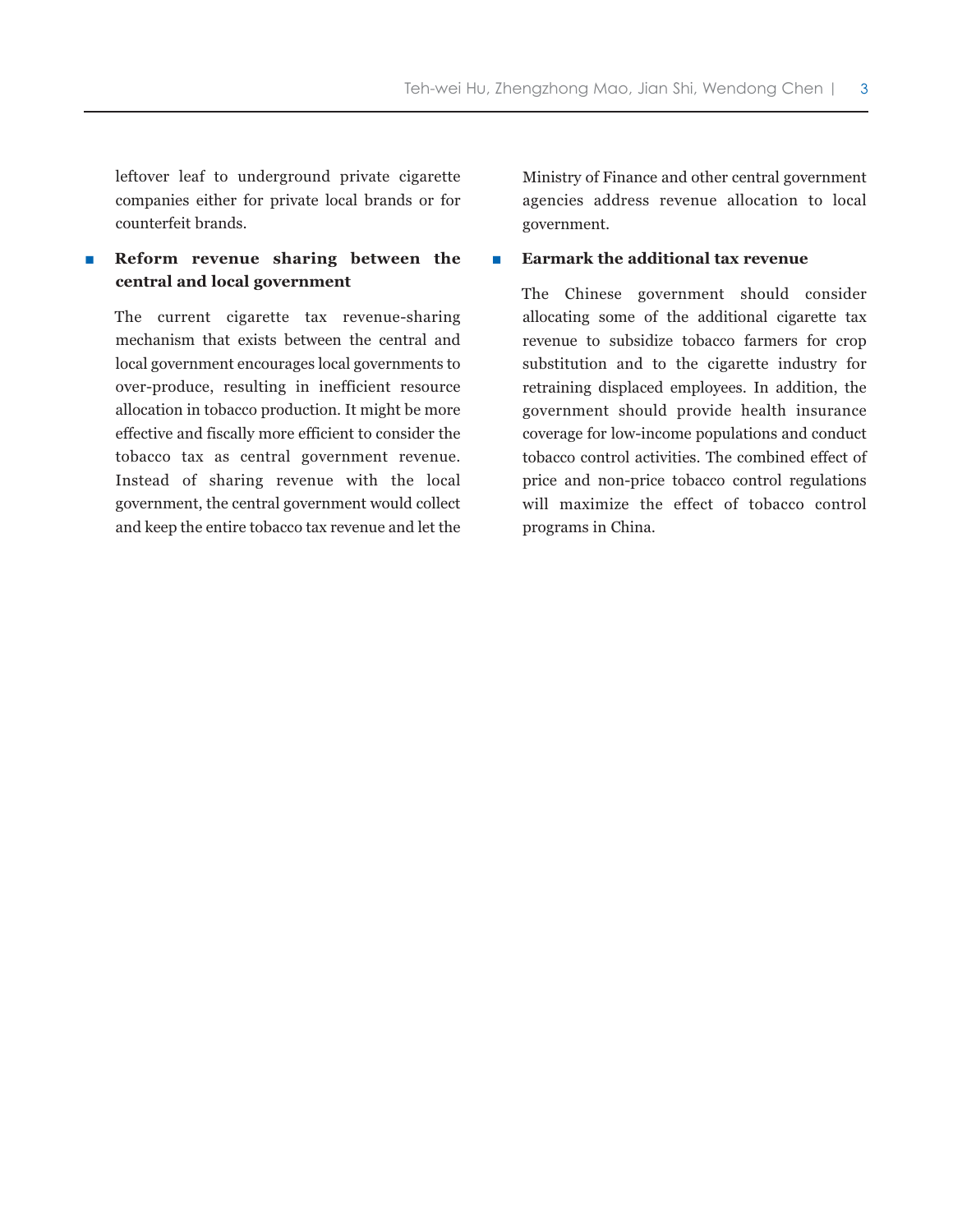# **I. Introduction**

## **Prevalence of Smoking and Health Consequences**

China is the largest producer and consumer of tobacco in the world. It grows one third (2.435 million tons of tobacco leaf) of the world's tobacco crop and produces and consumes one third (1.7 trillion cigarettes) of the world's cigarettes. In 2006, China's Ministry of Health prepared a report titled *China Smoking and Health Report 2006*. The report cited the 2002 National Smoking Prevalence Survey, which estimated 350 million ever smokers in China  $-$  35.8 percent of China's population over age 15 (66 percent of men and 3.1 percent of women). Current smokers numbered 300 million  $-57$  percent of men and 2.6 percent of women. The report pointed out that smoking prevalence for persons 15 to 24 years old had risen, and the average age of smoking initiation had decreased from 22.4 in the 1980s to 19.7 in 2002.1

The health and economic consequences of smoking are alarming, especially given China's high smoking prevalence rate. China has the world's highest number of smoking-attributable deaths: one million deaths annually.<sup>2</sup> This figure represents one in four such deaths throughout the world. Smokingattributable deaths in China are projected to rise to 2 million by the year 2020.3 To put tobacco smoking into context with other major health risk factors, the number of lives lost from tobacco smoking in China is almost 3 times the number caused by air pollution, 2.4 times the number caused by unsafe water, 5 times the number caused by tuberculosis, and 30 times the number caused by HIV/AIDS.4

The health consequences of smoking can be measured in Disability Adjusted Life Years (DALYs).5 According to the 2002 WHO (World Health

**China is the largest producer and consumer of tobacco in the world. It grows one third (2.435 million tons of tobacco leaf) of the world's tobacco crop and produces and consumes one third (1.7 trillion cigarettes) of the world's cigarettes.**

Organization) World Health Report, tobacco smoking was responsible for about 10 million DALYs in China and ranked third in leading risk factors after high blood pressure and alcohol use.<sup>6</sup> The effects of secondhand smoking, including lung cancer and ischemic heart disease, also were estimated by the DALY method. In 2002, close to half a million additional DALYs were lost in China due to secondhand smoking  $-$  around  $5$  percent of the burden of the same diseases caused by active smoking.<sup>7</sup>

#### **Economic Cost of Smoking**

The health burdens of smoking also can be measured in terms of monetary cost, which includes both medical treatment costs (direct costs) and loss of productivity (indirect costs) from morbidity and mortality. A study that used the 1998 China National Health Services Survey estimated the total smokingattributable total costs of three major diseases cancer, cardiovascular disease, and respiratory disease  $-$  at RMB 41.0 billion (or US\$ 5.0 billion, US\$ 1 = RMB 8.20 at the 2000 exchange rate) measured in 2000 value, about RMB 208 (US\$ 25.43 ) per smoker  $(z \text{ age } 35)^8$ . The share of the economic costs was greater for men than for women and greater in rural areas than in urban areas. Of the RMB 41.0 billion (US\$ 5.0 billion) in total costs, direct costs were RMB 14 billion (US\$ 1.7 billion), 34 percent of the total;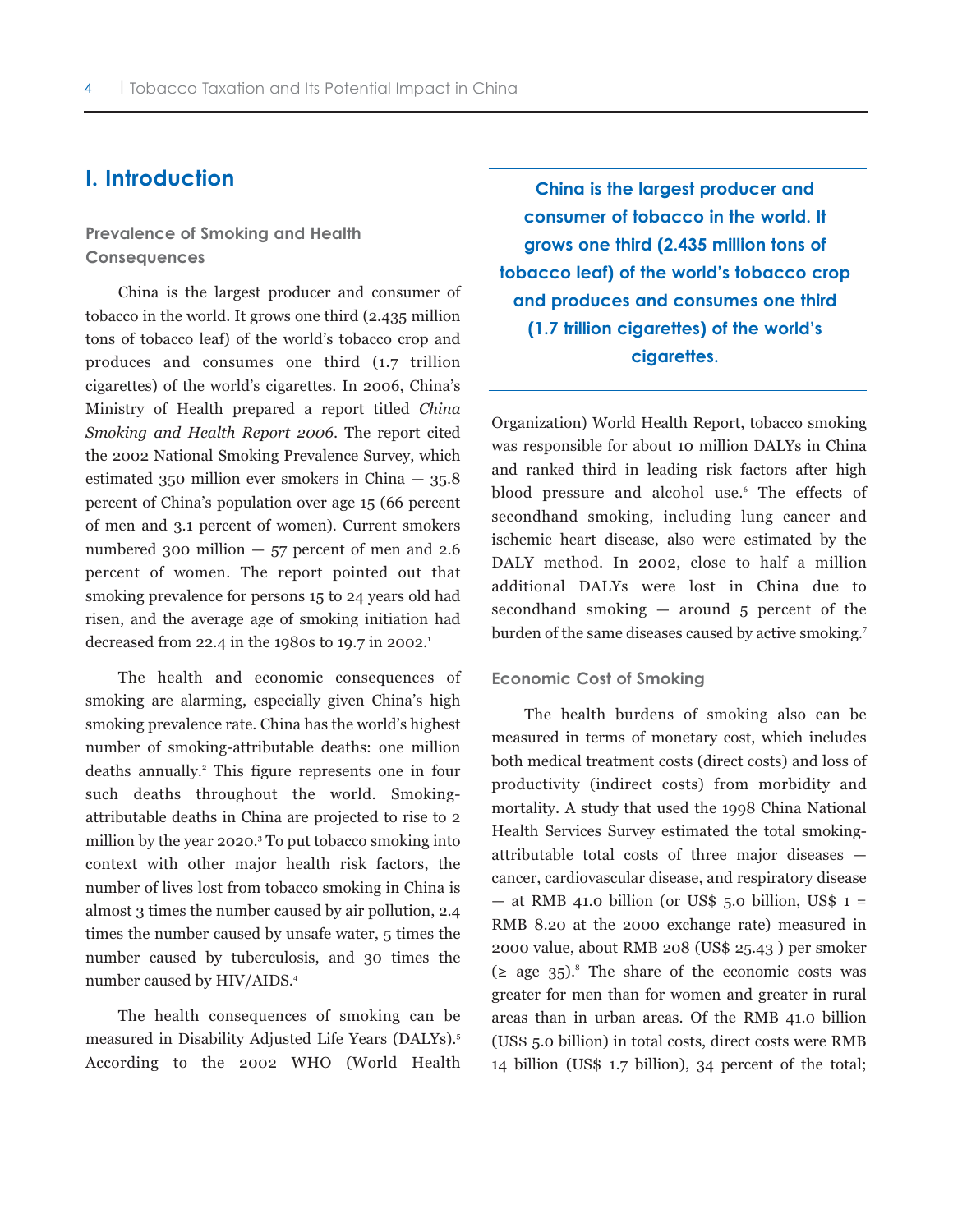indirect morbidity costs were RMB 3.3 billion (US\$ 0.4 billion), or 8 percent; and indirect mortality costs were RMB 23 billion (US\$ 2.9 billion), or 58 percent. The direct costs of smoking accounted for 3.1 percent of China's national health expenditures in 2000. According to the Chinese national statistics, 60 percent of health care expenditures were personally paid, while 40 percent were paid by the public sector.9

In contrast to the survey-derived (the human capital) calculations of indirect costs given above, which provide a lower bound of the value of life, the willingness-to-pay approach  $(WTP)$  — that is, what a person would pay to reduce the risk of death — can improve the estimate of indirect costs. Four recent WTP studies in China that used the contingent valuation method provided a range of estimates for the average value of one life — from RMB 0.24 million to as high as RMB 1.7 million.4 Three of the estimates were between RMB 0.24 and 0.3 million. A low-end estimate of RMB 0.25 million (US\$ 0.03 million) is used here to estimate the indirect costs of smoking. Of the one million annual premature smokingattributable deaths in China in 2000, $368,512$  deaths were from the three major diseases attributable to smoking. $8$  At RMB 0.25 million per lost life, the total indirect cost of smoking using the WTP approach is

**One of the most important instruments a government can use in tobacco control is taxation. Worldwide experience has shown that raising the specific tax on cigarette sales is very effective in reducing consumption.**

RMB 172 billion (*RMB 0.25 million x 688,512 = RMB 172 billion, or US\$ 21 billion*). Adding RMB 14 billion (US\$ 1.7 billion) for the direct cost of smoking, the total economic cost of smoking in China would be RMB 186 billion (US\$ 22.6 billion), about 1.9 percent of China's GDP in the year 2000. To reduce this cost burden in the future, effective tobacco control programs and sustained efforts are needed to curb the tobacco epidemic and economic losses.

# **Framework Convention on Tobacco Control (FCTC) and China**

The Chinese government joined most of the world in supporting tobacco control by signing the World Health Organization (WHO) Framework Convention on Tobacco Control (FCTC) in 2003. The National People's Congress ratified the treaty in 2005. Public statements from senior Chinese officials have indicated that the Chinese government is increasingly aware of the health risks of the high prevalence of smoking and is ready to address the mounting health crisis. However, in all the discussions and policy initiatives related to the implementation of the FCTC, there has been little or no mention of increasing taxation on cigarettes. The focus instead is on nonprice tobacco control measures (i.e., banning smoking in public places, banning youth smoking, printing larger warning labels, banning tobacco advertising, etc.). One of the most important instruments a government can use in tobacco control is taxation. Worldwide experience has shown that raising the tax on cigarette sales is very effective in reducing consumption.10 The FCTC requires that signatory countries recognize the effectiveness of price and tax measures in reducing consumption of cigarettes and be committed to implementing such price and tax policies.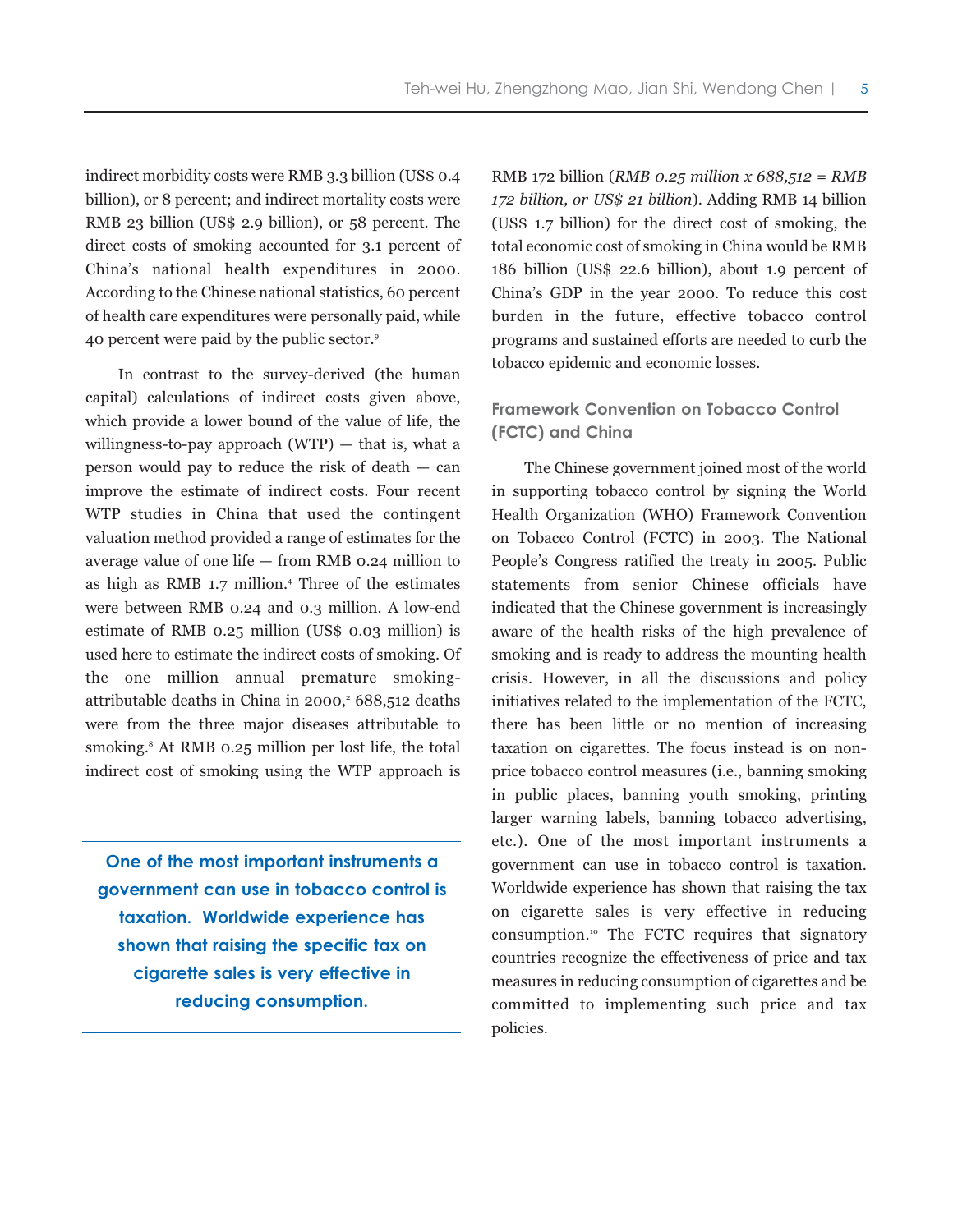#### **Endnotes for Chapter I**

- <sup>1</sup> China Ministry of Health. China Smoking and Health Report 2006. Beijing, China: Ministry of Health; 2006.
- <sup>2</sup> Liu BQ, Peto R, Chen ZM, Boreham J, Wu YP, Li JY, et al. Emerging tobacco hazards in China: 1. Retrospective proportional mortality study of one million deaths. BMJ. 1998;317:1411–1422.
- <sup>3</sup> Peto R, Lopez AD. Future worldwide health effects of current smoking patterns, Chapter 18. In: Koop CE, Pearson CE, Schwarz MR, eds. Critical Issues in Global Health. New York, NY: Jossey-Bass; 2001:155.
- <sup>4</sup> World Bank and State Environmental Protection Administration, People's Republic of China. Valuation of environmental health risks, Chapter 4. In: Cost of Pollution in China: Economic Estimates of Physical Damages. Washington, DC: World Bank; 2007. Available at: http://siteresources.worldbank.org/INTEAPREGTOPENVIRONMENT/Resources/China\_Cost\_of\_Pollution.pdf ."
- <sup>5</sup> Murray CJ, Lopez AD, eds. The Global Burden of Disease: A Comprehensive Assessment of Mortality and Disability from Diseases, Injuries, and the Risk Factors in 1990 and Projected to 2020 (Global Burden of Disease and Injury Series). Boston, MA: Harvard School of Public Health; 1996.
- <sup>6</sup> World Health Organization. The World Health Report, 2002: Reducing Risks, Promoting Healthy Lives. Geneva: The World Health Organization; 2002.
- <sup>7</sup> Gan Q, Smith KR, Hammond SK, Hu TW. Disease burden from smoking and passive smoking in China, Chapter 5. In: Hu, TW, ed. Tobacco Control Policy Analysis in China: Economics and Health (Series on Contemporary China, Vol. 12). Singapore: World Scientific Publishing Co.; 2008.
- 8 Sung HY, Wang L, Jin S, Hu TW, Jiang Y. Economic burden of smoking in China, 2000. Tob Control. 2006;15:5–11.
- <sup>9</sup> China National Institute of Health Economics. China National Health Expenditure Report (in Chinese). Beijing: China National Institute of Health Economics, 2006.
- <sup>10</sup> World Bank. Curbing the Epidemic: Government and the Economics of Tobacco Control. Washington, DC: World Bank; 1999:23.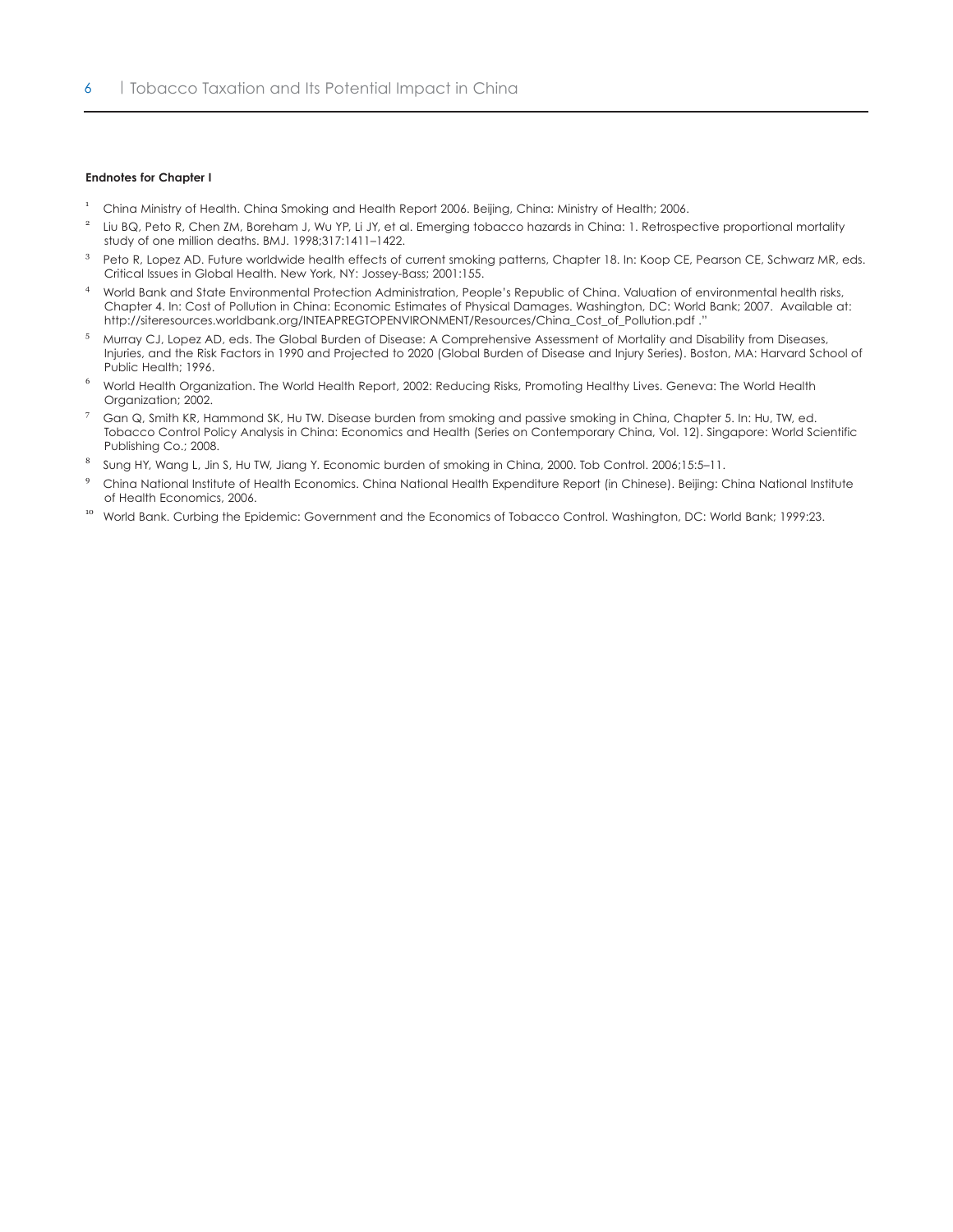# **II. Price, Consumption, and Household Expenditures**

### **Price, Affordability, and Consumption**

#### **Price**

The price of cigarettes is a key variable when considering the use of taxation as an instrument for tobacco control because affordability influences consumers' decision to smoke. To examine the trends in the affordability of cigarettes, a weighted retail price per pack was used, as shown in Table 2.1. The weight is the amount of cigarettes of different brands consumed, based on data collected by the China National Tobacco Company (CNTC). The weighted price is the product of their respective prices. In China, the retail price of cigarettes includes taxes. In 1990, the nominal retail price per pack was RMB 1.088; it then gradually increased to RMB 4.522 in 2005. According to the Consumer Price Index (CPI), using data from 1990 as 100, the overall price level increased 2.14 times during that period. If one uses the CPI to deflate the nominal cigarette price,<sup>11</sup> the per pack price in 2005, measured at the 1990 price level, was RMB 2.11 per pack, as shown in Graph 2.1.

| Table 2.1: Cigarette Prices, Affordability Index, and Consumption |                                              |                                                |                                                                     |                                                          |                                      |                                           |  |  |
|-------------------------------------------------------------------|----------------------------------------------|------------------------------------------------|---------------------------------------------------------------------|----------------------------------------------------------|--------------------------------------|-------------------------------------------|--|--|
| Year                                                              | <b>Nominal</b><br>retail price<br>(RMB/pack) | Consumer<br><b>Price Index</b><br>$(1990=100)$ | <b>Real retail</b><br>cigarette price<br>$(1990=100)$<br>(RMB/pack) | <b>Proxy</b><br>disposable<br>income per<br>capita (RMB) | <b>Affordability</b><br><b>Index</b> | Per capita<br>consumption<br>(packs/year) |  |  |
| 1990                                                              | 1.088                                        | 100.0                                          | 1.088                                                               | 1637                                                     | 1.000                                | 65.97                                     |  |  |
| 1991                                                              | 1.207                                        | 103.4                                          | 1.168                                                               | 1884                                                     | 1.038                                | 67.64                                     |  |  |
| 1992                                                              | 1.328                                        | 110.0                                          | 1.207                                                               | 2298                                                     | 1.150                                | 66.15                                     |  |  |
| 1993                                                              | 1.421                                        | 126.2                                          | 1.126                                                               | 2975                                                     | 1.391                                | 68.99                                     |  |  |
| 1994                                                              | 1.564                                        | 156.6                                          | 0.998                                                               | 4014                                                     | 1.706                                | 68.29                                     |  |  |
| 1995                                                              | 1.736                                        | 183.4                                          | 0.946                                                               | 4938                                                     | 1.890                                | 70.17                                     |  |  |
| 1996                                                              | 1.944                                        | 198.6                                          | 0.979                                                               | 5731                                                     | 1.959                                | 67.77                                     |  |  |
| 1997                                                              | 2.177                                        | 204.2                                          | 1.066                                                               | 6314                                                     | 1.928                                | 68.54                                     |  |  |
| 1998                                                              | 2.316                                        | 202.5                                          | 1.144                                                               | 6654                                                     | 1.910                                | 65.82                                     |  |  |
| 1999                                                              | 2.464                                        | 199.7                                          | 1.234                                                               | 7034                                                     | 1.897                                | 64.50                                     |  |  |
| 2000                                                              | 2.585                                        | 200.5                                          | 1.289                                                               | 7732                                                     | 1.988                                | 60.95                                     |  |  |
| 2001                                                              | 2.793                                        | 201.9                                          | 1.383                                                               | 8467                                                     | 2.015                                | 64.60                                     |  |  |
| 2002                                                              | 3.086                                        | 200.3                                          | 1.541                                                               | 9271                                                     | 1.997                                | 68.09                                     |  |  |
| 2003                                                              | 3.420                                        | 202.7                                          | 1.687                                                               | 10460                                                    | 2.033                                | 69.57                                     |  |  |
| 2004                                                              | 3.899                                        | 210.6                                          | 1.851                                                               | 12277                                                    | 2.093                                | 72.09                                     |  |  |
| 2005                                                              | 4.522                                        | 214.4                                          | 2.109                                                               | 14128                                                    | 2.076                                | 71.81                                     |  |  |

#### *Sources:*

*China Statistical Yearbook (1989–2006). China National Bureau of Statistics, Beijing, China.* 

*China Tobacco Statistics Yearbook (1989–2006). China National Tobacco Company, Beijing, China.* 

*China Economic Trade Yearbook (1989–2006). China National Bureau of Statistics, Beijing, China.*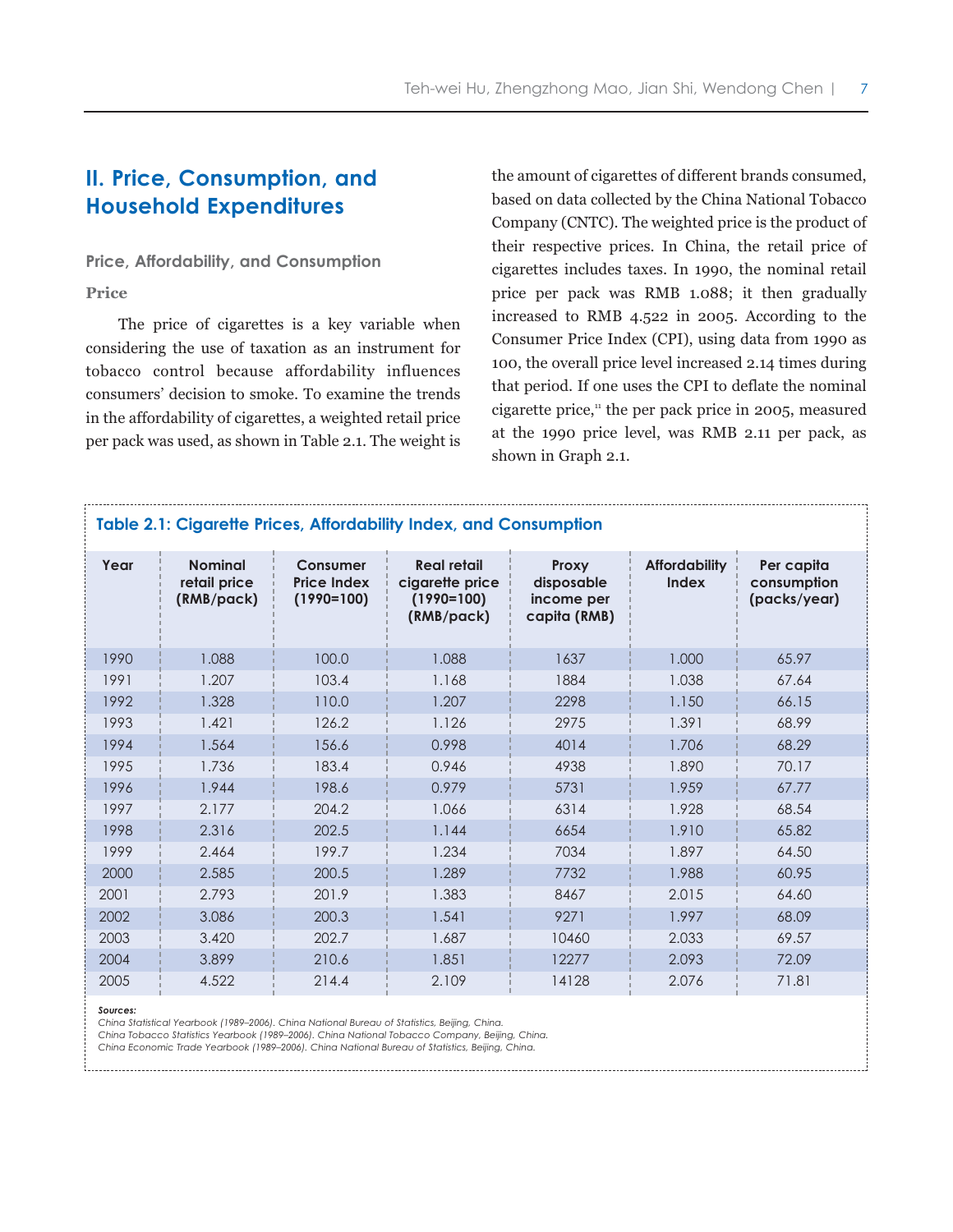

#### **Affordability**

To address the affordability of cigarettes, one can divide per capita disposable income by the price per pack of cigarettes in each year. Then, using the base year (1990) ratio as a denominator for each subsequent year (e.g., 1991, 1992, etc.), one can derive an affordability index. No national per capita disposable income statistics are available in China, perhaps due to wide income disparities between urban and rural households. Therefore, to address the affordability issue at the national level, this paper uses the 2007 government revised gross national product figure, minus government fiscal revenue and divided by China's total population, as a proxy for per capita

**Chinese consumers' incomes increased much faster than the price of cigarettes by almost 2.08 times between 1990 and 2005. Thus, cigarettes became twice as affordable between 1990 and 2005.**

disposable income. With rapid economic growth in China between 1990 and 2005, the nominal proxy index of the per capita disposable income increased from RMB 1,637 in 1990 to RMB 14,128 in 2005  $$ about 8.63 times. Dividing the proxy index of per capita disposable income by nominal retail price per pack of cigarettes and using the 1990 price as a base provides the relative increase in income versus the relative increase in cigarette price. The affordability index is shown in Table 2.1. It indicates that Chinese consumers' incomes increased much faster than the price of cigarettes — by almost 2.08 times between 1990 and 2005. Thus, cigarettes became twice as affordable between 1990 and 2005, as shown in Graph 2.2.

Guindon and others have addressed the "costliness" of tobacco products by dividing relative tobacco prices by a country's per capita gross domestic product (GDP).<sup>12</sup> This is the reverse of the affordability concept. The use of GDP as a denominator indicates its purchasing power over time. Their results indicated that between 1980 and 2000, cigarettes in Indonesia,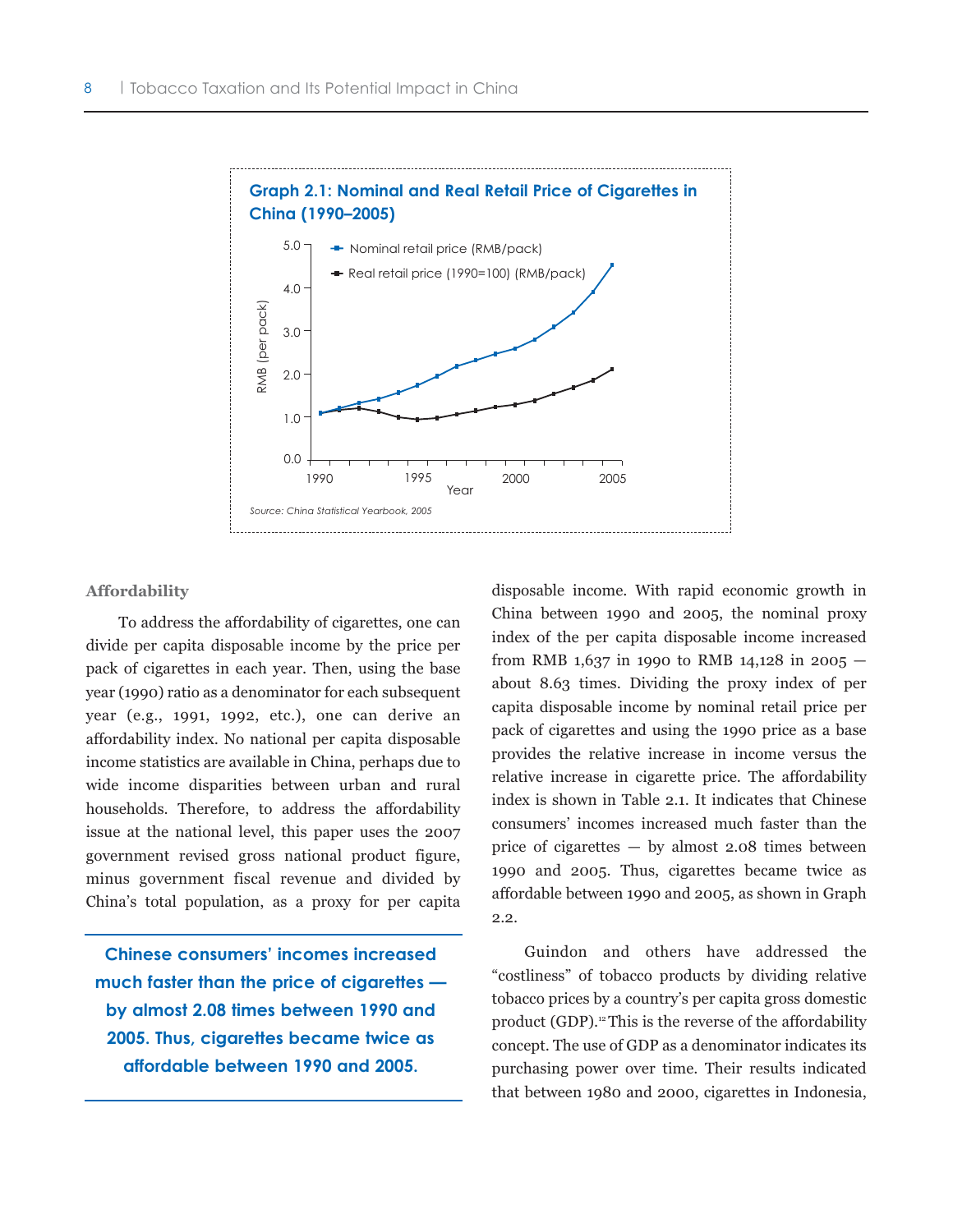

Thailand, Sri Lanka, and India became 50 percent less costly or 50 percent more affordable. In China, using 1990 as a base, the "costliness" index dropped from 100 in 1990 to 47.4 percent in 2005.

#### **Consumption**

Between 1990 and 2005, per capita cigarette consumption in China fluctuated between 61 and 72 packs/year, with a median value of 67 packs/year. During 2004–2005, per capita consumption crept above 70 packs/year as shown in Table 2.1. Given that the relatively small increase in the real price has made cigarettes more affordable, per capita cigarette consumption may be increasing.

#### **Household Tobacco Expenditures**

Smoking increases the risk of cancers, cardiovascular disease, and other smoking-related illnesses that result in higher medical expenditures, lower productivity, and premature death. Many international studies have addressed this long term negative impact of smoking on health and personal welfare.

Smoking also has a short-term immediate negative impact on living standards by diverting scarce household resources from essential expenditures. Cigarette expenditures can reduce the nutritional status of low-income households by displacing expenditures on food. A 2002 survey examined expenditures among 3,400 Southwest China urban and rural households from 36 townships/districts and 108 villages.13 Table 2.2 presents household expenditure patterns for major expenditures and cigarette consumption status by urban versus rural households, further separated by income groups.

As shown in Table 2.2, for both urban and rural households, the higher the household income, the higher the cigarette expenditures. These higher cigarette expenditures are reflected in both the amount of cigarette consumption and the price per pack paid by different income households. For example, in urban areas poor households consumed 7.6 packs of cigarettes a month, near-poor households consumed 9.8 packs a month, and non-poor households consumed 15.5 packs a month. Rural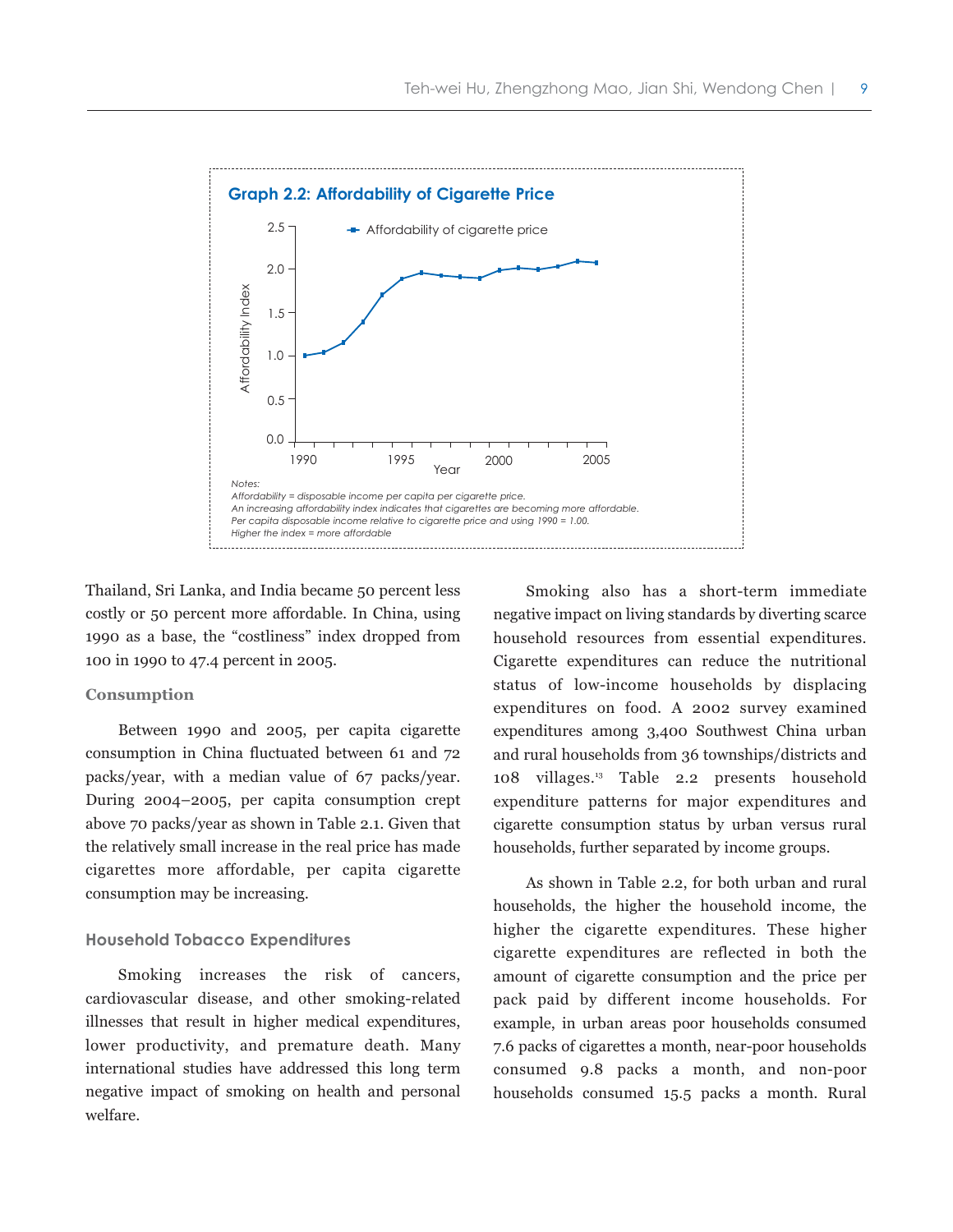| Table 2.2: Urban and Rural Household Monthly Income Expenditure Patterns and Smoking<br>Information, 2002                                                                                                                                                        |                   |                        |                        |                   |                        |                       |  |
|------------------------------------------------------------------------------------------------------------------------------------------------------------------------------------------------------------------------------------------------------------------|-------------------|------------------------|------------------------|-------------------|------------------------|-----------------------|--|
|                                                                                                                                                                                                                                                                  |                   | Urban                  |                        | <b>Rural</b>      |                        |                       |  |
|                                                                                                                                                                                                                                                                  | Poor<br>$(n=140)$ | Near-poor<br>$(n=463)$ | Non-poor<br>$(n=1792)$ | Poor<br>$(n=146)$ | Near-poor<br>$(n=149)$ | Non-poor<br>$(n=534)$ |  |
| Monthly Average Income                                                                                                                                                                                                                                           | 502               | 780                    | 2.769                  | 226               | 325                    | 863                   |  |
| Cigarette Expenditures (RMB) <sup>a</sup>                                                                                                                                                                                                                        | 29                | 46                     | 127                    | 24                | 29                     | 49                    |  |
| Percentage of Income on Cigarettes (%)                                                                                                                                                                                                                           | 5.8               | 5.9                    | 4.6                    | 10.6              | 8.9                    | 5.7                   |  |
| Cigarette Consumption<br>(no. of packs)                                                                                                                                                                                                                          | 7.6               | 9.8                    | 15.5                   | 21.8              | 24.1                   | 28.8                  |  |
| Price per Pack (RMB)                                                                                                                                                                                                                                             | 3.8               | 4.7                    | 8.2                    | 1.1               | 1.2                    | 1.7                   |  |
| Note:<br>Urban: Poor—monthly capita < RMB 143 (or US\$ 0.60 per day); near-poor—RMB 144-286; non-poor—>RMB 286<br>Rural: Poor—monthly capita < RMB 54 (or US\$ 0.22 per day); near-poor—RMB 53-83; non-poor— > RMB 83<br>$^{\circ}$ US\$ 1 = RMB 8.23<br>Source: |                   |                        |                        |                   |                        |                       |  |

#### *Hu TW, Mao Z, Liu Y, de Beyer J, Ong M. Smoking, standard of living, and poverty in China. Tob Control. 2005;14:247–250.*

households consumed more cigarettes than urban households: 21.8 packs a month for the rural poor households, 24.1 packs for near-poor, and 28.8 packs for non-poor. The differences in the amount of cigarette consumption between urban and rural consumers could be affected by price differences, as shown below.

Significant differences were found in the average prices paid per pack of cigarettes by smokers: RMB 3.8 for urban poor households, RMB 4.7 for urban nearpoor households, and RMB 8.2 for urban non-poor households. On the other hand, the price per pack in rural areas ranged from RMB 1.1 for the poor households to RMB 1.7 for non-poor households — a much narrower price difference. The vast majority of low-priced brands are available in rural areas. Monthly cigarette expenditures were much higher for non-poor households than for poor ones.

The patterns are more consistent across rural and urban areas when one looks at the percentage of total *income* (rather than expenditures) spent on cigarettes. In both urban and rural areas, this percentage is higher for poor households than for non-poor households. Urban poor households spent 5.8 percent of their reported income on cigarettes compared to 4.6 percent in urban non-poor households. The differences are wider among rural households, with 10.6 percent spent in poor households versus 5.7 percent in non-poor households.

Using the total sample of households, a regression model was used to estimate the impact of smoking status on total household expenditures minus cigarette expenditures. The main components of interest were expenditures for food, housing, clothing, and education. The results indicated that if an urban household buys 15 packs per month, then it spends RMB 7.5 per capita less on food, RMB 6 per capita less on housing, RMB 3 per capita less on clothing, and RMB 2.25 per capita less on education. If a rural household buys 20 packs per month, then it spends RMB 10 per capita less on food, RMB 8 per capita less on housing, RMB 4 per capita less on clothing, and RMB 3 per capita less on education.

Table 2.3 compares the household expenditure patterns of smoking and non-smoking urban and rural poor/near-poor households from the same survey. The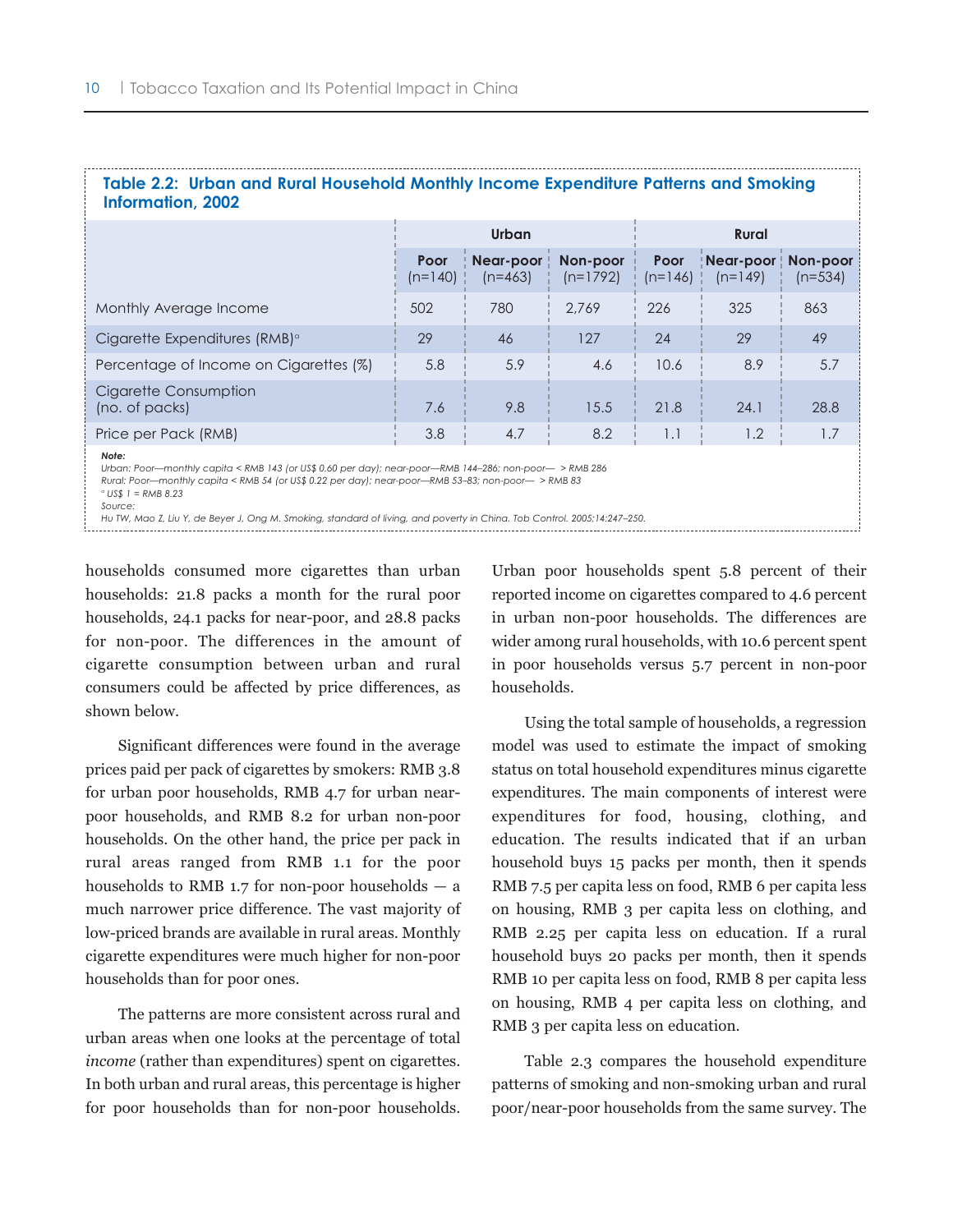results indicate that although the per family monthly expenditures between smoking and non-smoking households are quite comparable, poor/near-poor smoking households spent an extra RMB 46 on cigarettes in urban areas, and RMB 30 in rural areas. The extra expenditures on cigarettes constitute 7.7 percent of the total family expenditures in the urban poor/near-poor smoking households and 11.12 percent of the total family expenditures in rural poor/near-poor smoking households. Smoking households show a clear reduction in spending on other household necessities, such as food, housing, and

**…expenditures on cigarettes constitute 7.7 percent of the total family expenditures in the urban poor/near-poor smoking households and 11.12 percent of the total family expenditures in rural poor/nearpoor smoking households. Smoking households show a clear reduction in spending on other household necessities, such as food, housing, and education.** 

# **Table 2.3: Comparison of Household Expenditures for Smoking and Non-smoking Urban and Rural Poor/Near-poor Households (RMB and percentages), 2002**

|                                                  |                | Urban<br>$(n=603)$ | <b>Rural</b><br>$(n=295)$ |                    |  |
|--------------------------------------------------|----------------|--------------------|---------------------------|--------------------|--|
|                                                  | <b>Smoking</b> | <b>Non-smoking</b> | <b>Smoking</b>            | <b>Non-smoking</b> |  |
| Total Expenditures per Family<br>per Month (RMB) | 595            | 609                | 269                       | 259                |  |
| Food                                             | 357            | 388                | 161                       | 164                |  |
| Housing                                          | 60             | 64                 | 7                         | 6                  |  |
| Clothing                                         | 33             | 21                 | 19                        | 18                 |  |
| Education                                        | 35             | 35                 | 31                        | 42                 |  |
| Cigarettes                                       | 46             |                    | 30                        |                    |  |
| Other*                                           | 64             | 101                | 21                        | 30                 |  |
|                                                  |                | Percentages        |                           |                    |  |
| Total Expenditures per Family<br>per Month (%)   | 100.00         | 100.00             | 100.00                    | 100.00             |  |
| Food                                             | 60.05          | 63.76              | 59.78                     | 63.23              |  |
| Housing                                          | 10.04          | 10.45              | 2.75                      | 2.23               |  |
| Clothing                                         | 5.47           | 3.49               | 6.90                      | 6.87               |  |
| Education                                        | 5.91           | 5.81               | 11.59                     | 16.18              |  |
| Cigarettes                                       | 7.70           |                    | 11.12                     |                    |  |
| Other <sup>°</sup>                               | 10.83          | 16.49              | 7.86                      | 11.49              |  |

*Note:*

*Urban: Poor/Near-poor— monthly per capita < RMB 286* 

*Rural: Poor/Near-poor— monthly per capita < RMB 83* 

*US\$ 1= RMB 8.23* 

*<sup>a</sup> Includes health care, transportation, household maintenance, and other expenditures*

*Source:*

*Data collected for Hu TW, Mao Z, Liu Y, de Beyer J, Ong M. Smoking, standard of living, and poverty in China. Tob Control. 2005;14:247–250.*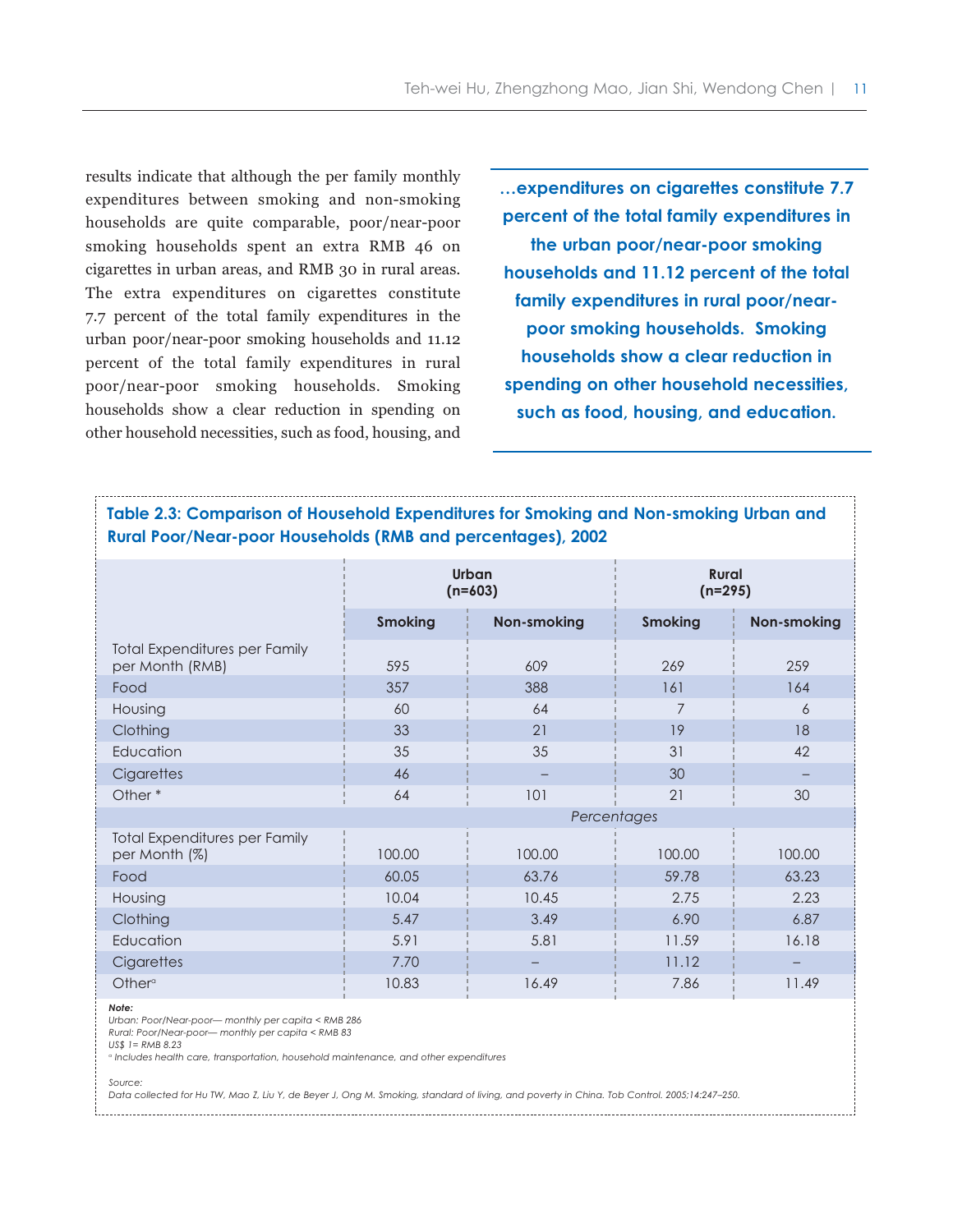education. Therefore, if households stopped buying cigarettes, they could spend more money on essential goods.

In 2002, another 4,538 households were interviewed in Guizhou Province, where 6.5 percent of total household expenditures were spent on purchasing tobacco.14 This study compared two types of households: those with tobacco expenditures and those without. Multivariate analysis revealed that for every RMB 100 spent on tobacco, households spent RMB 30 less on education, RMB 15 less on health care, RMB 14 less on housing expenditures, RMB 10 less on food, and RMB 31 less on other household items, such as clothing, transportation, entertainment, and other things. Tobacco expenditures not only result in a smoker's reduced consumption of other goods and services, but they also affect the well-being of other family members. The 2003 China National Health Services Survey data reported statistics for about 280 million households in China. Based on two previous studies,<sup>13,14</sup> it can be estimated that about 70 percent of the households (193 million households) in China incurred tobacco expenditures. With the above estimates of tobacco spending and its impact on other household expenditures, if each household spends RMB 400 on tobacco (a low estimate from Table 2.3), the result on a national level would represent RMB 24 billion less spent on education, RMB 12 billion less on health care, RMB 11 billion less on housing, and RMB 8 billion less on food. Compared to the 2003 China national total expenditures on education, health, housing, and food (RMB 620 million, RMB 658 billion, RMB 904 billion, and RMB 3,123, respectively), tobacco spending represents about 4 percent, 2 percent, 1 percent, and 0.2 percent of these four key national household expenditures, respectively. In addition to the negative impacts of smoking on health, smoking also results in negative consequences in terms of human capital investment (e.g., a reduction in educational expenditures), which will have a negative

**In addition to the negative impacts of smoking on health, smoking also results in negative consequences in terms of human capital investment (e.g., a reduction in educational expenditures), which will have a negative impact on the Chinese economy by reducing the future productivity of its citizens.** 

impact on the Chinese economy by reducing the future productivity of its citizens.

#### **Poverty and Low-income Smokers**

In addition to the negative effect of smoking on health and productivity, smoking also impacts smoking-attributable medical spending, and direct spending on cigarettes has an impoverishing effect. The impact of smoking on poverty was estimated in a study that used the 1998 China National Health Services Survey data, which included national representation of 56,994 households.15

Since the poverty line is calculated differently for urban and rural residents in China, the poverty impact of cigarette smoking for urban and rural populations was estimated separately. Poverty was defined as earning less than RMB 54 per month per capita (US\$ 0.22 per day) in rural areas and less than RMB 143 per month per capita (US\$ 0.60 per day) in urban areas.<sup>14</sup>

The excessive medical spending attributable to smoking was estimated using a regression model of medical expenditures with smoking status (current smoker, former smoker, never smoker) as one of the explanatory variables, controlling for household demographic and socioeconomic characteristics. The poverty impact was measured by the changes in the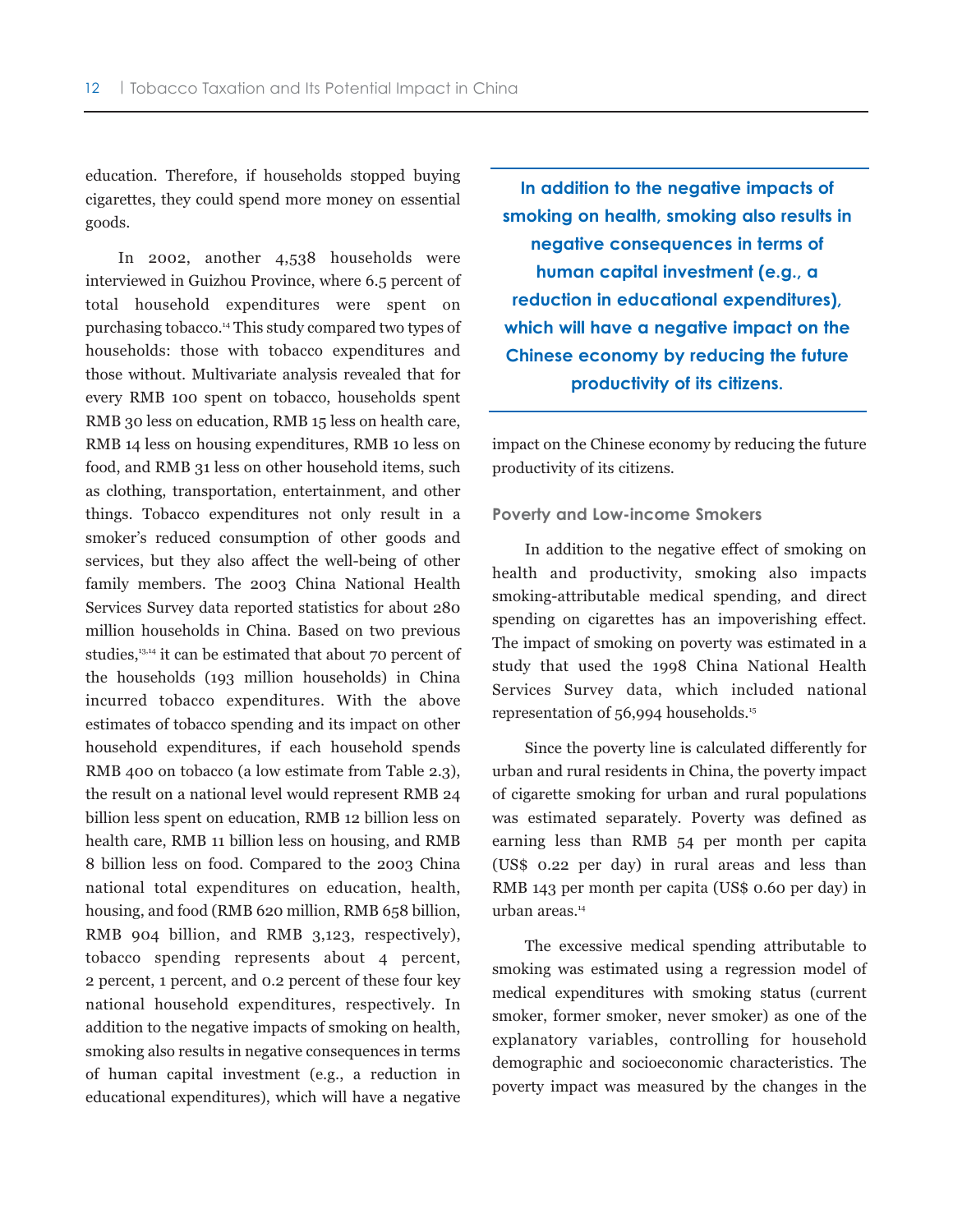poverty head count after smoking-related expenses were subtracted from income.

The results indicated that the excessive medical spending attributable to smoking in 1998 may have caused the poverty rate to increase by 1.5 percent for the urban population and by 0.7 percent for the rural population. Therefore, during 1998, the number of poor people in urban and rural areas increased by an estimated 6.4 percent and 1.9 percent, respectively, due to direct household spending on cigarettes. Accordingly, the excessive medical spending attributable to smoking and consumer spending on cigarettes was estimated to be responsible for impoverishing 30.5 million urban residents and 23.7 million rural residents in China during the 1998 survey

**The excessive medical spending attributable to smoking and consumer spending on cigarettes was estimated to be responsible for impoverishing 30.5 million urban residents and 23.7 million rural residents in China during the 1998 survey year.** 

year. Smoking-related expenses contributed to moving a significant proportion of low-income families into poverty in China. Therefore, tobacco control is not only a public health strategy, but also a poverty reduction strategy.

#### **Endnotes for Chapter II**

- <sup>11</sup> China State Tobacco Monopoly Administration. China Tobacco Statistics Yearbook 2000–2005. Beijing, China: China Tobacco Corporation; 2005.
- <sup>12</sup> Guindon GE, Perucic AM, Boisclair D. Higher Tobacco Prices and Taxes in South-East Asia: An Effective Tool to Reduce Tobacco Use, Save Lives and Generate Revenue. Washington, DC: World Bank; 2003:5.
- <sup>13</sup> Hu TW, Mao Z, Liu Y, de Beyer J, Ong M. Smoking, standard of living, and poverty in China. Tob Control. 2005;14:247-250.
- <sup>14</sup> Wang H, Sindelar JL, Busch SH. The impact of tobacco expenditure on household consumption patterns in China. Soc Sci Med. 2006;62:1414–1426.
- <sup>15</sup> Liu YL, Rao KQ, Hu TW, Sun Q, Mao ZZ. Cigarette smoking and poverty in China. Soc Sci Med. 2006;63:2784–2790.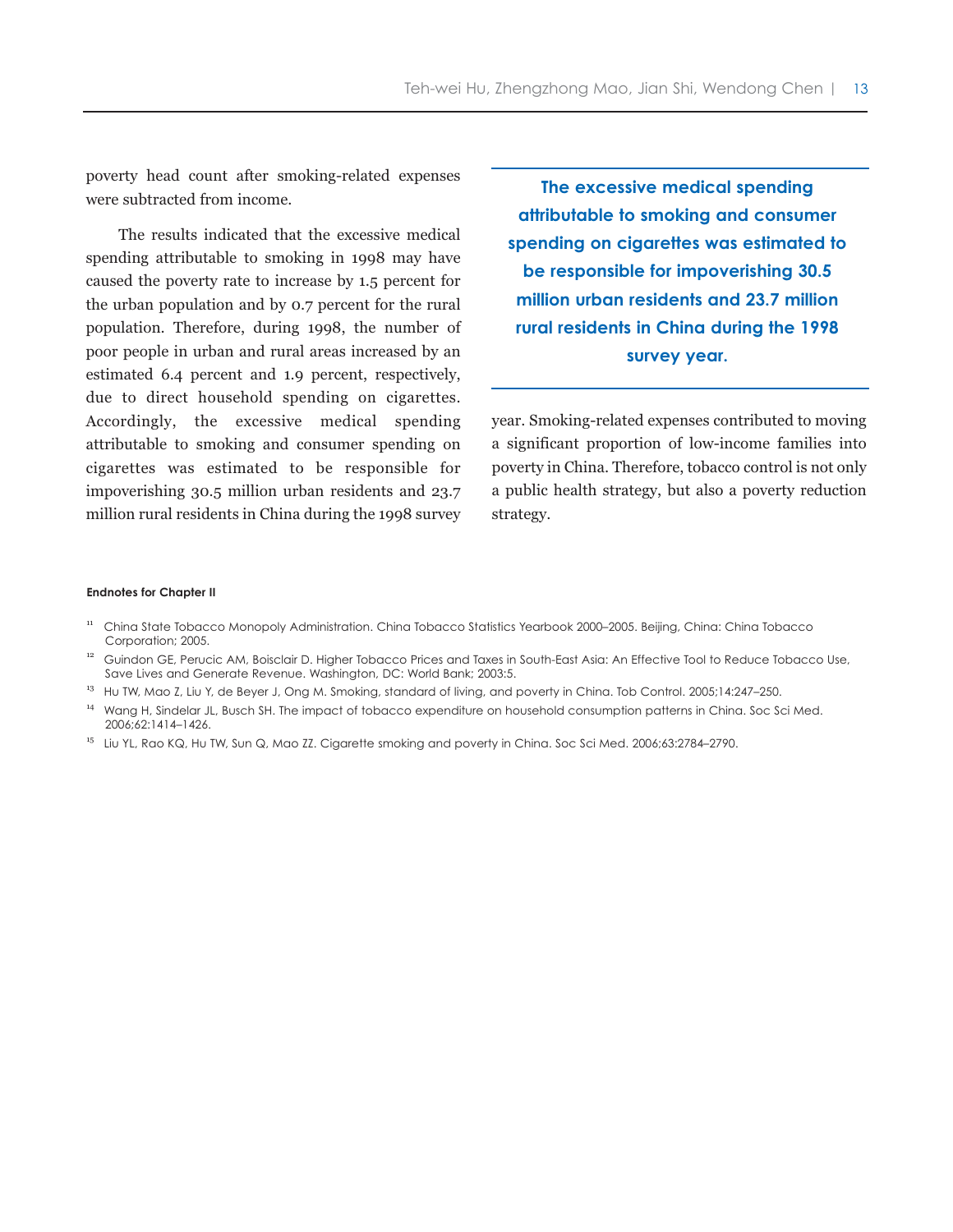# **III. Tax System and Tax Structure**

#### **Tax System and Administration**

China has a central government tax and a local government tax. The central government collects a value-added tax, personal and enterprise income tax, specific excise tax, consumption tax, and customs tax. The local government collects a business tax, special tobacco leaf tax, and city construction and maintenance tax. Two major government agencies are in charge of tax administration: the Ministry of Finance (MOF) and the State Administration of Taxation (SAT), both of which are under the State Council. The Ministry of Finance is responsible for setting tax and fiscal policy, distributing tax revenue to other government agencies, preparing the annual national budget, designing central and local government revenue-sharing, and together with SAT, proposing tax rate adjustments or new tax legislation. The State Administration of Taxation is solely responsible for tax collection, administering tax collection regulations, providing macro fiscal and tax analysis, and, together with MOF, advising on new tax policies. SAT is under the jurisdiction of the State Council but not on par with MOF. The two organizations, SAT and MOF, in consultation with the State Council, together propose new tax rates on the existing tax schedule. However, depending on the nature of the taxation, such as a cigarette tax, the Ministry of Health could work with MOF and SAT to introduce a new tax rate that would include provisions to earmark part of the tax revenue collected for health promotional uses, subject to the approval of the State Council. For a proposed tax to become a tax law, it must be approved through the State Council and/or be introduced as new legislation from the People's Congress.

Under the State Council there is a "super ministry" called the National Development and Reform Commission (NDRC), established in 2003. The NDRC determines economic and social policies and generates the five-year macroeconomic plan and associated budgets. Within the NDRC are divisions in charge of overall policy directions in areas such as health care reform and industrial operations, including the tobacco industry, oil industry, and automobile industry. The 2003 State Council directive specifically placed the State Grain Administration and the State Tobacco Monopoly Administration (STMA) under the jurisdiction of NDRC. For tobacco control, NDRC plays a key role in the future direction of the tobacco industry. The Deputy Director General of the Division of Economic Operations serves as the chair in China's Framework Convention on Tobacco Control (FCTC) Committee. Graph 3.1 is the organizational chart for the cigarette tax legislation process. The direction of the arrow indicates the chain of decision-making or command for tobacco control policies.

Even though the central government collects a large majority of the taxes in China, revenue from some collected tax categories is shared with the local government. This provides financial incentives for local government to collect taxes on behalf of the central government. China has two tobacco-oriented taxes: the tobacco leaf tax and the cigarette tax.

#### **Tobacco Leaf Tax**

Although tobacco leaf is a farm product, the Ministry of Agriculture in China has no jurisdiction with respect to its technical assistance, crop production, pricing, or marketing. The State Tobacco Monopoly Administration (STMA) and the Chinese National Tobacco Company (CNTC) have full control over tobacco leaf production and cigarette manufacturing.

Before 2005, tobacco leaf was included under the agricultural product tax, which was levied at 31 percent of the CNTC purchase price. The revenue from this special agricultural tax was collected and used for local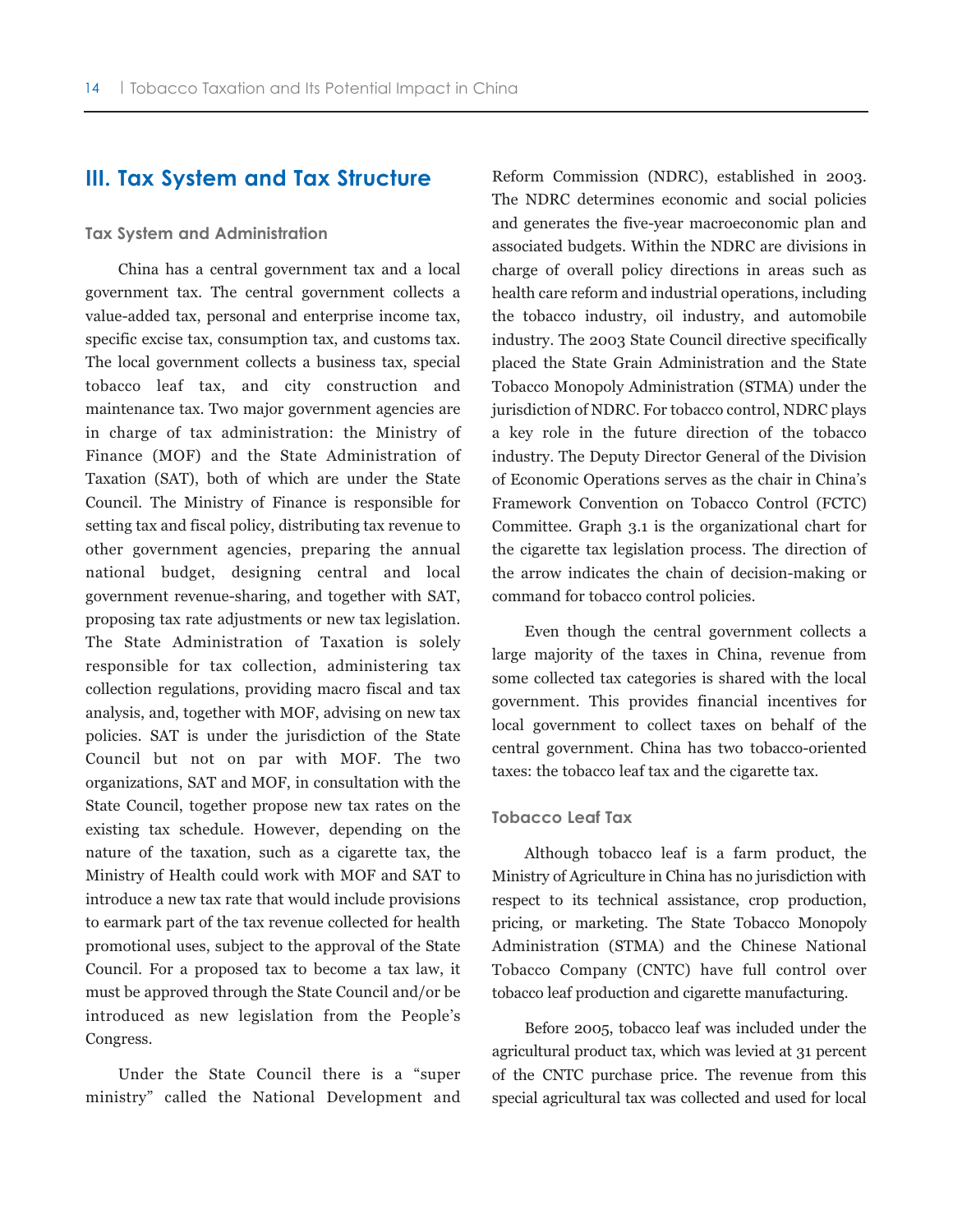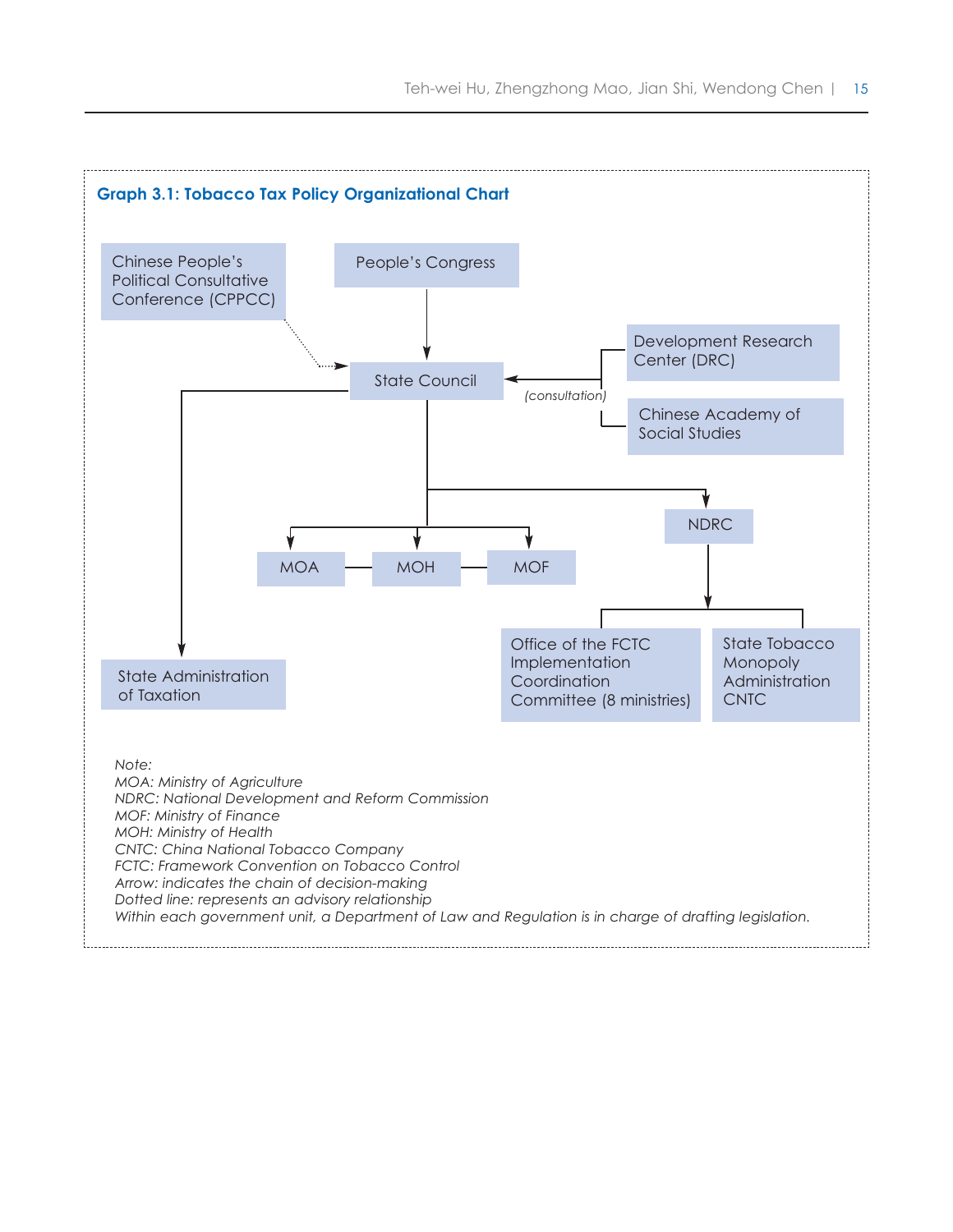government purposes. In 2006, the central government decided to eliminate all agricultural product taxes to relieve farmers' financial burdens. However, tobacco leaf was not included in the tax exemption. Instead, it was redesigned as a special tobacco leaf tax, and the tax rate was reduced from 31 percent to 20 percent.<sup>16</sup> The central government used two arguments for retaining the tobacco leaf tax: (1) it is a macroeconomic instrument to control tobacco production and tobacco consumption, and (2) it provides a major source of revenue for local government. These tax revenues are withheld by CNTC at the point of tobacco leaf procurement by the Chinese National Tobacco Company. CNTC turns over the retained tax revenue to the local government.

In 2005, Chinese local government collected RMB 3.74 billion in tobacco leaf tax, about 0.013 percent of the total local government revenue. However, some key tobacco-producing provinces, such as Yunnan, collected about RMB 1.11 billion from tobacco leaf production, or more than 10 percent of all Yunnan's provincial government revenue. Guizhou collected RMB 518 million, followed by Henan with RMB 470 million and Sichuan with RMB 168 million.<sup>17</sup>

As will be discussed in Chapter VI, the opportunity for local government to collect more tax revenue has been a pervasive incentive for it to seek increased production of tobacco leaf at the local level.

#### **Cigarette Tax**

The year 1994 was very important for reform of the tobacco tax system in China. That year, a 17 percent value-added tax (VAT) was introduced at the cigarette production level, and an additional 40 percent cigarette tax (in this paper we will refer to it by its common term: consumption tax) was collected at the wholesale price level.<sup>18</sup> The value-added tax applies to additional labor and supplies that contribute to cigarette manufacturing above and beyond the value of tobacco leaf. It is a common tax that the Chinese government has imposed on all commodities in the economy. In 1998, the 40 percent cigarette tax was revised into three different excise tax rates: a 50 percent tax rate for top-grade cigarettes (class 1), 40 percent for middle-grade (classes 2 and 3), and 25 percent for low-grade (classes 4 and  $5$ ).<sup>18</sup>

In 2001, with the approval of the State Council, MOF and SAT recommended that the cigarette tax rate be revised into two components:

- (1) A specific tax of RMB 150 per case (50,000 cigarettes or 2500 packs; or, RMB 0.06 per pack) for all cigarettes, and
- (2) An *ad valorem* tax of 45 percent for cigarettes with a producer price higher than or equal to RMB 50 per carton (or RMB 5 per pack) — brands such as Panda and Zhonghua, for example — and a 30 percent tax rate for cigarettes with a value less than RMB 50, which includes many local brands.

The first type of tax is based on quantity, which is a form of specific excise tax, and the second type of tax is based on price, which is a form of *ad valorem* tax. The sales price is the transaction price between cigarette manufacturers and wholesalers, which does not include the value-added tax. In other words, the current cigarette tax system in China combines a valueadded tax, a specific excise tax, and an *ad valorem* tax. This specific excise tax is a special tax applied to only eleven consumer commodities, including automobiles, fuel, jewelry, cosmetics, alcohol, and cigarettes. Each commodity has its own specified tax rate.

Combining VAT, the specific excise tax, and the *ad valorem* tax, the Chinese government states that China's cigarette tax is about 65 percent at the producer price level.<sup>18</sup> Using the  $t/(t+1)$  formula to calculate the tax rate and presuming a 65 percent tax rate (t) at the producer price, the total tax rate would be about 40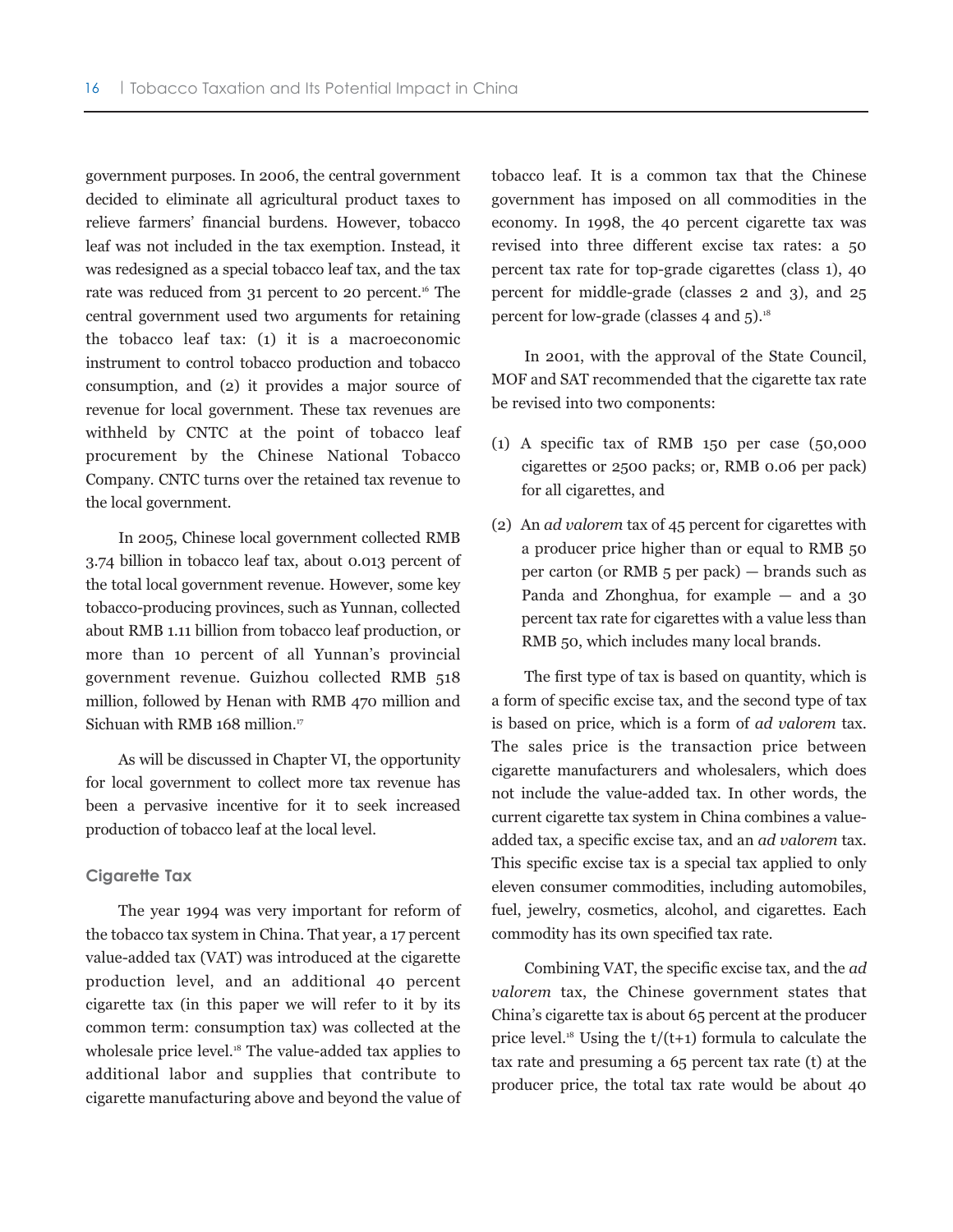**Although the precise total tax rate as a percent of retail price is uncertain, it is likely between 32 percent and 40 percent, both proportions that are far below the median range of tax rates of the international community, which is between 65 percent and 70 percent.**

percent at the retail price level. There are other important factors that could mean that the total tax rate is lower, such as the distribution margin, however these data are not currently available. Taking into consideration international practice<sup>19</sup>, an assumption can be made that the distribution margin equals to 25 percent of the producer price, while *ad valorem* excise tax equals 30 percent of the producer price. Together they would bring down the total tax on lowpriced cigarettes to about 32 percent of the average retail price. However this estimate does not include the CNTC's contribution to Chinese government in the form of the City Construction Fee and Educational Supplement Fee. Although the precise total tax rate as a percent of retail price is uncertain, it is likely between 32 percent and 40 percent, both proportions that are far below the median range of tax rates of the international community, which is between 65 percent and 70 percent.<sup>20</sup> A tax rate of 40 percent of the retail price is used for subsequent analysis in this report.<sup>20</sup>

Sunley has estimated the 2005 cigarette tax burden across several countries in the Asia-Pacific region, using the amount of tax per 1,000 cigarettes as a numerator and per capita GDP (as a purchasing power parity, PPP) as a denominator.<sup>21</sup> Applying this method, in China the cigarette tax per 1,000 cigarettes would be RMB 80 (RMB 1.61 per pack for 50 packs), or the equivalent of US\$ 9.80. China's per capita GDP in 2005 was RMB 14,002 (or US\$ 1,707). The ratio between tax per capita GDP (in thousands) shows a tax burden ratio of  $5.74$  (9.8/1.7) for China, compared to 6.16 for Australia, 8.11 for Singapore, and 8.24 for New Zealand. In other words, China has a lower tax burden with respect to cigarettes.

The Chinese import tax on foreign cigarettes is essentially the same as the domestic consumption tax rate on cigarettes. The Chinese Customs Office first levies a specific excise tax, regardless of the price of the cigarettes, at RMB 150 per case (or RMB 0.06 per pack). Then, based on the import price of the cigarettes (including the customs tax), one of two different tax rates is applied  $-45$  percent for those with an assessed import price equal to or greater than RMB 50 (per carton) or 30 percent for those priced less than RMB 50 (per carton). Table 3.1 provides a summary of the tobacco tax structure in China.

Under the 1994 tax reform, to maintain sufficient local government revenue, the central government transfers 25 percent of the consumption tax revenue to local government. This form of tax revenue-sharing provides an incentive to local government to protect their local tobacco industry by controlling tobacco leaf production, marketing, and pricing. The national tobacco monopoly industry thus becomes many localized monopolies.

The tobacco industry's contribution to the central government's collected revenues makes it the object of significant attention by the Chinese government. The China National Tobacco Company (CNTC) is a government-owned monopoly that combines both its profit and tax revenue in its accounting of revenue. The CNTC does not provide a public report separating profit and tax. Table 3.2 provides the tax and a portion of profit contributions from the China National Tobacco Company to the Chinese government since 1990. In 1995, the tobacco industry contributed about 11.4 percent of total central government revenue; its contribution declined to 7.6 percent in 2005. However,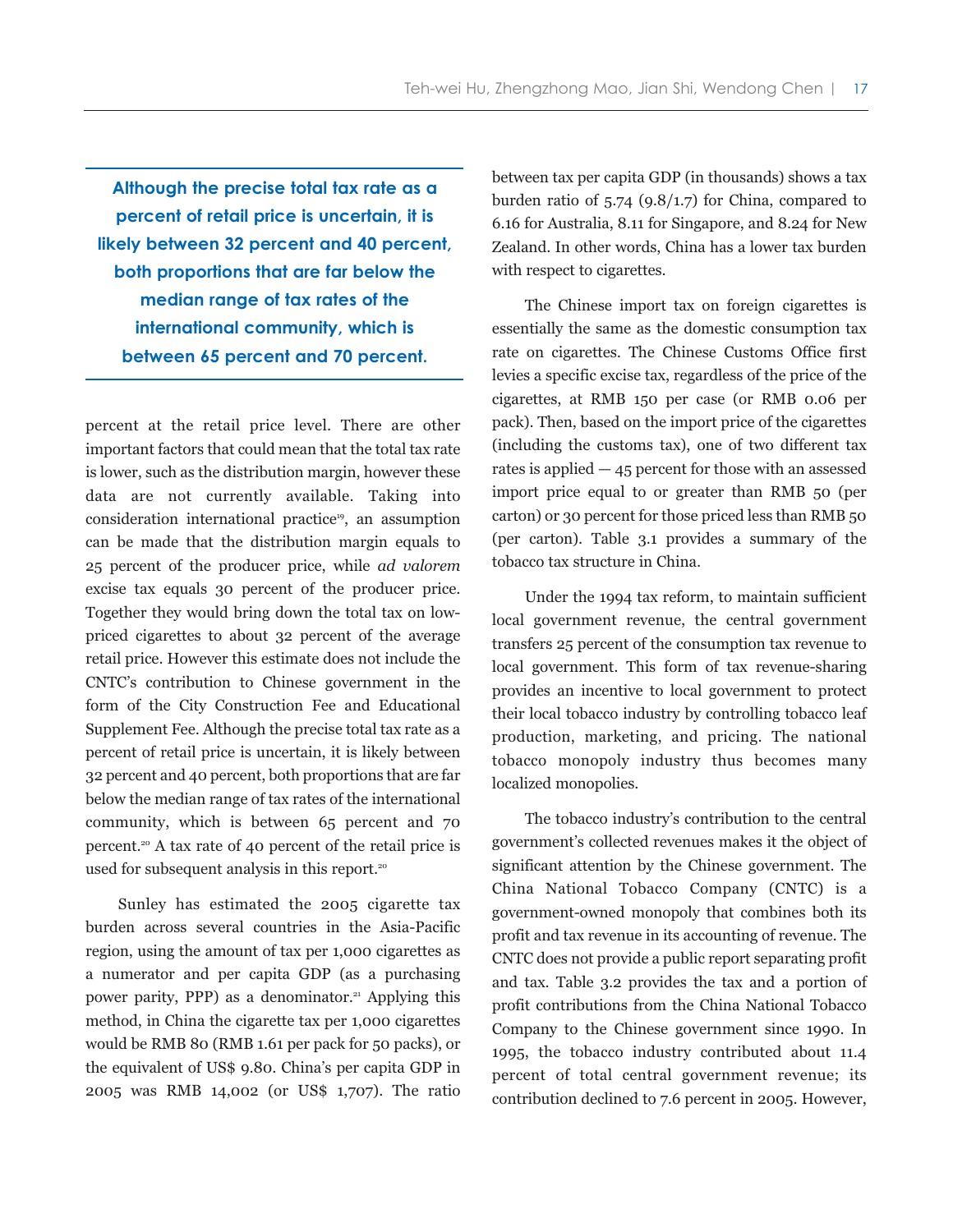| Table 3.1: Tobacco Tax Structure in China                                                                                                                                                                                                                                                                                     |                                                              |                                                    |  |  |  |
|-------------------------------------------------------------------------------------------------------------------------------------------------------------------------------------------------------------------------------------------------------------------------------------------------------------------------------|--------------------------------------------------------------|----------------------------------------------------|--|--|--|
| Type of tax, tax base                                                                                                                                                                                                                                                                                                         | Tax rate                                                     | <b>Revenue beneficiary</b>                         |  |  |  |
| 1. Tobacco leaf tax (since 2006)                                                                                                                                                                                                                                                                                              | 20%                                                          | 100% local government                              |  |  |  |
| 2. Value-added tax at cigarette<br>manufacture (since 1994)                                                                                                                                                                                                                                                                   | 17%                                                          | 75% central government<br>25% local government     |  |  |  |
| 3. (i). Specific excise tax (since 2001)<br>(ii). Ad valorem tax (since 2001)<br>$\geq$ RMB 50 per carton <sup>o</sup><br><rmb 50="" carton<="" per="" td=""><td>RMB 0.60 / carton<br/>(or RMB <math>0.06</math> / pack)<br/>45%<br/><math>30\%</math></td><td>100% central government<br/>100% central government</td></rmb> | RMB 0.60 / carton<br>(or RMB $0.06$ / pack)<br>45%<br>$30\%$ | 100% central government<br>100% central government |  |  |  |
| Note:<br><i>e</i> per carton = 10 packs or 200 cigarettes.                                                                                                                                                                                                                                                                    |                                                              |                                                    |  |  |  |

| Table 3.2: Cigarette Tax and Distributed Profits to the Government in China, 1990-2005                                                                 |                                                        |                                            |                                                                           |  |  |  |
|--------------------------------------------------------------------------------------------------------------------------------------------------------|--------------------------------------------------------|--------------------------------------------|---------------------------------------------------------------------------|--|--|--|
| Year                                                                                                                                                   | Cigarette tax and<br>profit (RMB billion) <sup>o</sup> | <b>Government revenue</b><br>(RMB billion) | <b>Proportion of cigarette</b><br>tax and profit to<br>government revenue |  |  |  |
| 1990                                                                                                                                                   | 27.0                                                   | 293.7                                      | 9.2                                                                       |  |  |  |
| 1991                                                                                                                                                   | 28.0                                                   | 314.9                                      | 8.9                                                                       |  |  |  |
| 1992                                                                                                                                                   | 30.5                                                   | 348.3                                      | 8.8                                                                       |  |  |  |
| 1993                                                                                                                                                   | 41.0                                                   | 434.9                                      | 9.4                                                                       |  |  |  |
| 1994                                                                                                                                                   | 55.0                                                   | 521.8                                      | 10.5                                                                      |  |  |  |
| 1995                                                                                                                                                   | 71.0                                                   | 624.2                                      | 11.4                                                                      |  |  |  |
| 1996                                                                                                                                                   | 83.0                                                   | 740.8                                      | 11.2                                                                      |  |  |  |
| 1997                                                                                                                                                   | 90.0                                                   | 865.1                                      | 10.4                                                                      |  |  |  |
| 1998                                                                                                                                                   | 95.0                                                   | 987.6                                      | 9.6                                                                       |  |  |  |
| 1999                                                                                                                                                   | 98.9                                                   | 1144.4                                     | 8.6                                                                       |  |  |  |
| 2000                                                                                                                                                   | 105.0                                                  | 1339.5                                     | 7.8                                                                       |  |  |  |
| 2001                                                                                                                                                   | 128.1                                                  | 1638.6                                     | 7.8                                                                       |  |  |  |
| 2002                                                                                                                                                   | 154.1                                                  | 1890.4                                     | 8.2                                                                       |  |  |  |
| 2003                                                                                                                                                   | 169.0                                                  | 2171.5                                     | 7.8                                                                       |  |  |  |
| 2004                                                                                                                                                   | 210.0                                                  | 2639.6                                     | 8.0                                                                       |  |  |  |
| 2005                                                                                                                                                   | 240.0                                                  | 3164.9                                     | 7.6                                                                       |  |  |  |
| Note:<br><sup>o</sup> Cigarette tax and the CNTC distributed profits that are part of government revenue.<br>Source:<br>China National Tobacco Company |                                                        |                                            |                                                                           |  |  |  |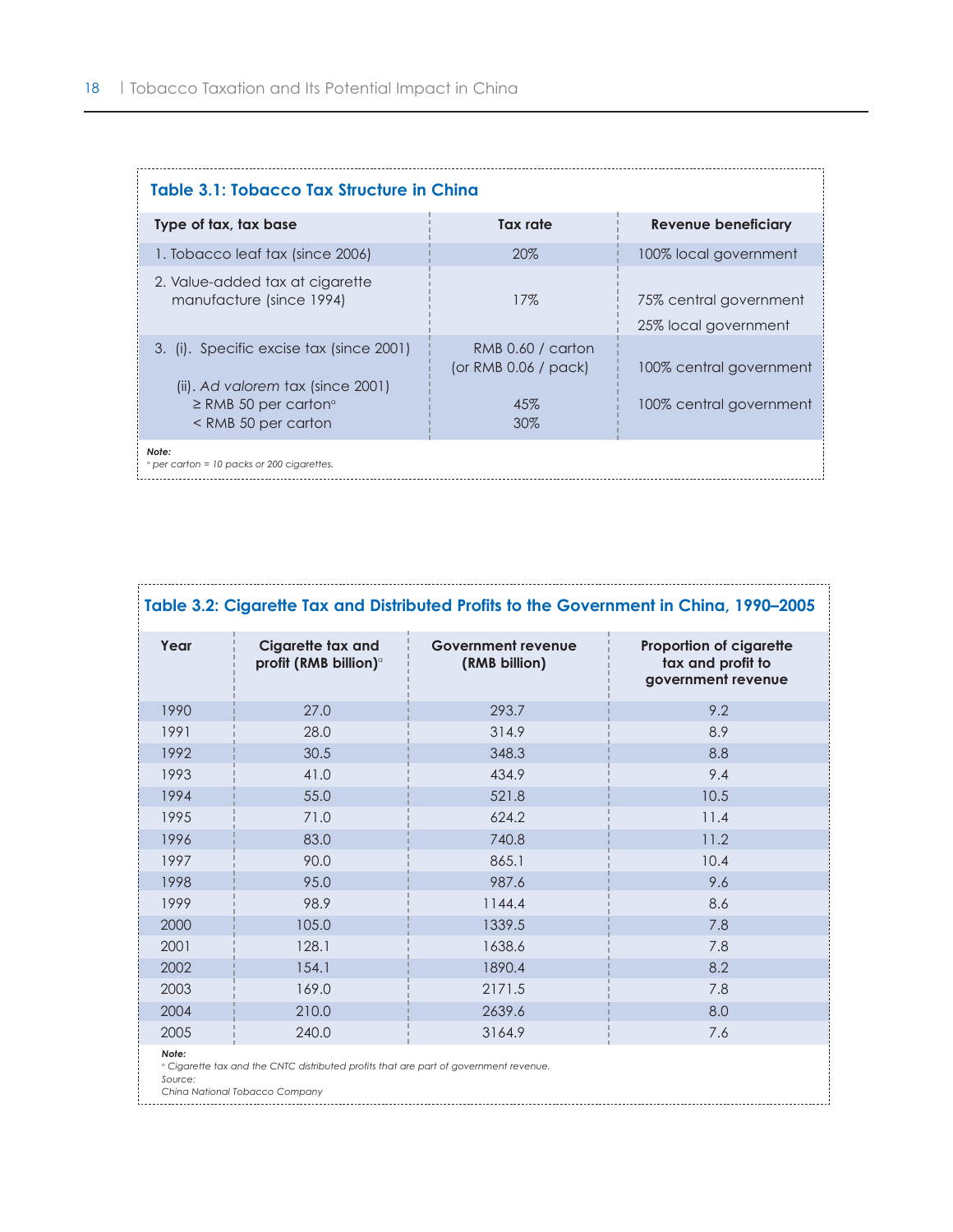even though the relative share for the tobacco industry has been declining, the tobacco industry is still a very important source of revenue for the central

government. Graph 3.2 provides the growth pattern of the cigarette tax and government revenue. Graph 3.3 provides the percent of the cigarette industry's



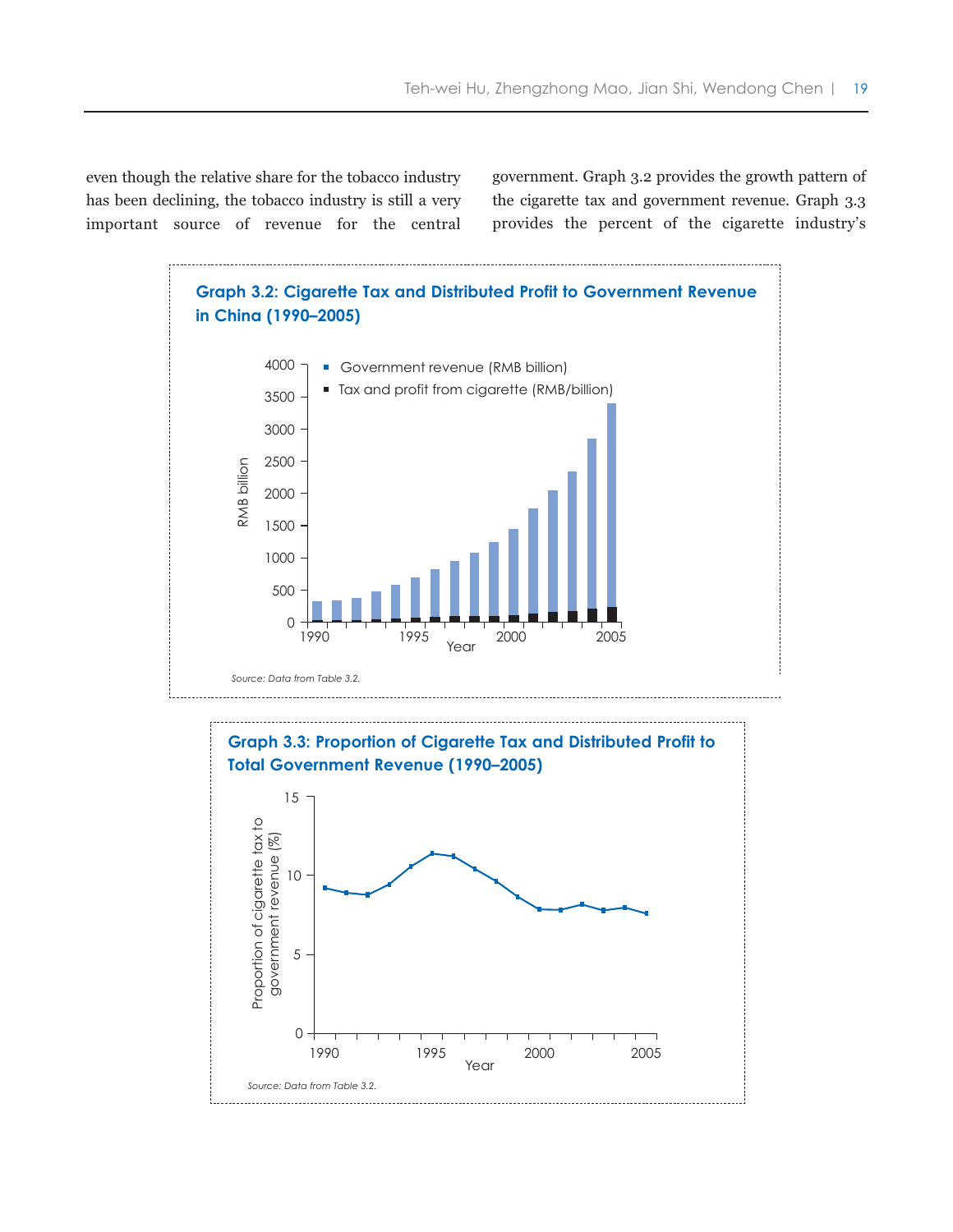contribution to central government revenues. The decline in the percent of tobacco's contribution to central government revenue is the result of recent rapid

economic development in China's petroleum, textile, automobile, and high tech industries.

#### **Endnotes for Chapter III**

- <sup>16</sup> State Council, People's Republic of China. Temporary Law on Tobacco Leaf Tax. April 8, 2006.
- <sup>17</sup> Hu TW, Mao Z, Jiang H, Tao M, Yurekli, A. The role of governments in tobacco leaf production in China: National and local interventions. Int J of Pub Policy 2007;2:235–248.
- <sup>18</sup> Liu T, Xiong B. Tobacco Economy and Tobacco Control [in Chinese]. Beijing, China: Economic Science Press (China); 2004.
- <sup>19</sup> Harris JE. The price of cigarettes and the profits of cigarette manufacturers with and without federal intervention, 1997-2006. A Report to the American Cancer Society. May 11, 1998.
- <sup>20</sup> MacKay J, Eriksen M, Shafey O. The Tobacco Atlas. 2nd ed. Atlanta, Georgia: American Cancer Society; 2006.
- <sup>21</sup> Sunley E. Tobacco Excise Taxation in Asia: Recent Trends and Development. Paper presented at: Fourth Meeting of the Asia Tax Forum; April 2007; Hanoi, Vietnam.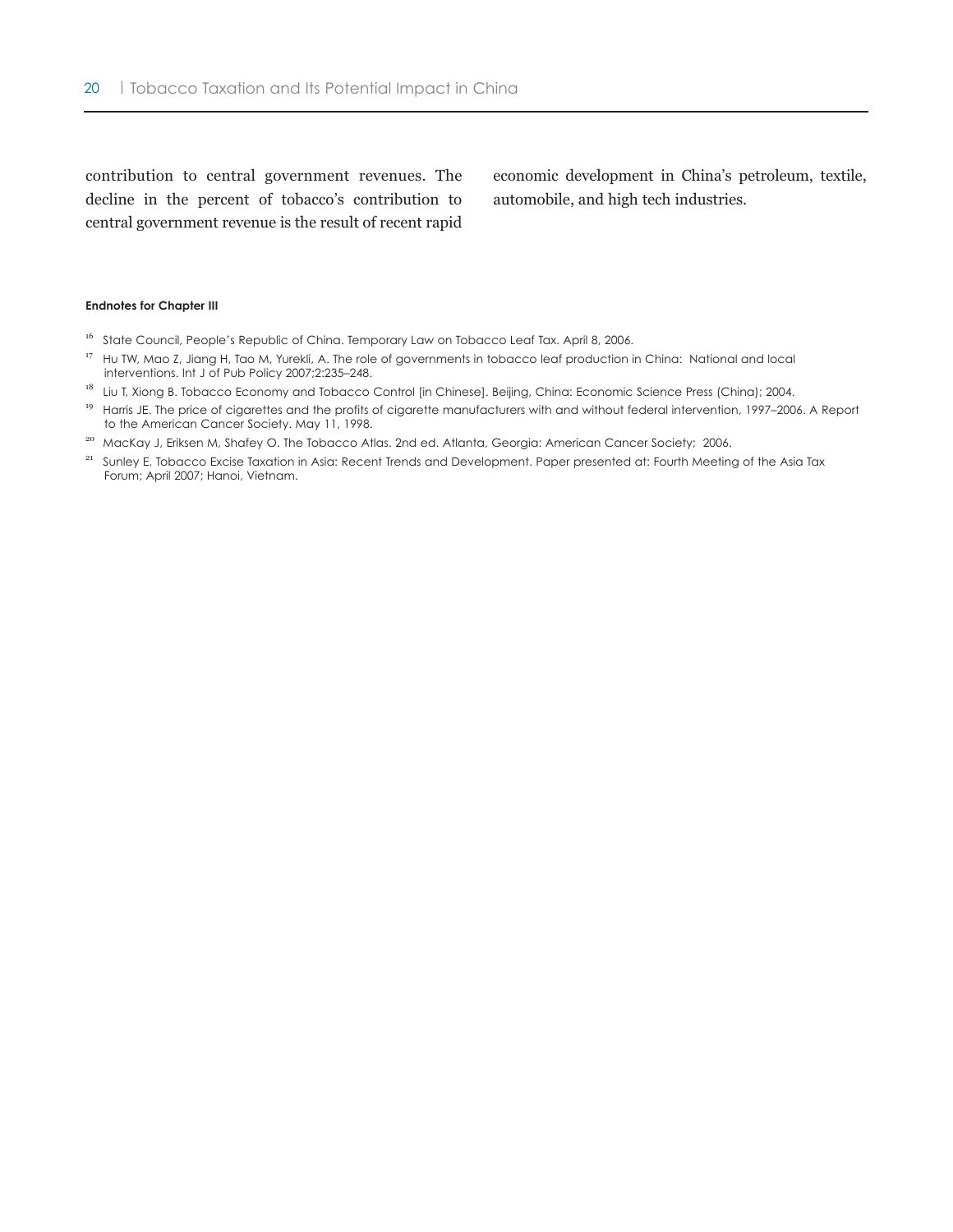# **IV. Role of Tobacco Tax in Demand, Government Revenue, and Population Health**

#### **Demand Analysis and Price Elasticity**

Determining the impact of taxation on cigarette consumption and subsequently on government revenue requires an analysis of the relationship between price and consumption of cigarettes, which can be expressed in quantitative terms. Price elasticity measures the effect on consumption of a change in price. Price elasticities are obtained statistically by estimating a demand function for a product. A typical demand function for cigarettes includes the price of the cigarettes, personal disposable income, and a set of sociodemographic characteristics, including age, gender, and education, among others.

Estimates of the price elasticity of the demand for cigarettes can vary widely depending on the type of data (aggregate time-series data versus individual-level survey data), time period of the data, model specification, and estimation method. Two approaches can be used to analyze the demand for cigarette smoking: one is based on aggregate time-series data (and/or pooled aggregate data over a time period), and the other is based on individual-level data taken from a cross-sectional survey.

Some previous studies of the demand for cigarettes in China have been based on aggregate time-series data. The unit of observation is either all of China or a single province. The measure of cigarette consumption is per capita cigarette sales. Several problems are inherent in using aggregate time-series data. First, potential key determinants of cigarette consumption, such as race, gender, and education, are typically omitted from the model due to the aggregate nature of time-series data; also, aggregated values of these variables do not vary appreciably over time so they do not show significant effects. Second, tax-paid cigarette sales data do not exactly reflect actual consumption, since the potential for smuggling could cause upward-biased estimates for the negative impact of cigarette price on cigarette demand. Time-series data are relatively easy to obtain but may not provide a sufficient time period for reliable analysis, as they are often limited to annual observations.

A number of Chinese studies have used individuallevel cross-sectional survey data, which can provide a much larger sample size, and these data include detailed sociodemographic variables. Cross-sectional data allow for the evaluation of the effects of cigarette price on the demand for cigarettes among different demographic and socioeconomic subgroups of the population. Since the data include both nonsmokers and smokers, crosssectional data allow for examining the separate effects of cigarette price on smoking status (no smoking versus smoking) and cigarette price on the amount of cigarette consumption among smokers. However, the main challenge with these data is their potential bias from selfreported price variables and/or the lack of price variables for nonsmokers. Correcting this bias requires statistical methods (such as instrumental variables) or reliance on publicly reported cigarette price information to be matched with individual respondent locations.

A brief review of past studies on the demand for cigarettes in China helps determine the magnitude of price elasticities to use to simulate the effect of cigarette price changes (through various changes in the cigarette tax) on cigarette consumption, government revenue, population health, and the overall cigarette economy.

There are three time-series studies on the demand for cigarettes in China, as shown in Table 4.1. All used price and income (adjusted by inflation) as explanatory variables. Some models added a lagged dependent variable (past period consumption) as an additional explanatory variable to estimate the short-term and longterm price effect. Mao and Jiang first analyzed the pricedemand relationship for cigarettes in Sichuan Province using aggregate data for  $1981-1993.^{22}$  Their estimated price elasticity was between  $-0.47$  and  $-0.80$ . A price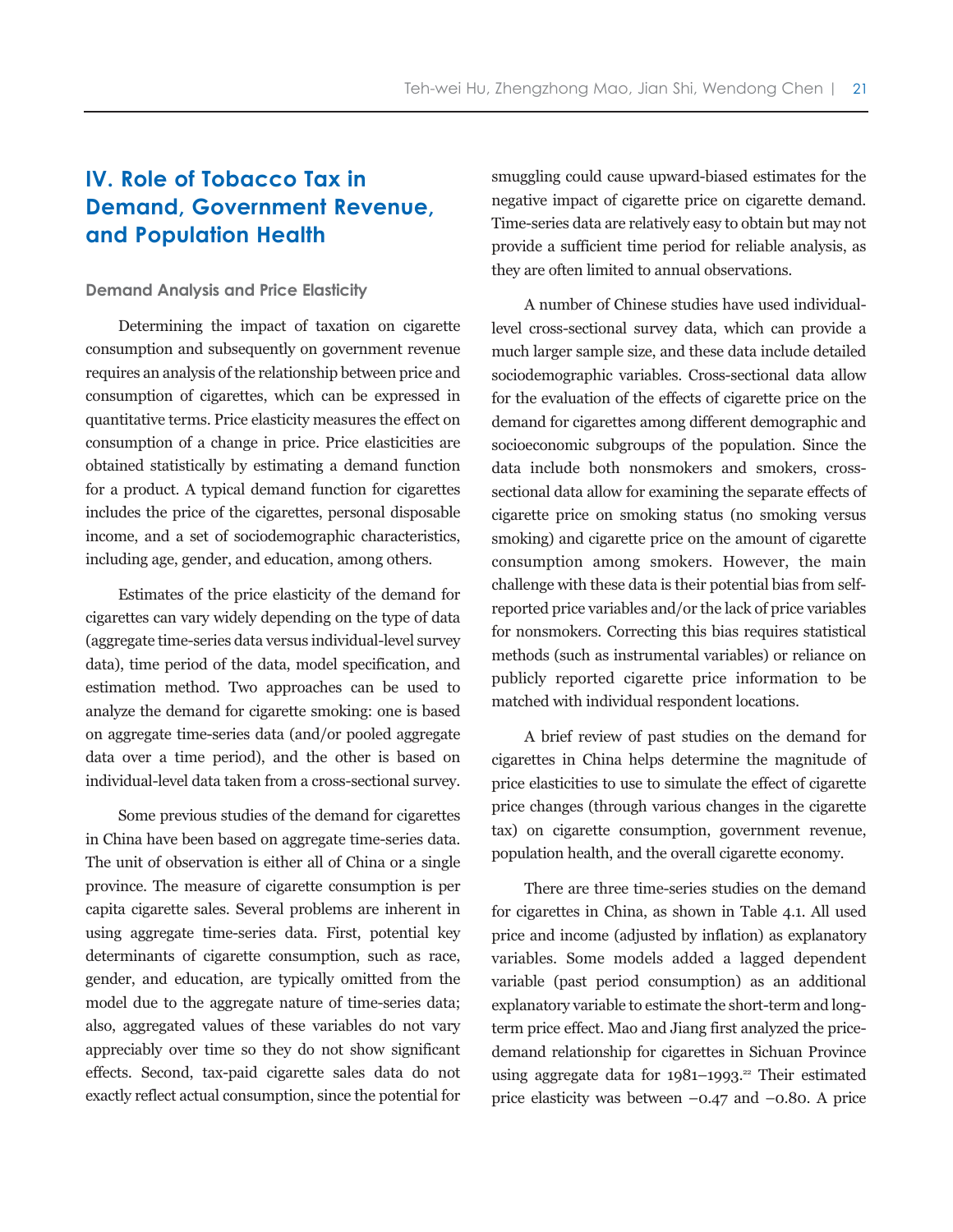elasticity of –0.47 implies that a 10 percent increase in price will lead to a 4.7 percent reduction in cigarette consumption. Instead of using provincial data, Hu and Mao used national time-series data of annual per capita cigarette sales from 1980–1996 to analyze per capita consumption in China. They found an overall estimated price elasticity of  $-0.54$ , with a short-term price elasticity of  $-0.35$  and a long-term price elasticity of  $-0.66$ <sup>23</sup> In this case, there is a difference between the short-term response and the longer-term response to a price increase. In the short term, smokers would respond to a 10 percent price increase with a smaller reduction of 3.5

percent in cigarette consumption, compared to a 6.6 percent reduction in the longer term with the same 10 percent price increase. A recent time-series analysis by Mao, Hu, and Yang using 1980–2002 national data produced an estimated price elasticity of –0.18 in the short-term and  $-0.61$  in the long-term.<sup>24</sup> All these estimated price elasticities are statistically significant.

Pooled time-series and cross-sectional provincial (and special district-) data between 1997–2002 were used by Bai and Zhang to estimate the price elasticity of the demand for cigarettes in China.<sup>25</sup> The estimated price elasticity was –0.84, as shown in Table 4.1.

| Table 4.1: Summary Estimates of Price Elasticities of Demand for Cigarettes in China <sup>o</sup> |                                       |                    |                                          |                                                                  |  |  |  |
|---------------------------------------------------------------------------------------------------|---------------------------------------|--------------------|------------------------------------------|------------------------------------------------------------------|--|--|--|
| Data Type                                                                                         | Author(s)                             | <b>Time Period</b> | <b>Unit of Analysis</b>                  | <b>Estimates</b>                                                 |  |  |  |
| Aggregate time series                                                                             | Mao, Jiangb                           | 1981-1993          | Sichuan                                  | $-0.47, -0.80$                                                   |  |  |  |
|                                                                                                   | Hu, Mao <sup>b</sup>                  | 1980-1996          | <b>National</b>                          | $-0.54$<br>$-0.35$ (short-term)<br>$-0.66$ (long-term)           |  |  |  |
|                                                                                                   | Mao, Hu, Yang <sup>d</sup>            | 1980-2002          | National                                 | $-0.18$ (short term)<br>$-0.61$ (long-term)                      |  |  |  |
| Pooled cross-section/<br>time series                                                              | Bai, Zhang <sup>e</sup>               | 1997-2002          | Provincial and special<br>municipalities | $-0.84$                                                          |  |  |  |
| Cross-section                                                                                     | Mao, Jiang <sup>f</sup>               | 1995               | Household<br>(Sichuan Province)          | $-0.69$                                                          |  |  |  |
|                                                                                                   | Mao, Yang, Ma <sup>g</sup>            | 1998               | 16 Counties (individual)                 | $-0.514$                                                         |  |  |  |
|                                                                                                   | Lance, Akin, Dow,<br>Loh <sup>h</sup> | 1993-1997          | Household (9 provinces)                  | $-0.007$<br>$-0.082$                                             |  |  |  |
|                                                                                                   | Mao, Hu, Yangi                        | 2002               | National (individual)                    | $-0.154$<br>$-0.064$ (quitting)<br>$-0.09$ (amount<br>reduction) |  |  |  |

#### *<sup>a</sup> Note: The large variations among price elasticities (e.g., mostly due to price variation among brands and income distribution), and survey models Sources:*

- *<sup>b</sup> Mao ZZ, Jiang JL. Demand for cigarette and pricing policy [in Chinese]. Chinese Health Economics. 1997;16: 50–52.*
- *<sup>c</sup> Hu TW, Mao Z. Effects of cigarette tax on cigarette consumption and the Chinese economy. Tob Control. 2002;11:105–108.*
- *<sup>d</sup> Mao Z, Hu TW, Yang GH. New estimate of the demand for cigarettes in China [in Chinese]. Chinese Journal of Health Economics. 2005;24:45–47.*
- *<sup>e</sup> Bai Y, Zhang Z. Aggregate cigarette demand and regional differences in China. Applied Economics. 2005;37:2523–2528.*
- *<sup>f</sup> Mao ZZ, Jiang JL. Determinants of the demand for cigarettes: A cross-sectional study [in Chinese]. Chinese Health Service Management. 1997;13:227–229.*
- *<sup>g</sup> Mao Z, Yang GH, Ma H. Adults' demand for cigarettes and its determinants in China [in Chinese]. Soft Science of Health. 2003;17:19–23.*
- *<sup>h</sup> Lance P, Akin J, Dow W, Loh CP. Is cigarette smoking in poorer nations highly sensitive to price? Evidence from Russia and China. Journal of Health Economics. 2004;23:173–189.*
- *<sup>i</sup> Mao Z, Hu TW, Yang GH. Price elasticities and impact of tobacco tax among various income groups [in Chinese]. Chinese Journal of Evidence-Based Medicine. 2005;5:291–295.*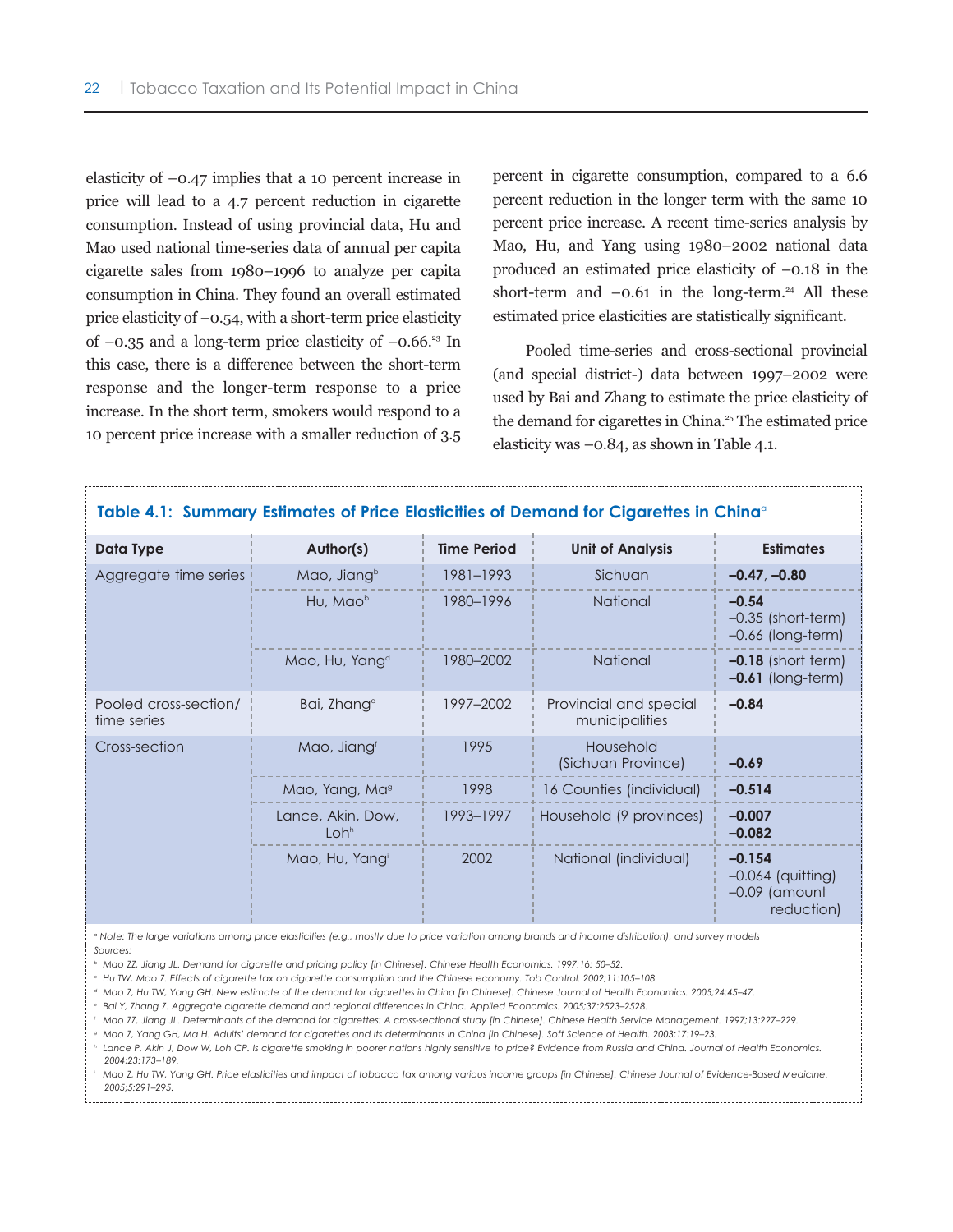Among the cross-sectional studies, Mao and Jiang first analyzed the 1995 household survey data in Sichuan Province. Their estimated price elasticity was  $-0.69$ .<sup>26</sup> Mao, Yang, and Ma estimated adults' demand for cigarettes using individual-level data from a 1998 survey collected from 16 counties in China.<sup> $27$ </sup> Their estimated price elasticity was –0.514 for all respondents, –0.507 for the group with a family income of at least RMB 500 per month (US\$ 61), and  $-0.775$  for the group with income less than RMB 500 per month.<sup>27</sup> Lance, Akin, Dow, and Loh addressed the question of whether cigarette smoking in developing countries was sensitive to price by using cross-sectional household provincial data from the 1993–1997 China National Health and Nutrition Survey to examine the demand for cigarettes among male adults. Their estimated price elasticities ranged from –0.007 to  $-0.082$ , depending on the model specification.<sup>28</sup> Mao, Hu, and Yang used data from a nationally representative Smoking Prevalence Survey in 2002 to estimate both the price elasticity of smoking status and the price elasticity of the demand for cigarettes among current smokers. Using the two-part model estimation for all respondents, the price elasticity of being a smoker was –0.064, and the price elasticity of the demand for the amount of cigarettes conditional on being a current smoker was –0.09. The total price elasticity was statistically significant at –0.154  $[-(0.064 + 0.09) = -0.154]$ <sup>29</sup> Therefore, approximately 40 percent of the decline in cigarette consumption was from a decrease in the number of smokers, and about 60 percent of the decline was from current smokers

**One possible explanation for the low magnitude of price elasticity in China is the availability of cigarettes with a wide range of prices, from RMB 1.0 to RMB 100 per pack, suggesting that smokers can easily switch to lower priced brands without quitting.**

smoking less. These ratios fall within the range found in the international literature, which varies from one third to one half of smokers having quit smoking and one half to two thirds of smokers reducing consumption.30

Table 4.1 provides summary results of the timeseries, pooled time-series/cross-sectional, and crosssectional studies reviewed. These estimated price elasticities ranged from  $-0.007$  to  $-0.84$ . However, they can be summarized into three categories based on their magnitudes. (1) The high end of price elasticity, around –0.80, was obtained from two of eight studies. Although international literature often cites –0.80 as the magnitude of price elasticity among developing countries, it seems unlikely that Chinese smokers would have such a high response to price change in the shortrun; this could be, however, a long-run price elasticity.<sup>31</sup> (2) The middle range of price elasticity, from  $-0.50$  to –0.60, represents almost half of all estimated results, and is cited mostly in the literature in middle- or high-income countries. (3) The low end of price elasticity, from  $-0.007$ to –0.154, is from the most recent Chinese studies and built upon much larger nationally representative data sources. Demand analysis from a 2005 nationally representative special survey on tobacco consumption from 60,000 Chinese households, conducted by the State Statistical Bureau on behalf of CNTC, also obtained a relatively low participation elasticity (ranging from –0.10 to –0.26) and cigarette consumption elasticity of demand for cigarettes among smokers (between  $-0.072$  and  $-0.080$ .<sup>32</sup> One possible explanation for the low magnitude of price elasticity in China is the availability of cigarettes with a wide range of prices, from RMB 1.0 to RMB 100 per pack, suggesting that smokers can easily switch to lower priced brands without quitting. Since the magnitude of price elasticity is one of the most important parameters used to simulate the impact of a cigarette tax on cigarette consumption, government revenue, population health, and the overall economy, it would be useful to choose two different price elasticities of  $-0.15$ and –0.50 for a short-run tax impact sensitivity analysis.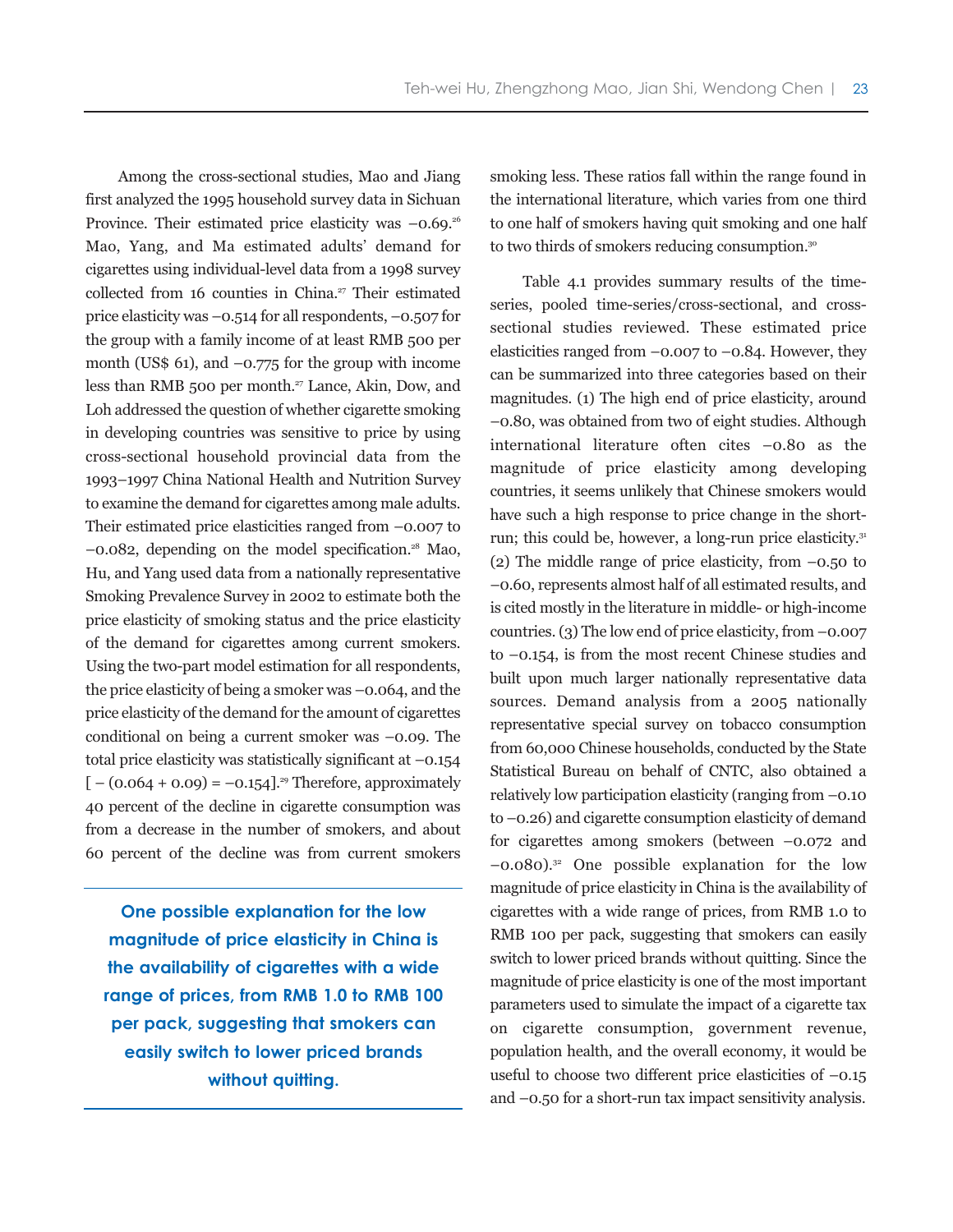Baseline data from 2005 were used to carry out the simulation analysis. As shown in Table 2.1, the nominal retail price per pack of cigarettes in 2005 was RMB 4.52. As noted, in China the tax is included in the retail price because the country has no retail sales tax system. The 40 percent tax rate at the retail level was estimated in Chapter III. The retail price (Pr) and tax rate (t) relationship can be expressed as follows:

$$
Pr = Pn / (1-t)
$$

where Pn is the price net of tax (wholesale price). Given that Pr is RMB 4.52,  $t = 0.40$ , the Pn is equal to RMB 2.71, and the tax is RMB 1.81. In 2005, per capita cigarette consumption (for the entire population) was 72 packs, as shown in Table 2.1. Thus, the total cigarette consumption in China was 94.1 billion packs. Multiply the tax per pack (RMB 1.81) by the total packs (94.1 billion), and the estimated government cigarette tax revenue was RMB 170.2 billion (US\$ 20.7 billion), as shown in Table 4.2.

China has two forms of taxes on cigarettes, a specific excise tax (currently RMB 0.06 per pack) and an *ad valorem* tax (45 percent for  $\text{Pn} \ge \text{RMB}$  5 per pack, and 30 percent for Pn < RMB 5 per pack). The current specific excise tax is too low to have much impact on tobacco consumption. To achieve the goal of discouraging consumption of cigarettes, a strong and a substantial amount of specific excise tax, automatically indexed to inflation, should be introduced. Specific excise taxation is

**With a 1 RMB per-pack tax increase... with a total price elasticity of –0.15... the prevalence rate of smoking would be reduced from 30 percent to 29.6 percent, representing a reduction of 4.1 million smokers. ... a 1 RMB specific excise taxincrease would mean 1.025 million lives would be saved.**

highly predictable and it is easier to administer. Given the wide range of cigarette prices, a substantial increase in a specific excise tax would reduce the relative range although it would have less effect on smokers of highpriced cigarettes. Because China also has an *ad valorem* tax in place, it would be useful to keep the *ad valorem* tax and to introduce a uniform *ad valorem* tax rate to replace the current two-tier tax system. Ideally, the simulation would include both the increase in the specific excise tax together with the additional uniform *ad valorem* tax. With the lack of detailed micro-level data on cigarette consumption by prices and their respective consumption, the simulation below is limited only to an additional increase in the specific excise tax of RMB 1, RMB 2, RMB 3, and RMB 4. Due to China's very low specific excise tax rate (RMB 0.06 per pack), Chinese tax experts recently considered that an initial cigarette tax reform would most likely begin with an increase in the specific excise tax while *ad valorem* tax. The simulation model includes four scenarios: increase of RMB 1 per pack (from RMB 4.52 to RMB 5.52), RMB 2 per pack (from RMB 4.52 to RMB 6.52), RMB 3 per pack (from RMB 4.52 to RMB 7.52), and RMB 4 per pack (from RMB 4.52 to RMB 8.52). Assuming this tax increase will be fully passed on to the retail price, the resulting tax rate at the retail level would be 51 percent, 58 percent, 64 percent, and 68 percent, respectively. Note that these percentage estimates are based on current publicly available Chinese cigarette tax rates and the average weighted retail price. The same simulation methods could be applied if there were different cigarette tax rates and retail prices in China.

**Simulation of Impact of Specific Excise Tax Increases on Cigarette Consumption, Government Tax Revenue, and Health** 

To assess the potential impact of raising cigarette taxes on the smoking prevalence rate, number of lives saved, and government tax revenue in China, simulation analyses were performed based on two different price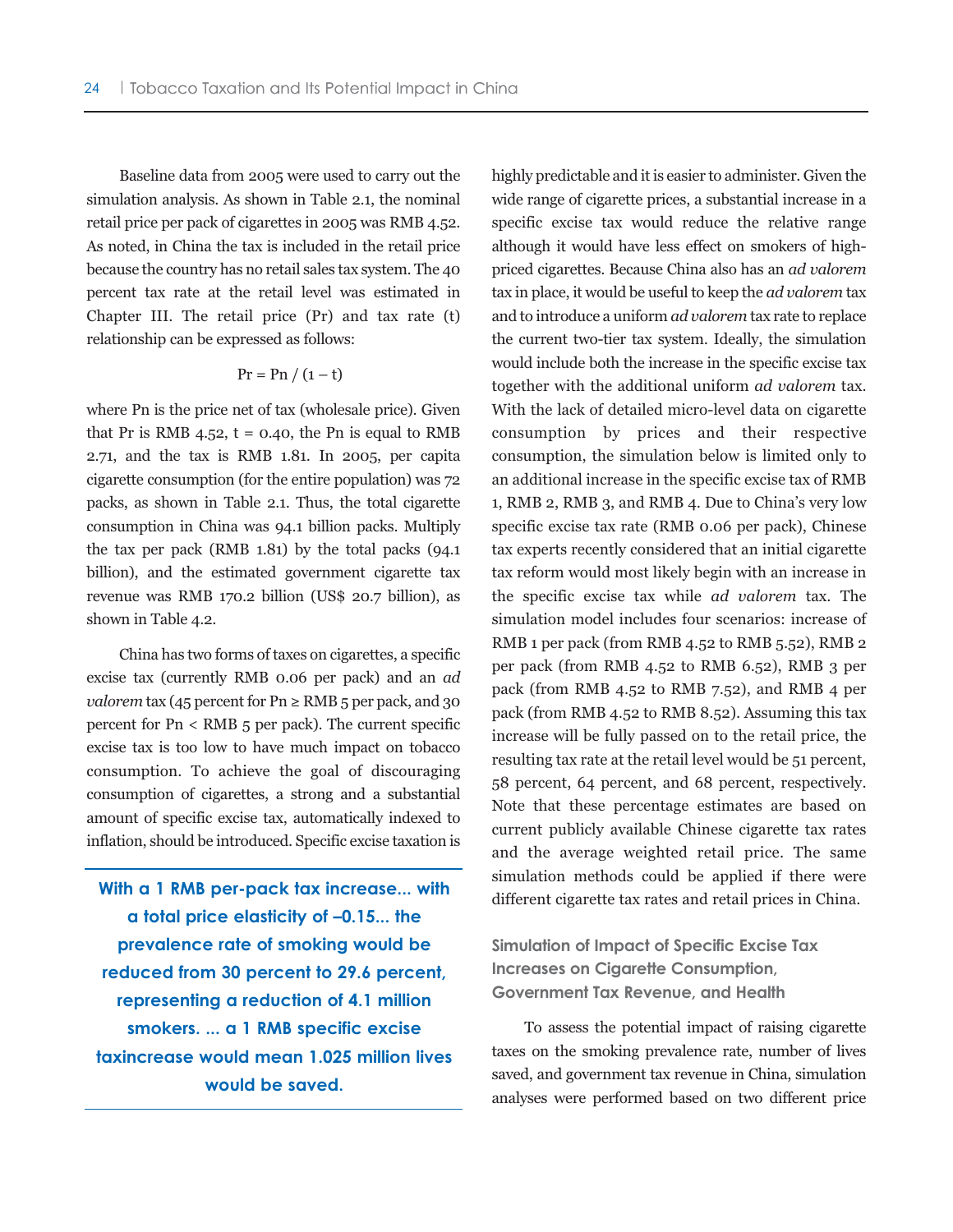# **Table 4.2: Simulation of Impact of Cigarette Tax Increases on Tobacco-attributable Mortality and Government Tax Revenue**

|                                                                                                                 | Increases in Specific Excise Tax <sup>a</sup> |                |                |                |                |  |
|-----------------------------------------------------------------------------------------------------------------|-----------------------------------------------|----------------|----------------|----------------|----------------|--|
|                                                                                                                 | <b>Current</b><br>levels                      | 1 RMB          | 2 RMB          | 3 RMB          | 4 RMB          |  |
| Cigarette Retail Price (RMB/pack)                                                                               | 4.52                                          | 5.52           | 6.52           | 7.52           | 8.52           |  |
| Total Tax (RMB/pack) <sup>a</sup>                                                                               | 1.81                                          | 2.82           | 3.82           | 4.82           | 5.82           |  |
| Total Tax Rate as % of Retail Price                                                                             | 40%                                           | 51%            | 58%            | 64%            | 68%            |  |
| <b>Reduction in Number of Smokers (million)</b><br><b>Price Elasticities</b> <sup>b</sup><br>$-0.15$<br>$-0.50$ |                                               | 4.1<br>13.7    | 8.2<br>27.3    | 12.3<br>41     | 16.4<br>54.6   |  |
| Number of Lives Saved (million) <sup>c</sup><br>$-0.15$<br>$-0.50$                                              |                                               | 1.0<br>3.4     | 2.1<br>6.8     | 3.1<br>10.2    | 4.1<br>13.7    |  |
| Prevalence of Adult (aged 15+)<br><b>Current Smokers</b><br>$-0.15$<br>$-0.50$                                  | 30%                                           | 29.6%<br>28.7% | 29.2%<br>27.3% | 28.8%<br>26.0% | 28.4%<br>24.7% |  |
| <b>Total Number of Current Smokers (million)</b><br>$-0.15$<br>$-0.50$                                          | 308.8                                         | 304.7<br>295.1 | 300.6<br>281.4 | 296.5<br>267.8 | 292.4<br>254.1 |  |
| <b>Additional Tax Revenues from Specific</b><br><b>Excise Tax (billion RMB)</b><br>$-0.15$<br>$-0.50$           |                                               | 85.4<br>64.9   | 164.5<br>109   | 237.4<br>132.2 | 303.9<br>134.6 |  |
| <b>Total Annual Cigarette Tax Revenue</b><br>(billion RMB)<br>$-0.15$<br>$-0.50$                                | 170.2                                         | 255.6<br>235.1 | 334.7<br>279.1 | 407.6<br>302.4 | 447.2<br>304.8 |  |
| <b>Additional Tax Revenues from Specific</b><br>Excise Tax (billion USD) <sup>d</sup><br>$-0.15$<br>$-0.50$     |                                               | 10.4<br>7.9    | 20.1<br>13.3   | 29.0<br>16.1   | 37.1<br>16.4   |  |
| <b>Total Annual Cigarette Tax Revenue</b><br>(billion USD) <sup>d</sup><br>$-0.15$<br>$-0.50$                   | 20.8                                          | 31.2<br>28.7   | 40.8<br>34.0   | 49.7<br>36.9   | 54.5<br>37.2   |  |

*Notes:*

*<sup>a</sup> While keeping the current ad valorem tax structure intact.* 

*<sup>b</sup> Smoking participation elasticity = 40% of the total price elasticity; smoking intensity elasticity = 60% of the total price elasticity.*

*<sup>c</sup> Assuming 25% reduction in smokers, World Bank. Curbing the Epidemic: Government and the Economics of Tobacco Control. Washington DC: World Bank, 1999:23.*

*<sup>d</sup> US\$ 1 = RMB 8.20 at the 2000 exchange rate.*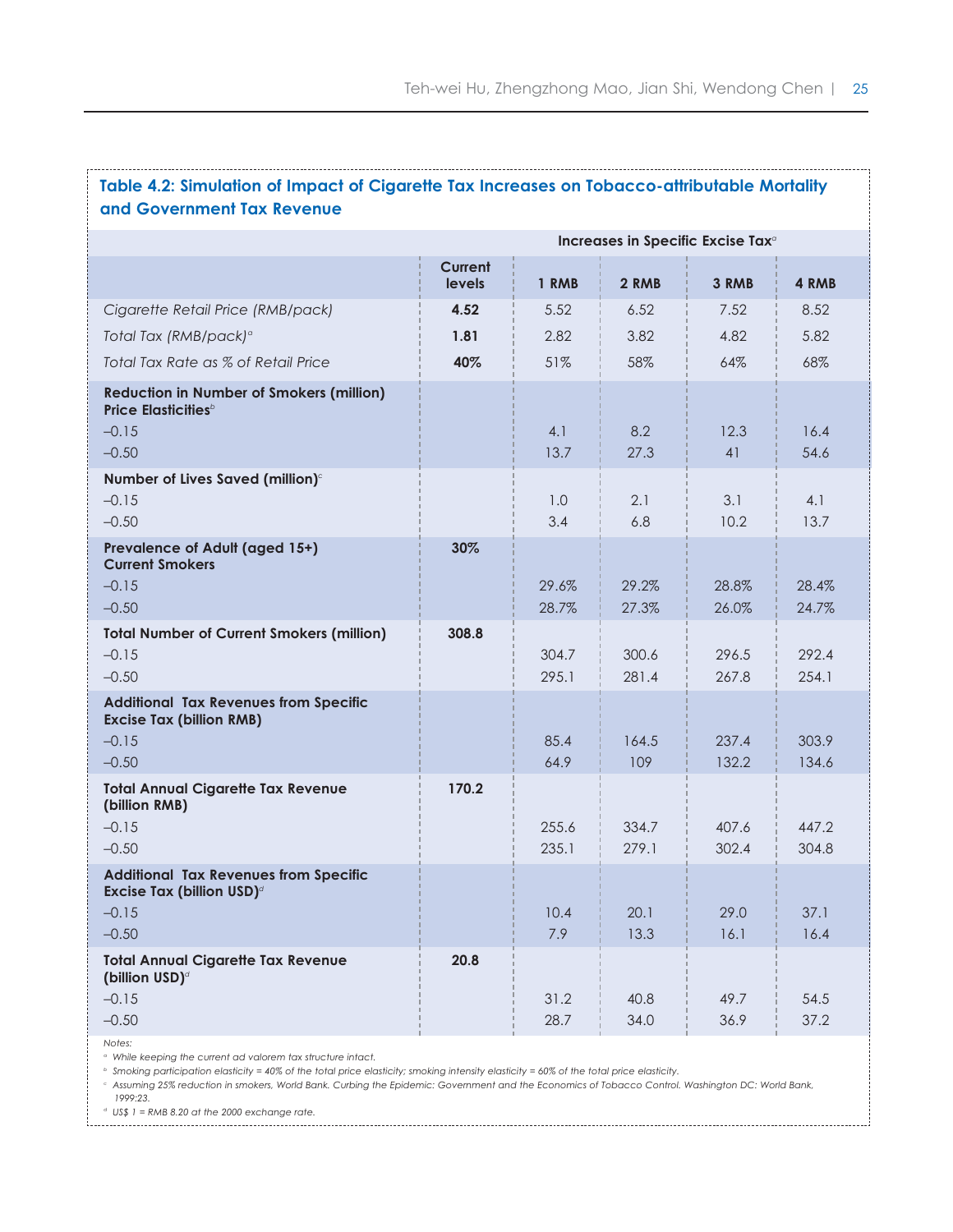elasticities:  $-0.15$  and  $-0.50$ . Table 4.2 presents the simulated results using a price elasticity of  $-0.15$  and –0.50, respectively, when the tax is increased by RMB 1, RMB 2, RMB 3, and RMB 4. Graph 4.1 provides a conceptual framework of the simulation analysis.

With a 1 RMB per-pack tax increase, or at a retail price of RMB 5.52 per pack, which is equivalent to 51 percent of the retail price level, with a total price elasticity of –0.15, smoking participation elasticity would be –0.06, and the prevalence rate of smoking would be reduced from 30 percent to 29.6 percent, representing a reduction of 4.1 million smokers. Using the estimated epidemiology analysis reported by the 1999 World Bank report,<sup>10</sup> assuming 25 percent of smokers will die from tobacco-related illness, a 1 RMB specific excise tax increase would mean 1.025 million lives would be saved. At the same time, the total government cigarette tax revenue would be RMB 255.6 billion (US\$ 31.2 billion), an increase of RMB 85.4 billion (US\$ 10.4 billion).

The same methodology was used to estimate the impact on cigarette consumption, health, and government revenue of adding an excise tax of 1 RMB per pack, assuming a total price elasticity of –0.50 (i.e., smoking participation elasticity at  $-0.20$ ). In this scenario, the prevalence rate of smoking would be reduced further from 30 percent to 28.67 percent, or a reduction of 13.7 million smokers. Assuming 25 percent of smokers will die from tobacco-related illness, an additional 1 RMB specific excise tax would mean 3.42 million lives could be saved. The total government cigarette tax revenue would then be RMB 235.1 billion (US\$ 28.7 billion), representing an increase of RMB 64.9 billion (US\$ 7.9 billion).

Similar simulation methods were used to examine the impact of an additional 2 RMB specific excise tax per pack (tax at a retail price of 58 percent), a 3 RMB excise tax per pack (tax at a retail price of 64 percent), and a 4 RMB excise tax per pack (tax at a retail price of 68 percent). Table 4.2 shows that the number of smokers would be reduced by up to 16.4 million when an additional RMB 4 is added to the cigarette price, when the price elasticity is  $-0.15$ ; 4.1 million lives could be saved, and government tax revenue would be increased by RMB 303.9 billion (US\$ 37.1 billion). With the same magnitude of tax increase but a higher price elasticity  $(-0.50)$ , more smokers will quit (54.6 million at  $-0.50$ ) elasticity with a 4 RMB tax versus 16.4 million at  $-0.15$ elasticity), and more lives (13.7 million) will be saved. Government cigarette tax revenue would increase at a –0.50 price elasticity (by RMB 304.8 billion) but less than the amount when the price elasticity is at  $-0.15$ (RMB 447.2 billion or US\$ 54.56 billion).

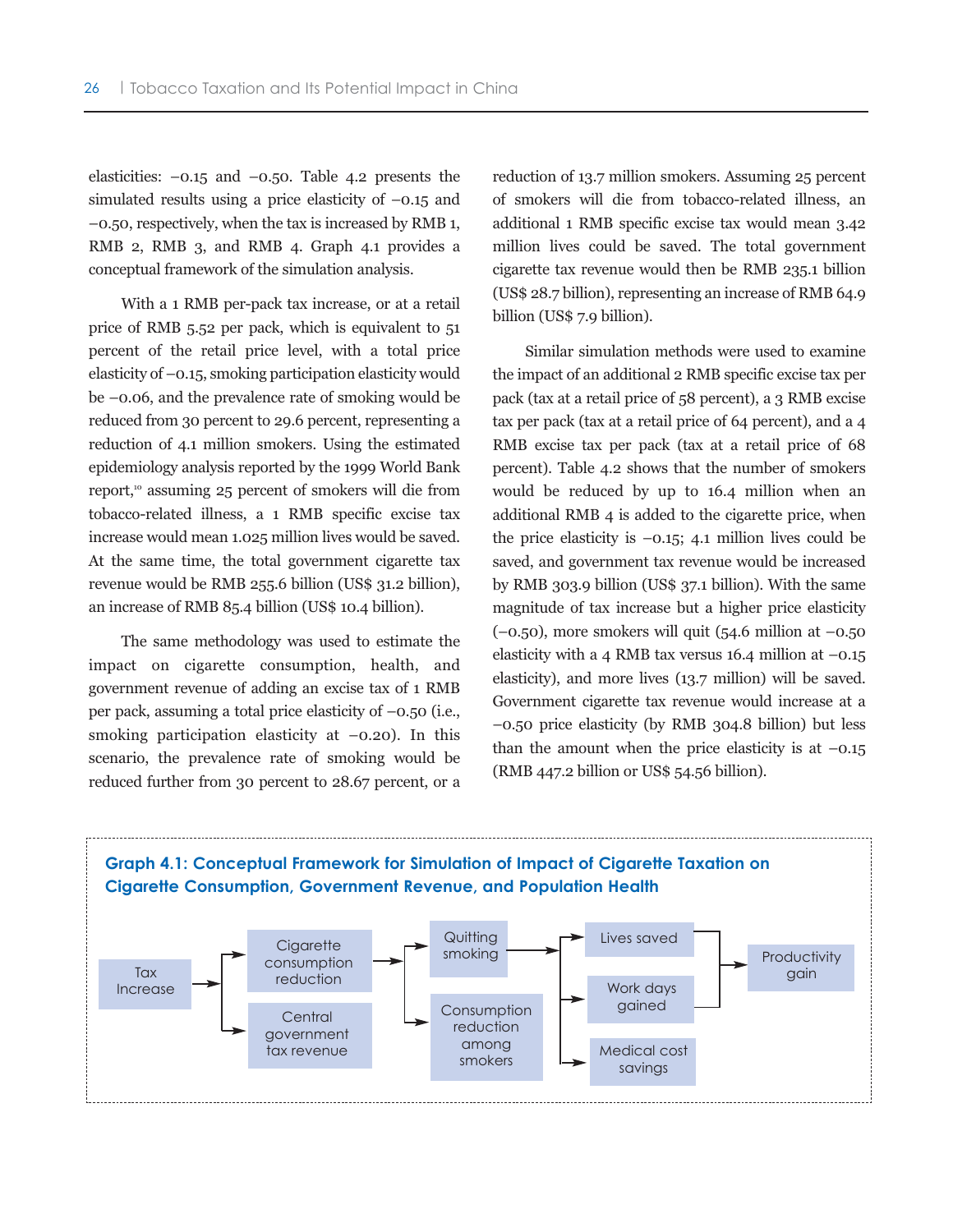**Therefore, a tax increase on cigarettes would save lives, reduce medical care costs, increase productivity, and increase government revenue in China.**

Note that in this simulation model, the underlying assumption is that the elasticities are constant over a large range of price increases, a reasonable assumption supported by international literature.<sup>31</sup> Table  $4.2$ indicates the importance of the magnitude of price elasticity and the impact of the tax rate on cigarette consumption and government tax revenue. Given a price elasticity, the higher the tax rate, the greater the reduction of smokers and the greater the reduction in cigarette consumption. However, as price elasticity becomes high, higher tax rates will still lead to a reduction in cigarette consumption, although the rate of increase in government tax revenue will decline.

Not included in Table 4.2 are potential cost savings in medical services and increased productivity attributable to the increase in tobacco tax due to the decreased number of smokers. Under the cost of smoking analysis,<sup>8</sup> per smoker medical costs were about RMB 200 (US\$ 24.4). Thus, 4.1 million fewer smokers would result in savings of RMB 820 million (US\$ 100 million) in medical costs when the price elasticity is at –0.15 and the specific excise tax is raised an additional RMB 1 per pack, as shown in Table 4.2. If the price elasticity is –0.50, the additional medical cost savings with an additional 1 RMB tax increase would be RMB 2.68 billion (US\$ 0.33 billion), rising to (include amount here) for a tax of 4 RMB at a price elasticity of –0.50.

The indirect cost of smoking in China, estimated by the human capital approach of premature death, is RMB 2,935 million (US\$ 357.9 million) with 1.0 million premature deaths annually.31 Thus, the average per person loss of productivity due to premature deaths would be RMB 2,935 (US\$ 357.9) measured at the year 2000 value. With 1.025 million lives saved, productivity would be RMB 3 billion (US\$ 0.36 billion) at a price elasticity of –0.15. When the price elasticity is increased to  $-0.50$ , the amount of lives saved would be 3.42 million (with an additional tax of RMB 1 per pack), and RMB 9.92 billion (US\$ 1.2 billion) would be generated for the Chinese economy.

In sum, these simulation estimates indicate that a cigarette tax increase in China would reduce cigarette consumption through increased numbers of people quitting smoking, not initiating smoking, and/or cutting back on their consumption. The high price of cigarettes will especially deter the younger generation from starting to smoke.31 Therefore, a tax increase on cigarettes would save lives, reduce medical care costs, increase productivity, and increase government revenue in China.

#### **Endnotes for Chapter IV**

- <sup>22</sup> Mao ZZ, Jiang JL. Demand for cigarette and pricing policy [in Chinese]. Chinese Health Economics. 1997;16:50-52.
- $^{23}$  Hu TW, Mao Z. Effects of cigarette tax on cigarette consumption and the Chinese economy. Tob Control. 2002;11:105-108.
- <sup>24</sup> Mao Z, Hu TW, Yang GH. New estimate of the demand for cigarettes in China [in Chinese]. Chinese Journal of Health Economics. 2004;24:7.
- <sup>25</sup> Bai Y, Zhang Z. Aggregate cigarette demand and regional differences in China. Applied Economics. 2005;37:2523-2528.
- <sup>26</sup> Mao ZZ, Jiang JL. Determinants of the demand for cigarettes: A cross-sectional study [in Chinese]. Chinese Health Service Management. 1997;13:227–229.
- <sup>27</sup> Mao Z, Yang GH, Ma H. Adults' demand for cigarettes and its determinants in China [in Chinese]. Soft Science of Health. 2003;17:19–23.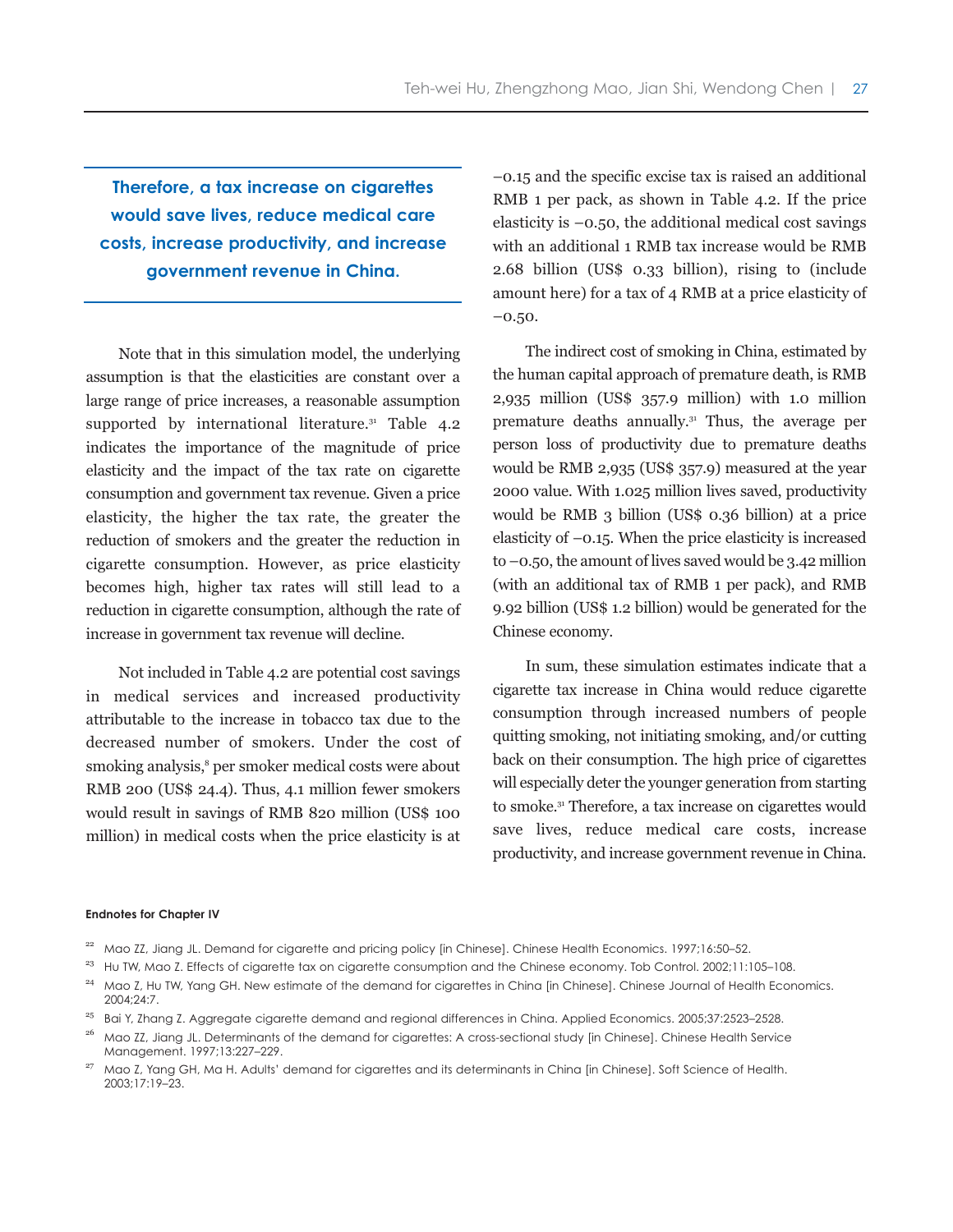- <sup>28</sup> Lance P, Akin J, Dow W, Loh CP. Is cigarette smoking in poorer nations highly sensitive to price? Evidence from Russia and China. Journal of Health. 2004;23:173–189.
- <sup>29</sup> Mao Z, Hu TW, Yang GH. Price elasticities and impact of tobacco tax among various income groups [in Chinese]. Chinese Journal of Evidence-Based Medicine. 2005;5:291–295.
- <sup>30</sup> US Department of Health and Human Services (USDHHS). Reducing Tobacco Use: A Report of the Surgeon General. Atlanta, GA: Centers for Disease Control and Prevention, National Center for Chronic Disease Prevention and Health Promotion, Office on Smoking and Health; 2000.
- <sup>31</sup> Chaloupka FJ, Warner KE. The economics of smoking. In: Culyer AJ, Newhouse JP, eds. Handbook of Health Economics. Amsterdam: Elsevier; 2000:1539–1627.
- <sup>32</sup> Zhang XL, Wang YJ. Demand for Cigarettes in China, Preliminary Results, a project funded by the Bloomberg Initiative to Reduce Tobacco Use. Beijing: Beijing Normal University. (Private correspondence, December 8, 2007 and March 21, 2008).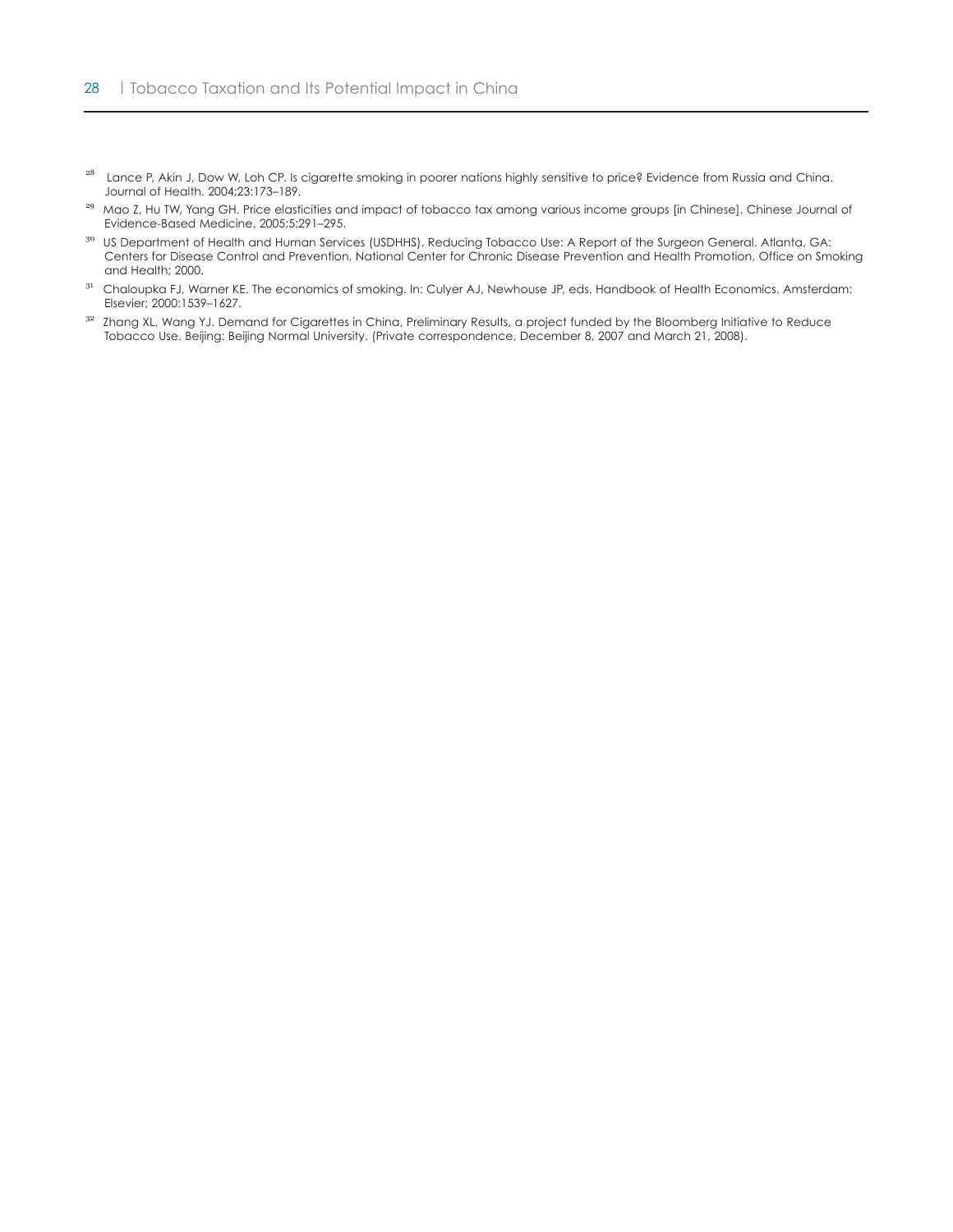# **V. Role of Tobacco Tax and Its Impact on the Cigarette Industry**

# **Role of Government in Cigarette Manufacturing**

The Chinese government plays an important role in the production of both tobacco leaf and cigarettes through its national monopoly, the State Tobacco Monopoly Administration (STMA) and the China National Tobacco Company (CNTC). In 1983, CNTC and STMA were established to control the production of tobacco leaf and the manufacturing and marketing of cigarettes for the entire country.

STMA is a government agency that sets overall policies for tobacco production and cigarette manufacturing. It then delegates to CNTC full authority to:

- decide on the allocation of tobacco production quotas for each province,
- procure tobacco leaf,
- transport and store tobacco leaf, and
- manufacture and sell cigarettes.

STMA sets overall government policy on tobacco, beginning with the allocation of tobacco production quotas among the provinces, the pricing of tobacco leaf, the setting of production quotas for cigarettes, and the managing of international trade. With the establishment of STMA, the policy, data collection, and research functions with respect to tobacco production were removed from the jurisdiction of the Ministry of Agriculture. The National Development and Reform Commission (NRDC) under the State Council has the jurisdiction to monitor CNTC and set the overall operation policy for the tobacco industry.

In 2005, China's state-owned tobacco monopoly produced 1.7 trillion cigarettes, generating a profit and tax of RMB 240 billion, about 7.6 percent of central government revenue.18 The cigarette manufacturing industry employed about a half million people, or about 0.06 percent of the total national employment. About 3.5 million persons were engaged in retail cigarette sales. However, very few of them are sole cigarette retailers, and many work on a part-time basis; they comprise 0.6 percent of the total employed population.18

Even though CNTC is a monopoly, it has numerous company branches throughout the provinces that vary in size and act as competitors. The regional CNTC branches develop sales plans, set factory production orders and prices, and are subsequently responsible for distribution. Each branch company is decentralized in that it must be selfsufficient and is allowed to retain the balance of its profits above and beyond the required amount of profit/tax submitted to the central government. Since local governments benefit from tobacco production through taxes and employment, 24 out of 31 provinces and 4 municipalities (Shanghai, Beijing, Tianjin, and Chongqing) have cigarette companies. The top five cigarette manufacturing provinces in 2000 were Yunnan, Henan, Shandong, Hunan, and Hubei.<sup>33</sup> The central government, especially CNTC, is reluctant to raise the cigarette tax because of concerns about employment and a possible decline in tax revenue in the long run. Actually, since the local government shares the cigarette tax revenue with the central government, even the unprofitable tobacco companies continue to exist because local government is willing to subsidize them for the sake of employment and the tax revenue generated from their local companies.

China has five classes of cigarettes, from class 1 (the most expensive brand) to class 5 (the least expensive), as shown in Table 5.1. These classes are categorized according to the wholesale price per carton. The wholesale price of class 1 cigarettes is RMB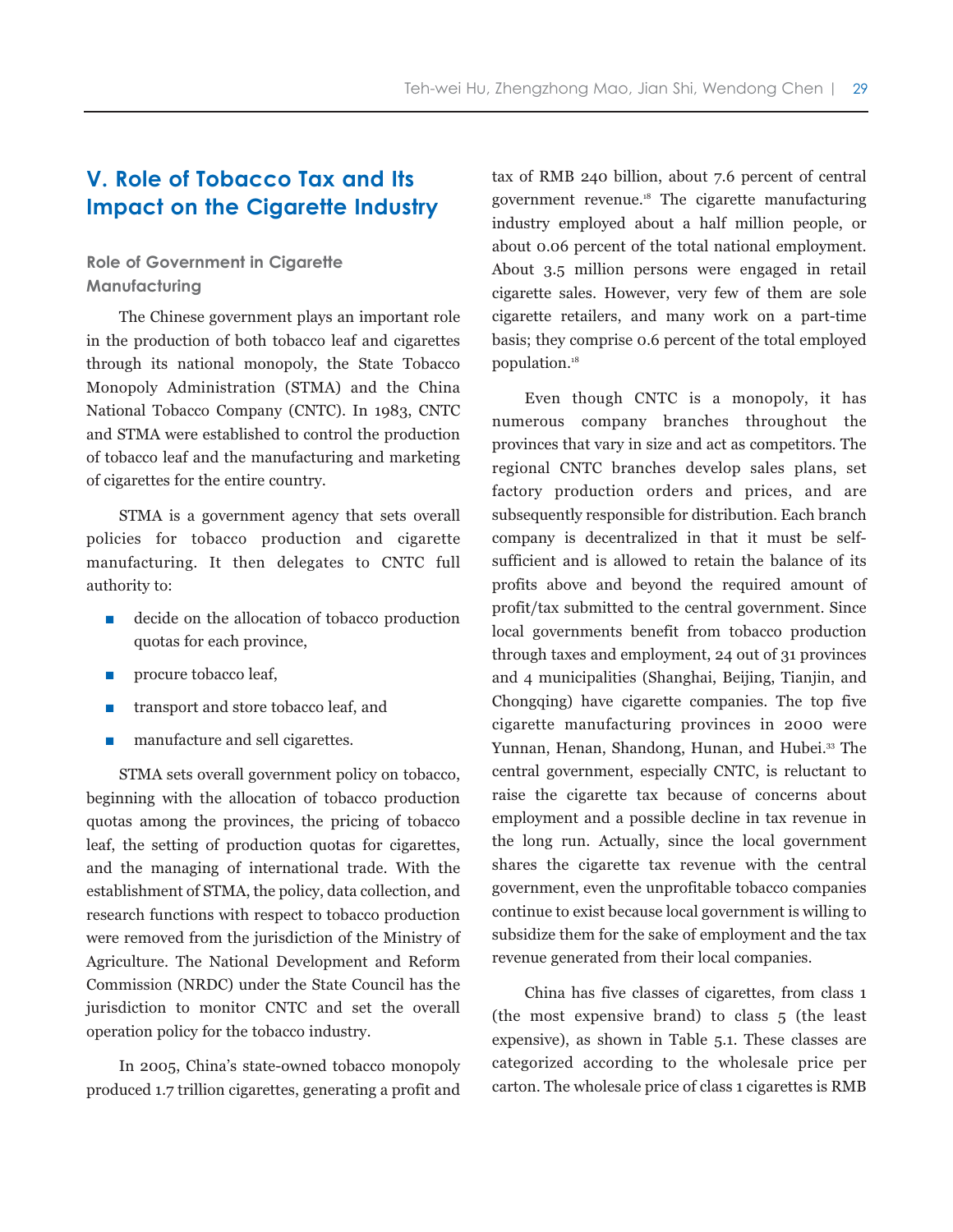| Table 5.1: Cigarette Production by Class in China in Billions of Cigarettes (1999–2004)<br>(% of total cigarettes)                                                            |             |                                                       |             |               |               |              |
|-------------------------------------------------------------------------------------------------------------------------------------------------------------------------------|-------------|-------------------------------------------------------|-------------|---------------|---------------|--------------|
| Production by Cigarette<br>Class in China                                                                                                                                     | 1999        | 2000                                                  | 2001        | 2002          | 2003          | 2004         |
| Class 1<br>(RMB 50 and above) $\sigma$                                                                                                                                        |             | $176.7$ (11%)   196.6 (12%)   234.0 (14%)             |             | $111.3(6\%)$  | 128.3 (7%)    | 152.5 (8%)   |
| Class 2<br>(RMB $30-49$ ) <sup>a</sup>                                                                                                                                        |             | 326.1 (20%)   335.9 (20%)   350.1 (21%)               |             | 173.6 (10%)   | $203.7(11\%)$ | 260.9 (14%)  |
| Class 3<br>$(RMB 16-29)$ <sup>o</sup>                                                                                                                                         |             | 486.1 (30%)   468.6 (28%)                             | 501.5 (30%) | 580.8 (34%)   | $648.9$ (36%) | 754.2 (40%)  |
| Class 4<br>$(RMB 11-15)°$                                                                                                                                                     |             | 587.5 (36%)   616.9 (37%)   551.0 (33%)   565.7 (33%) |             |               | $600.1(34\%)$ | 575.8 (31%)  |
| Class 5<br>(RMB 10 and below) $\degree$                                                                                                                                       | $67.4(4\%)$ | $50.0(3\%)$                                           | $33.4(2\%)$ | $291.0$ (17%) | 209.3(12%)    | $130.8(7\%)$ |
| Total                                                                                                                                                                         | 1643.8      | 1668.0                                                | 1670.8      | !1722.4       | 1790.3        | 1874.2       |
| Source:<br>China State Tobacco Monopoly Administration. China Tobacco Statistics Yearbook,<br>2000-2005. Beijing, China.<br>Note:<br><sup>o</sup> Wholesale price per carton. |             |                                                       |             |               |               |              |

50 per carton and above; class 5 cigarettes cost RMB 10 or less per carton. Classes 2 to 4 constitute more than 70 percent of the total supply of cigarettes. Classes 1 and 5 have the lowest share, which fluctuated between 1999 and 2004.33 Top-price brands (class 1) such as Panda or Zhonghua (China) are often bought by highincome smokers or as gifts for important social events. The middle range (classes 2, 3, and 4) consists of foreign brands (such as Marlboro or 555) or domestic brands such as Hong-Ta-Shan (Red Pagoda). Class 5 brands, mostly local ones with less attractive packaging, are purchased by low-income smokers.

# **The World Trade organization (WTO) and the Tobacco Industry**

China entered the WTO in 2001. As a member, China had to agree to (1) reduce the tobacco leaf import tariff, (2) reduce the cigarette tariff, (3) eliminate the export rebate for flue-cured tobacco leaf and cigarettes, and (4) eliminate the export bounty, a

reward for exporting cigarettes. All these agreements have made foreign cigarettes more competitive in the Chinese market and China's tobacco leaf less competitive in the world market.

Even with the WTO removing China's longstanding restrictions on tobacco imports and the numerous domestic companies within the state monopoly, the largest Chinese tobacco company cannot yet directly compete with the transnational tobacco companies. From 1995–2000, total official imported cigarettes comprised only 0.8 percent of the domestic market. By early 2000, foreign imported products represented about 3 percent of the Chinese market. CNTC anticipates that before the end of the decade, foreign products may reach 8 to 10 percent of the Chinese tobacco market.<sup>33</sup>

Since China entered the WTO, the tariff on tobacco leaf has gradually been reduced from 64 percent in 1999 to 25 percent in 2003 to 10 percent in 2004. This tariff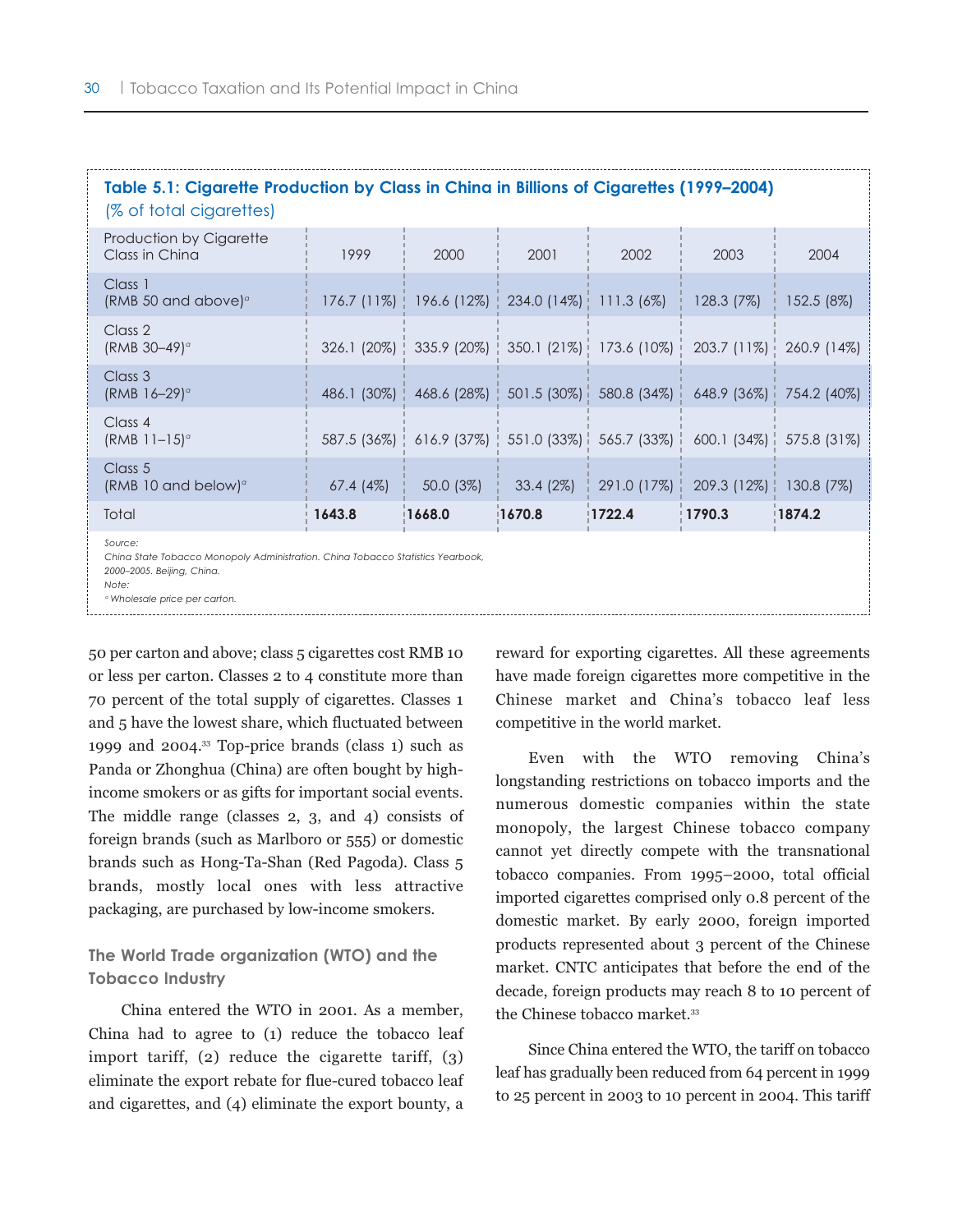reduction has made foreign tobacco leaf as competitive as Chinese domestic tobacco leaf. The tariff on cigarette products dropped from 49 percent in 2001 to 25 percent in 2003. Although imported cigarettes comprised only 3 percent of the total market share in China in 2002, China's cigarette imports increased by 37 percent, from 68.51 million packs in 2002 to 93.92 million packs in 2003.33 Before 2003, foreign brands, such as Marlboro or 555, cost about RMB 20 (US\$ 2.50) per pack. The current market price is now RMB 12 (US\$ 1.50) per pack, similar to popular domestic brands such as Hong-Ta-Shan, which cost about RMB 10. As the Chinese economy is growing and personal incomes are rising, the demand for foreign brands is increasing, particularly among urban young adult male and female smokers.<sup>34</sup> Special retail permits for foreign tobacco products formerly were issued by CNTC to control foreign cigarette retail sales. Since 2003, with the elimination of this special retail permit under the WTO agreement, any retailer who has a CNTC general retail permit to sell domestic cigarettes can sell foreign cigarettes.

Chinese tobacco companies also have been concentrating on profits from high-priced cigarettes. In 2002, sales of cigarettes priced higher than RMB 100/carton reached 570,000 cases, accounting for only 1.7 percent of the total sales but generating 31.8 percent of the total profits of the cigarette industry. By early 2003, among the 36 designated popular brands and other high-priced cigarettes, sales of 8 of the brands had decreased, 6 of them by more than 10 percent.34 The CNTC-affiliated tobacco companies have been reluctant to produce low-priced cigarettes that yield low profits. Jiang Chenkang, the president of CNTC, recently announced that CNTC would subsidize low-priced cigarette producers to increase the supply for low-income smokers.<sup>35</sup> From the public health perspective, this is not a healthy policy initiative because it will have a negative health impact on the low-income population.

Given the numerous manufacturing companies and brands throughout the regions, CNTC lacks the economy of scale necessary to compete effectively with the transnational companies' products. Judging from historical evidence, China will lose market share to multinationals as its market opens. Thus, a higher tax rate will be a good way to maintain the revenue stream from tobacco as domestic production falls.

Under the WTO agreement, to compete with foreign companies STMA has tried to achieve economic efficiency in cigarette production, pricing, and marketing by closing inefficient and small cigarette factories. While maintaining the quota system, STMA has sought to achieve economy of scale by ultimately reducing its operations to 30 to 50 factories with 6 to 8 large inter-regional tobacco groups. The CNTC seeks to establish mergers within provinces first and then have regional companies compete against one another. In response to WTO, CNTC has engaged in major market restructuring by first merging within a region and then across regions. The number of cigarette companies decreased drastically from 185 in 2000 to 44 in 2005, and the number of cigarette brands decreased from 1,049 in 2001 to 325 in 2005.33

One major consequence of merging is unemployment. The 92 small cigarette companies that were closed maintained about 59,000 working employees and 5,500 retired ones. For the closure, the State Council provided a 2 billion RMB fund for lumpsum payments to those employees and also provided retraining or re-appointment within other tobacco companies.33 The closed companies also used the proceeds from the sale of their fixed assets as a settlement allowance. Thus, in recent years, Chinese tobacco companies have begun taking steps to address employment issues as the tobacco industry has restructured.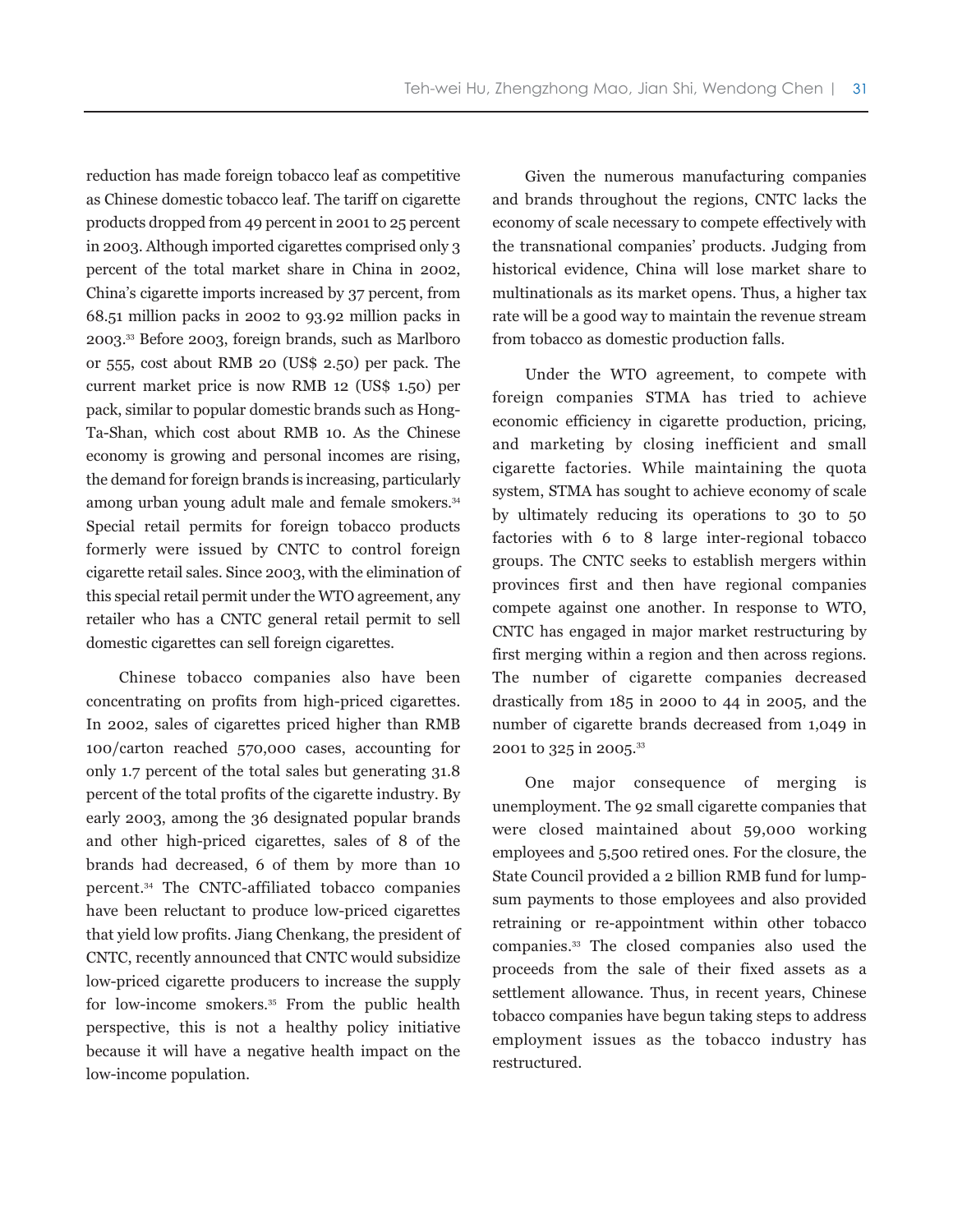#### **Smuggling and Counterfeiting**

Cigarette smuggling and counterfeiting are important concerns in China: STMA estimates that in 2002, 100 billion cigarettes were either smuggled or counterfeit.34 By the late 1990s, up to 50 billion smuggled cigarettes were believed to be foreign brands; the top smuggled brands were 555 (British American Tobacco), Marlboro (Philip Morris), and Hilton (British American Tobacco).<sup>36</sup> This increased market presence from smuggling may have affected Chinese recognition of these brands. In a survey of 2000 Chinese university students, these three foreign brands were among the eight most recognized brands.37

In 2003, 46 percent of smuggled brands were Chinese products.33 Domestic smuggling is even more profitable because of costs and the taste preferences of Chinese smokers. Exported domestic cigarettes are exempted from taxes, and smugglers can obtain these cigarettes at prices nearly 50 percent lower than on the domestic market. State taxes (e.g., value-added tax [VAT], specific excise, and *ad valorem* tax) can be evaded. Other taxes for state certification and highrate custom tariffs can be avoided if cigarettes are smuggled through irregular channels. An example is Zhonghua (China) cigarettes, which have a factory price for external sale of RMB 2,100 per case and a factory price for domestic sale of RMB 2,500 per case.<sup>33</sup> When the 17 percent VAT and 40 percent consumption tax are added, the after-tax factory price for external sale is RMB 3,297 per case, and the retail price on the domestic market is RMB 15,000 per case. The difference between the factory price for external sale and domestic sale is RMB 12,803 per case. Smuggling domestic cigarettes can result in large profits.

From 1994–1998, the STMA, the General Administration of Customs, the Ministry of Public Security, and the State Administration for Industry and Commerce launched a special anti-contraband effort. In recent years, the Chinese government has taken further steps to reduce smuggling by strengthening the customs department and increasing smuggling penalties in an effort to recoup the estimated RMB 14.8 billion (US\$ 1.8 billion) in annual lost tax revenue.<sup>34</sup> The number of smuggled cigarettes seized declined from 3.87 billion cigarettes in 2004 to 1.27 billion in 2005.

Counterfeiting of cigarettes is rampant and profitable in China. In 1999, around 2 million cartons of counterfeit cigarettes, both domestic and international brands, were sold in China, double the number sold in 1997. In 2003, the government confiscated 5.3 billion cigarettes, 0.3 percent of the estimated total national output of 1,789 billion cigarettes.33 A 2005 national survey conducted by the China National Bureau of Statistics, on behalf of the CNTC, found that about 10 percent of cigarettes on the market are counterfeit.<sup>32</sup> Both the Chinese cigarette industry and foreign producers have serious concerns about counterfeit cigarettes. In recent years, STMA has taken steps to reduce the counterfeiting of cigarettes by instituting strong jail sentences and economic penalties.

# **Simulation of Impact of Cigarette Tax Increases on Cigarette Manufacturing, Employment, and Income**

An increase in cigarette taxes will reduce cigarette consumption. It is important to estimate these effects so that government policymakers can be better informed when making decisions concerning cigarette taxes. When an additional tax is levied on cigarettes, the immediate impact is a reduction in sales, which will lead to a reduction in revenue as well as employment in the cigarette industry. Overall, the cigarette manufacturing industry employs about 500,000 people. If we use the example of a 1 RMB specific excise tax increase, as shown in Table 4.2, under a price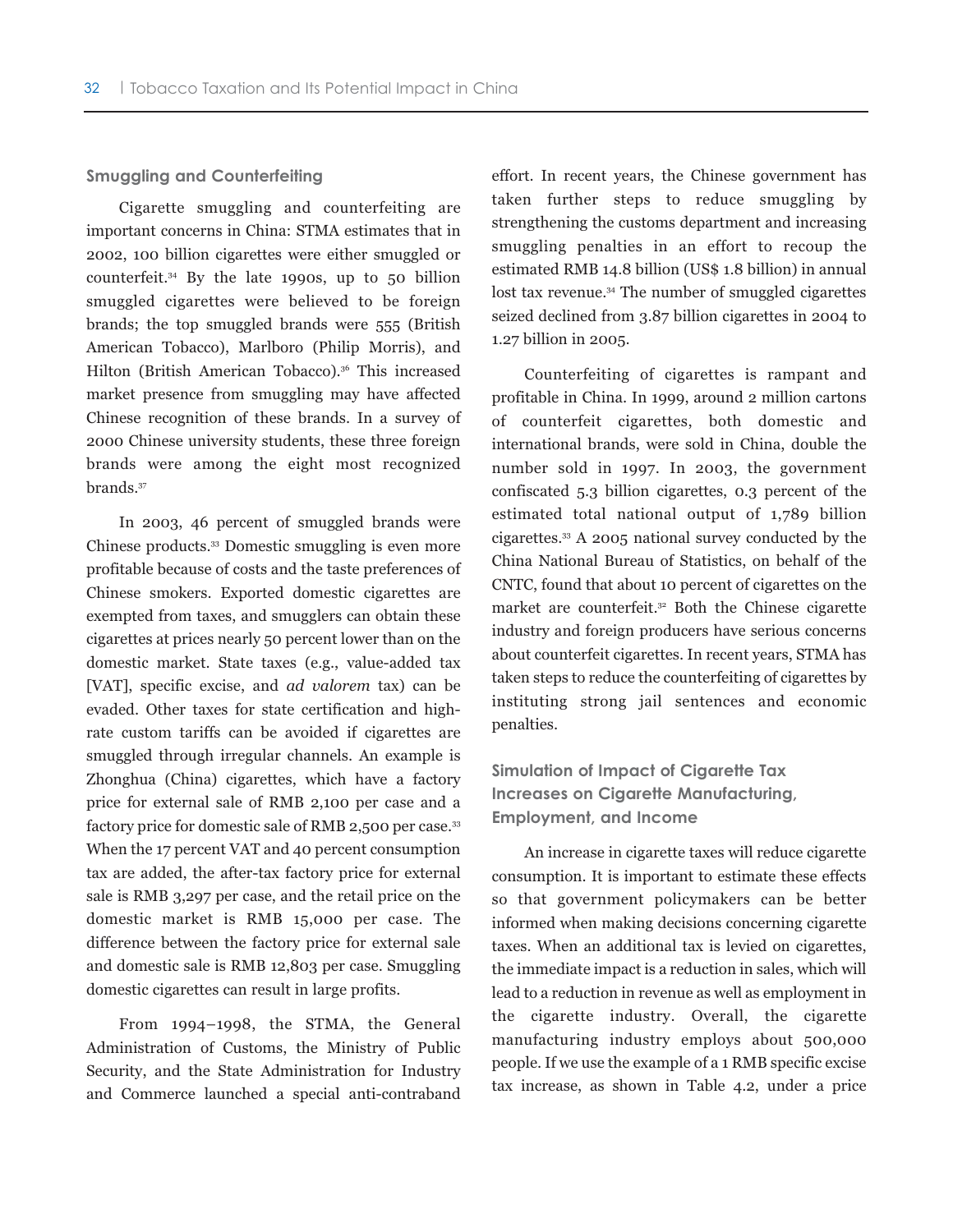elasticity of  $-0.15$  the reduction in sales would be 3.1 billion packs. The average wholesale cigarette price was RMB 2.71 (as shown in Table 4.2); thus, the total sales revenue loss would be RMB 8.4 billion, as shown in Table 5.2. Excluding the production costs and tax contribution to the government (which represents about 44 percent of total revenue), the industry net loss would be RMB 4.72 billion, only 0.55 percent of the total revenue.18 The average profit of the cigarette manufacturing industry is 10.3 percent of total revenue.18 Therefore, the loss of profit would be RMB 486 million. Compared to the gain in government revenue of RMB 85.4 billion, the net loss to the cigarette industry is negligible.

Under the assumption of price elasticity at  $-0.50$ with an increase of RMB 1 per pack, the reduction in cigarette sales would be 10.4 billion packs. The average wholesale cigarette price was RMB 2.71; thus, the total gross sales revenue loss would be RMB 28.1 billion, as shown in Table 5.2. The net industry loss would be RMB 15.8 billion, and the net profit loss would be RMB 1.63 billion — still less than 2 percent of the increase in government revenues.

If we consider employment a linear function of production volume, then with a 1.6 percent loss of sales in the cigarette industry under a price elasticity of –0.15, as shown in Table 5.2, employment rates would drop by the same percentage, representing about 1,656

| Table 5.2: Simulation of Impact of Tax Increase per Pack of Cigarettes on the Cigarette<br><b>Manufacturing Industry in China</b> |                                  |                 |                 |                 |  |  |  |
|-----------------------------------------------------------------------------------------------------------------------------------|----------------------------------|-----------------|-----------------|-----------------|--|--|--|
| Increases in Specific Excise Tax <sup>a</sup>                                                                                     |                                  |                 |                 |                 |  |  |  |
|                                                                                                                                   | 1 RMB<br>2 RMB<br>3 RMB<br>4 RMB |                 |                 |                 |  |  |  |
| <b>Reduction in Cigarette Consumption</b><br>(billion packs)                                                                      |                                  |                 |                 |                 |  |  |  |
| $-0.15^{\circ}$                                                                                                                   | 3.1                              | 6.2             | 9.3             | 12.4            |  |  |  |
| $-0.50^{\circ}$                                                                                                                   | 10.4                             | 20.8            | 31.2            | 41.6            |  |  |  |
| Total Sales Revenue Loss (billion RMB) <sup>6</sup><br>$-0.15$<br>$-0.50$                                                         | 8.4<br>28.1                      | 16.8<br>56.2    | 25.2<br>84.3    | 33.6<br>134.4   |  |  |  |
| <b>Industry Net Revenue Loss (billion RMB)</b><br>$-0.15$<br>$-0.50$                                                              | 4.7<br>15.8                      | 9.4<br>31.6     | 14.2<br>47.4    | 18.9<br>63.2    |  |  |  |
| Net Government Tax Revenue Gain (billion RMB) <sup>c</sup><br>$-0.15$<br>$-0.50$                                                  | 80.7<br>49.1                     | 155.1<br>77.4   | 223.2<br>84.8   | 285.0<br>71.4   |  |  |  |
| Industry Employment loss (number of employees)<br>$-0.15$<br>$-0.50$                                                              | 1,656<br>5,549                   | 3,312<br>11,098 | 4.968<br>16,647 | 6,624<br>22,460 |  |  |  |
| Notes:                                                                                                                            |                                  |                 |                 |                 |  |  |  |

*<sup>a</sup> Price elasticity*

*<sup>b</sup> Total sales revenue loss is the product of RMB 2.71 per pack multiplied by the reduction in consumption.* 

*<sup>c</sup> Net government tax revenue gain is calculated by subtracting industry net revenue loss from additional tax revenues gained from specific excise tax increase shown on Table 4.2.*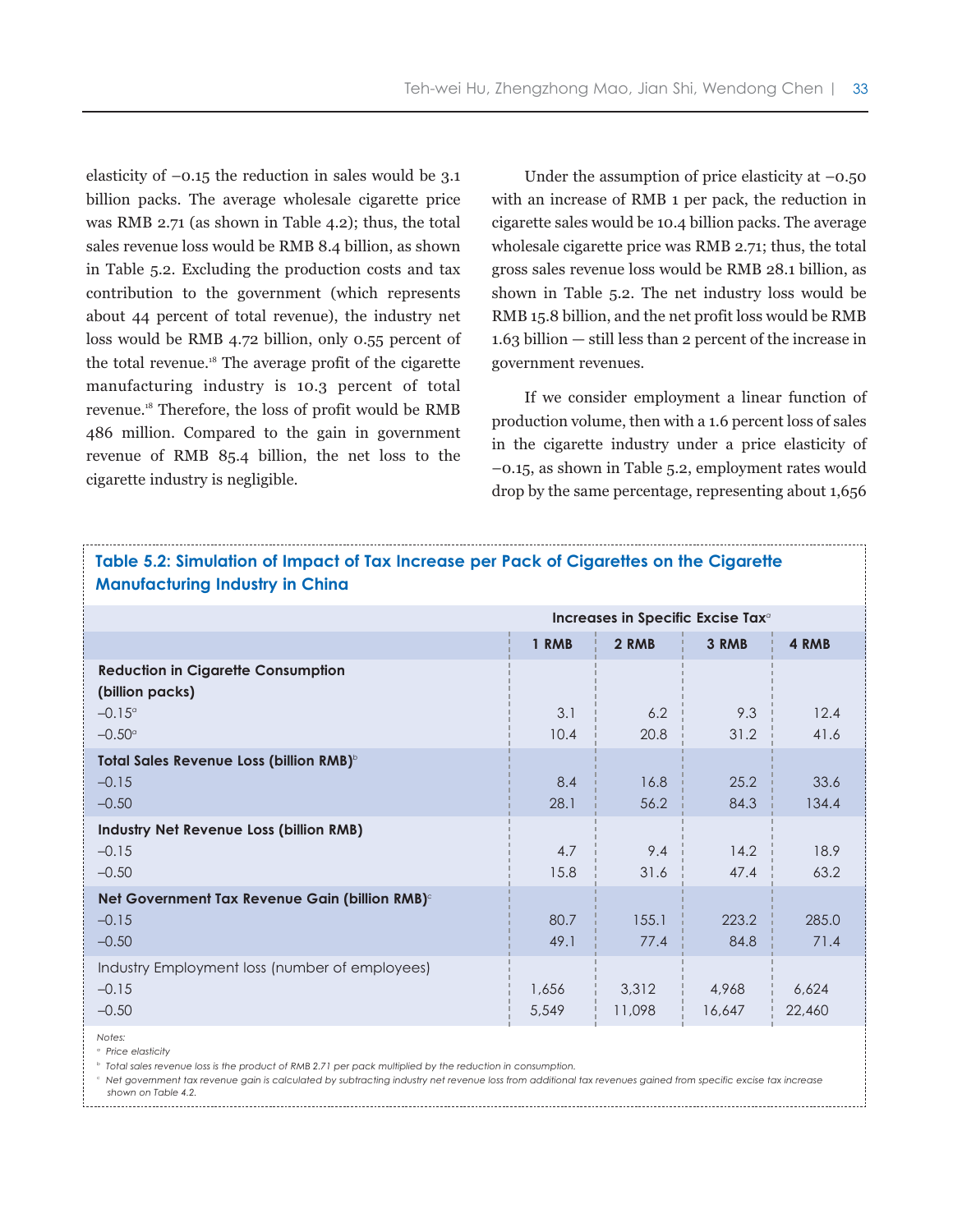# **... the amount of employment loss from an increase in taxes is minimal.**

employees. Under a price elasticity of –0.50, with a 5.3 percent loss of sales, the employment loss would be approximately 5,549 employees. This number probably represents the maximum number of job losses, based on the average linear production relationship. In most cases, the attrition rate would be lower because of early retirement and job transfers. Compared to the loss of 59,000 employees due to company merging, the amount of employment loss from an increase in taxes is minimal.

Table 5.2 also provides the simulation results of the impact of an increase in the specific excise tax of RMB 1 up to RMB 4 per pack under a price elasticity of –0.15 and –0.50, respectively. The higher tax rate has had a larger impact on the cigarette industry. The China National Tobacco Company is in the process of eliminating inefficient factories and consolidating production. The increase in tax and reduction in cigarette consumption may provide further impetus to improve the efficiency of cigarette production. The effect of the reduction in cigarette consumption could lead the cigarette manufacturing industry to diversify into other products. Furthermore, the amount of money that smokers save from reduced cigarette consumption could be spent on food or household goods. Therefore, the net effect on employment could be even smaller than estimated. Studies in the United States<sup>38</sup>, United Kingdom<sup>39</sup>, and Indonesia<sup>40</sup> using their national input-output industry tables showed that a cigarette tax increase had led to a gain in income and employment in other sectors.

#### **Endnotes for Chapter V**

- $^{33}$  Tao M. China Tobacco Industry Under Monopoly System: Theory, Problems, and System Reform [in Chinese]. Shanghai, China: Xiulin (Academic) Press; 2005.
- <sup>34</sup> Fell J, Khoo E, Adlman D. China: The Final Frontier [Tobacco Industry Overview]. Morgan Stanley. July 26, 2005.
- <sup>35</sup> Jiang C. Speech at the China National Tobacco Company Forum at CNTC CEOs Forum, July 17, 2007.
- $36$  Lee K, Collin J. Key to the future: British American tobacco and cigarette smuggling in China. PLoS Med 2006;3:e228.
- $37$  Zhu SH, Li D, Feng B, Zhu T, Anderson CM. Perception of foreign cigarettes and their advertising in China: A study of college students from 12 universities. Tob Control 1998;7:134–140.
- <sup>38</sup> Warner KE, Fulton GA, Nicholas P, Grimes DR. Employment implications of declining tobacco product sales for the regional economics of the United States. JAMA 1996;275:1241–6.
- <sup>39</sup> Buck D, Godfrey C, Raw M, Sutton M. Society for the Study of Addiction and Centre for Health Economics. York, England: University of York, 1995.
- <sup>40</sup> Alisan A, Wigonu I. The Impact of Higher Cigarette Tax to the Indonesian Economy. Presentation at the South East Asian Tobacco Control Alliance Workshop, Bangkok, Nov. 27–28, 2007.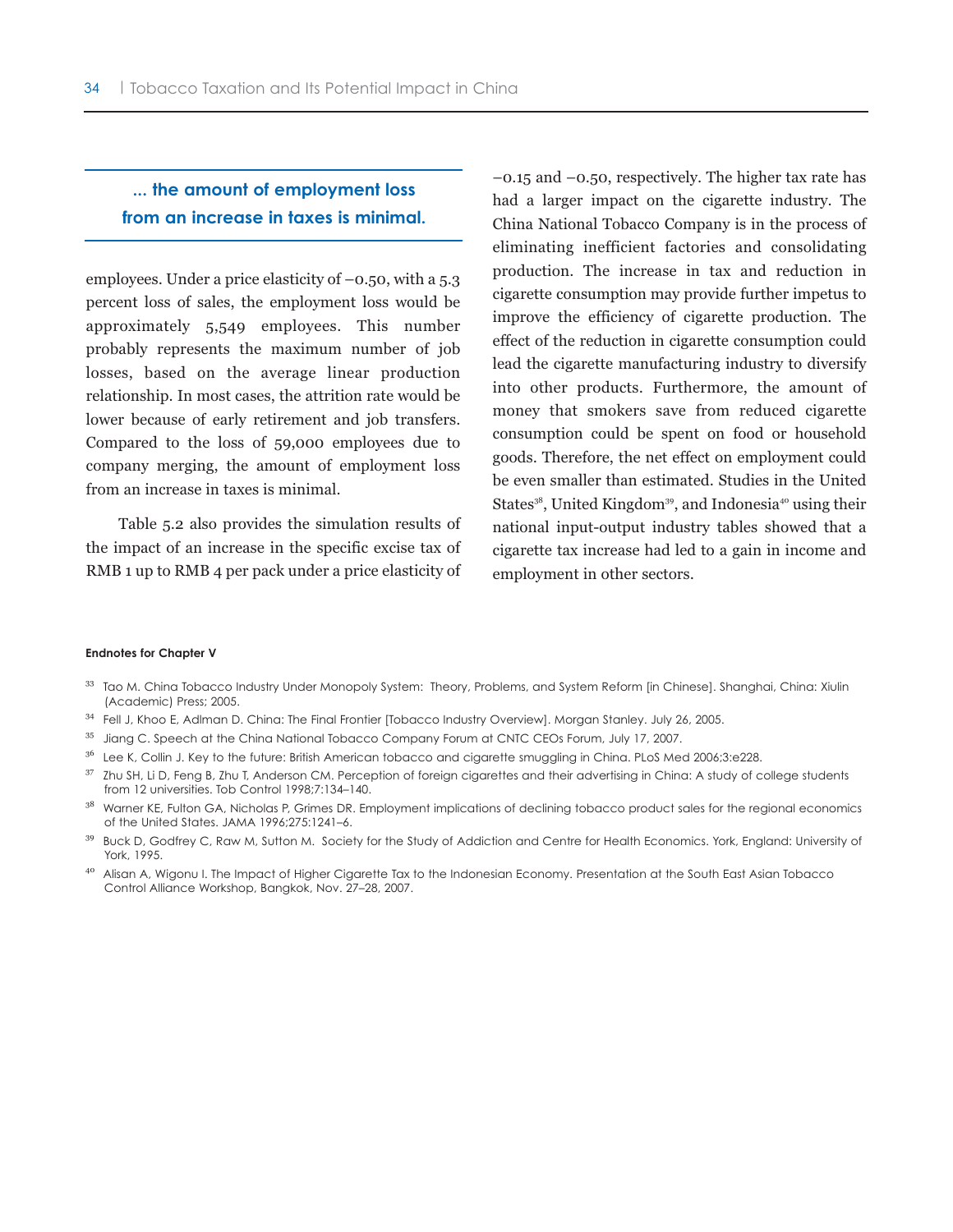# **VI. Role of Tobacco Tax and Its Impact on Tobacco Farming**

# **Role of Government in Tobacco Leaf Production**

The Chinese National Tobacco Company (CNTC) has the overall responsibility to set national tobacco leaf production quotas for all provinces. The procurement of tobacco leaf is one of CNTC's monopolistic functions. Private agencies or individuals are not allowed to purchase tobacco leaf or manufacture cigarettes without CNTC's approval. Retailers also require CNTC's permission to sell cigarettes. Basically, CNTC controls the sources of production material (tobacco leaf), the allocation of production quotas, and the marketing channels. It is illegal for farmers in China to sell tobacco leaf to private producers. Moreover, private manufacturing of cigarettes is illegal in China. Although the private sector is not allowed to manufacture cigarettes, the government is limited in its ability to fully enforce these regulations. Underground trade of tobacco leaf and cigarette manufacturing still exists in China.

To help ensure that the expected production quota is met, CNTC (or its affiliated companies) signs contracts with tobacco farmers specifying the amount of acreage that should be under tobacco cultivation and the price it will pay for different grades of leaf. CNTC is obligated to purchase the amount of tobacco leaf produced under the allocated acreage at a predetermined price, and CNTC is the only legal buyer. One of STMA's key policy interventions to control tobacco production is to set prices. These prices are set according to the production location and quality. Each October, the STMA announces a list of 200 prices covering five production regions and four grading categories; each quality category includes more than 10 detailed purchase prices. Price varies widely among

**Recently, the government raised the procurement price of top-grade tobacco leaf and decreased the procurement prices of the lowest grades. ... a strong signal that the government wanted to discourage the production of low-grade tobacco leaf.**

the five tobacco leaf-growing regions and among the four grading categories. Yunnan belongs to Region 1, and northern Chinese provinces belong to Region 5. The difference in the top-grade tobacco leaf purchase price between Yunnan Region 1 and northern provinces Region 5 could be 25 percent, and the price for top-grade leaf could be 50 times higher than for bottom-grade within the same region.<sup>41</sup> Recently, the government raised the procurement price of top-grade tobacco leaf and decreased the procurement prices of the lowest grades. This action was a strong signal that the government wanted to discourage the production of low-grade tobacco leaf.

One difficulty with using the price schedule to purchase tobacco leaf from farmers is the lack of a scientific benchmark for grading, which often leads to disputes between tobacco farmers and agents. In recent years, CNTC has tried to have a third party mediate price disputes by inviting tobacco farmers in the community to join a pricing committee.

According to law, CNTC is the only legitimate buyer of tobacco leaf. As a purchaser, CNTC withholds 20 percent of its purchase price as the tobacco leaf tax and submits the amount to the local government as local government tax revenue. While the Chinese central government considers the imposition of tobacco leaf tax as one way to control tobacco supply and provide financial assistance to the local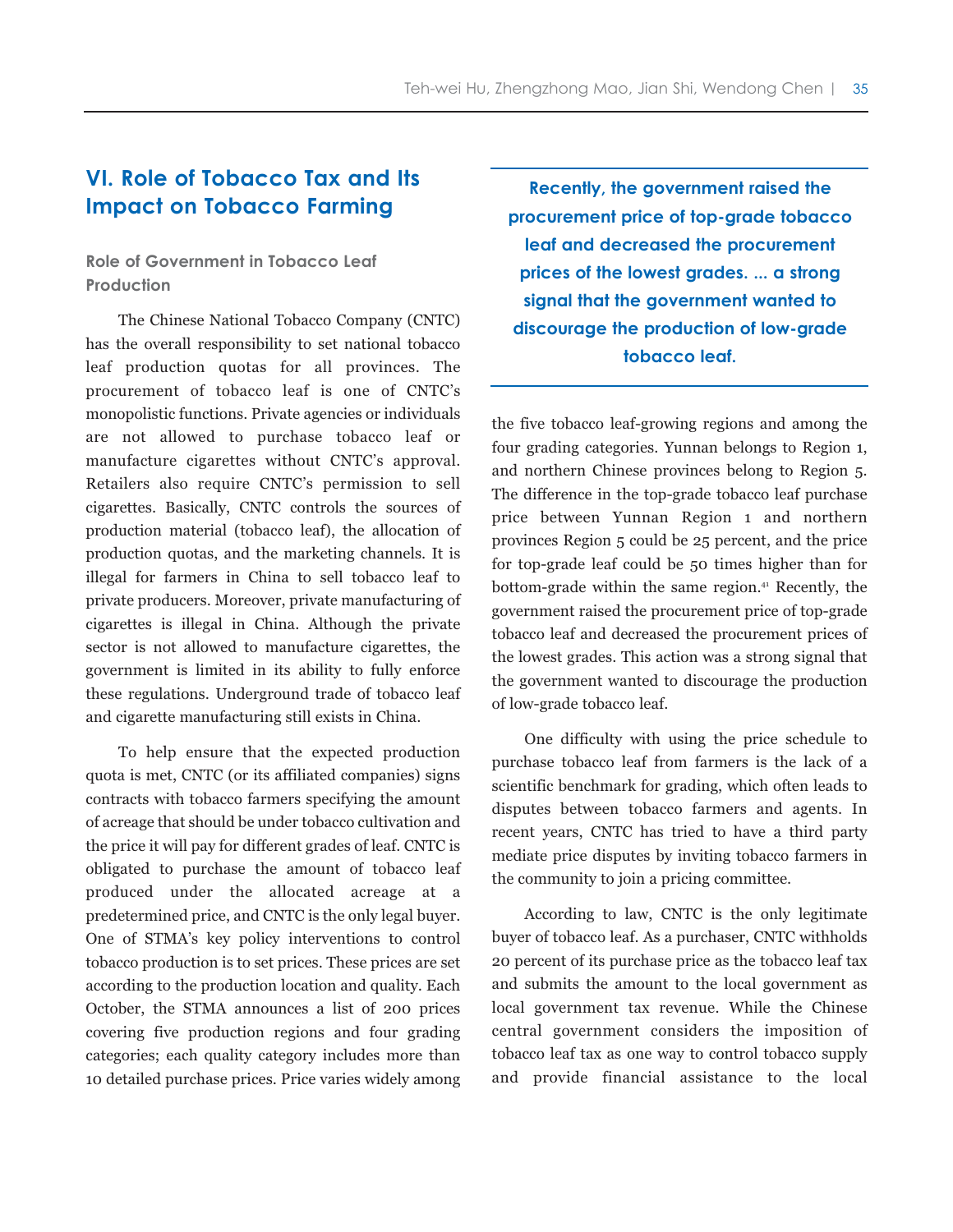government, in actuality the tobacco leaf tax acts as an incentive to encourage village/township officials to plant tobacco leaf above and beyond the CNTC quota. Therefore, farmers need to sell their leftover leaf to underground private cigarette companies, either for private local brands or for counterfeit brands. Counterfeit cigarettes are a serious challenge for CNTC as well as for the foreign brands because they undermine the market shares of both CNTC and the foreign companies. In fact, counterfeit cigarettes are an even greater challenge than smuggled foreign cigarettes. In 2000, the government confiscated 570,000 cases of counterfeit cigarettes.<sup>33</sup>

# **Tobacco Farming Production, Employment, and Income**

In 2005, China produced 2.435 million tons of tobacco leaf, about one third of the world's production.20 In the same year, the 1.363 million hectares planted with tobacco accounted for less than 1 percent of China's total agricultural cultivated land. The gross value of flue-cured tobacco was RMB 23.23 billion, or RMB 9.54 per Kg, contributing 1 to 2 percent of the Chinese agricultural economy.

The production of tobacco leaf is a source of tax revenue for local government; 24 of the 31 provinces in mainland China grow tobacco. China has about 5 million farm households engaged in growing tobacco, representing about 2 percent of all farmers.42 Almost all farm households that grow tobacco also produce other crops. Of the 24 tobacco-producing provinces, Yunnan, Guizhou, Henan, and Sichuan are the four most important in terms of both growing tobacco and manufacturing cigarettes. Together, these four provinces produce about 51 percent of China's total tobacco leaf product, as shown in Table 6.1. According to the 2005 China Agricultural Statistics, among those top four provinces, tobacco leaf's net return compared to its production cost was 22 percent for Yunnan and 18 percent for Henan, but only 1.3 percent for Guizhou and a negative return of  $-5.0$  percent for Sichuan,<sup>43</sup> as shown in Table 6.2.

In spite of the alleged importance of tobacco leaf production to farmers, very little empirical research is publicly available on farmers' costs and return for producing tobacco leaf. Surveys on the economic return on tobacco leaf production compared to other crops planted by tobacco farmers were conducted in 2002 and 2004 by the research team funded by the U.S. National Institutes of Health Fogarty International Center.41 Table 6.3 provides a summary of total costs and revenue for each major crop by farm size taken from a survey of 1,003 farming households in Sichuan

| Table 6.1: Tobacco Leaf Production Plantation Area and Revenue for National and Four Major<br>Provinces, 2004 |                                                  |                                           |                                            |  |  |  |  |
|---------------------------------------------------------------------------------------------------------------|--------------------------------------------------|-------------------------------------------|--------------------------------------------|--|--|--|--|
|                                                                                                               | <b>Tobacco Leaf Production</b><br>(million tons) | <b>Tobacco Land</b><br>(million hectares) | <b>Tobacco Leaf Value</b><br>(billion RMB) |  |  |  |  |
| National                                                                                                      | 2.435                                            | 1.363                                     | 23.230                                     |  |  |  |  |
| Yunnan                                                                                                        | 0.690                                            | 0.354                                     | 7.554                                      |  |  |  |  |
| Guizhou                                                                                                       | 0.300                                            | 0.188                                     | 2.726                                      |  |  |  |  |
| Henan                                                                                                         | 0.255                                            | 0.129                                     | 2.320                                      |  |  |  |  |
| Sichuan                                                                                                       | 0.094                                            | 0.046                                     | 0.750                                      |  |  |  |  |
| Source:<br>China Statistical Yearbook, 2005.                                                                  |                                                  |                                           |                                            |  |  |  |  |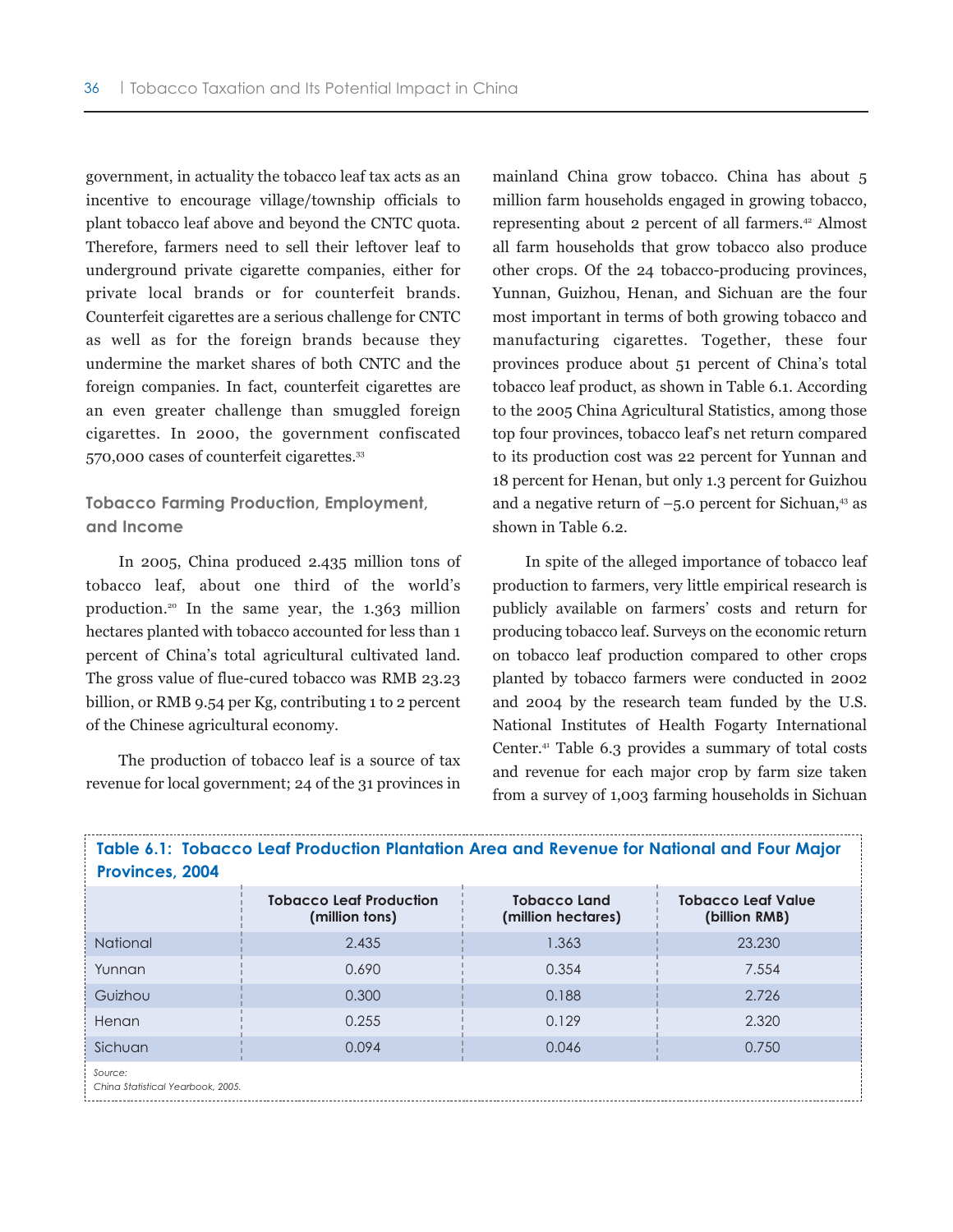| Table 6.2: Tobacco Leaf Cost and Revenue (in RMB) in 18 Provinces of China, 2004 |                                          |                                       |          |                  |                     |                            |  |  |
|----------------------------------------------------------------------------------|------------------------------------------|---------------------------------------|----------|------------------|---------------------|----------------------------|--|--|
| Province                                                                         | <b>Total Value</b><br>of tobacco<br>leaf | <b>Production Cost   Net Profit  </b> |          | <b>Cash Cost</b> | <b>Cash Revenue</b> | Cost-profit<br>ratio $(%)$ |  |  |
| Jilin                                                                            | 1307.5                                   | 694.0                                 | 482.1    | 560.1            | 747.4               | 58.4                       |  |  |
| Hunan                                                                            | 1837.2                                   | 1281.3                                | 500.5    | 674.9            | 1162.3              | 37.5                       |  |  |
| Fujian                                                                           | 1523.3                                   | 1060.4                                | 406.6    | 614.3            | 909.0               | 36.4                       |  |  |
| Heilongjiang                                                                     | 1079.3                                   | 668.2                                 | 264.8    | 505.9            | 573.4               | 32.5                       |  |  |
| Jiangxi                                                                          | 1448.5                                   | 1100.4                                | 315.3    | 526.5            | 922.0               | 27.8                       |  |  |
| Liaoning                                                                         | 1201.1                                   | 854.8                                 | 256.2    | 539.3            | 661.8               | 27.1                       |  |  |
| Guangdong                                                                        | 1596.5                                   | 1164.9                                | 325.1    | 524.5            | 1072.0              | 25.6                       |  |  |
| Chongqing                                                                        | 1088.4                                   | 858.3                                 | 206.4    | 408.9            | 679.5               | 23.4                       |  |  |
| Yunnan                                                                           | 1436.8                                   | 1080.1                                | 260.8    | 465.9            | 970.9               | 22.2                       |  |  |
| Anhui                                                                            | 1138.6                                   | 898.2                                 | 204.6    | 420.8            | 717.8               | 21.9                       |  |  |
| Henan                                                                            | 1056.0                                   | 845.4                                 | 164.0    | 355.3            | 700.7               | 18.4                       |  |  |
| <b>National average</b>                                                          | 1259.4                                   | 1000.0                                | 187.4    | 485.8            | 773.7               | 17.5                       |  |  |
| Gansu                                                                            | 1101.0                                   | 831.1                                 | 125.8    | 365.6            | 735.4               | 12.9                       |  |  |
| Hubei                                                                            | 1055.3                                   | 883.4                                 | 118.1    | 508.0            | 547.3               | 12.6                       |  |  |
| Shan'xi                                                                          | 835.5                                    | 753.2                                 | 39.6     | 307.8            | 527.7               | 5.0                        |  |  |
| Guangxi                                                                          | 1270.3                                   | 1142.3                                | 17.9     | 642.1            | 628.2               | 1.4                        |  |  |
| Guizhou                                                                          | 1096.8                                   | 1039.0                                | 13.5     | 503.7            | 593.0               | 1.3                        |  |  |
| Sichuan                                                                          | 878.7                                    | 839.4                                 | $-46.1$  | 469.9            | 408.8               | $-5.0$                     |  |  |
| Shandong                                                                         | 893.2                                    | 1058.5                                | $-276.3$ | 616.4            | 276.3               | $-23.6$                    |  |  |

*Source:* 

*Price Department of NDRC. Information Collection of National Farm Produce's Cost and Profit, 2005. China Statistics Press.*

#### **Table 6.3: Revenue-to-Cost Ratios by Major Crops by Size of Farm in Sichuan and Guizhou Provinces, 2002**

|                | Small ( $\leq 0.5$ hectare)<br>$(n=302)$ | Medium (0.5–1.0 hectare)<br>$(n=361)$ | Large $($ $>$ 1.0 hectare)<br>$(n=340)$ | <b>Total Sample</b><br>$(n=1003)$ |
|----------------|------------------------------------------|---------------------------------------|-----------------------------------------|-----------------------------------|
| Grain          | 2.5                                      | 2.3                                   | 2.6                                     | 2.5                               |
| <b>Tobacco</b> | 2.4                                      | 2.6                                   | 2.8                                     | 2.6                               |
| <b>Beans</b>   | 3.0                                      | 5.9                                   | 2.9                                     | 4.3                               |
| Oil seed       | 3.1                                      | 4.0                                   | 3.7                                     | 3.7                               |
| Fruit          | 4.7                                      | 3.4                                   | 3.7                                     | 3.7                               |
|                |                                          |                                       |                                         |                                   |

*Source:* 

*Hu TW, Mao Z, Jiang H, et al. The role of government in tobacco leaf production in China: National and local intervention. Int J Pub Policy. 2007;2:235–248. Note: \*1 mou = 1/15 hectare.*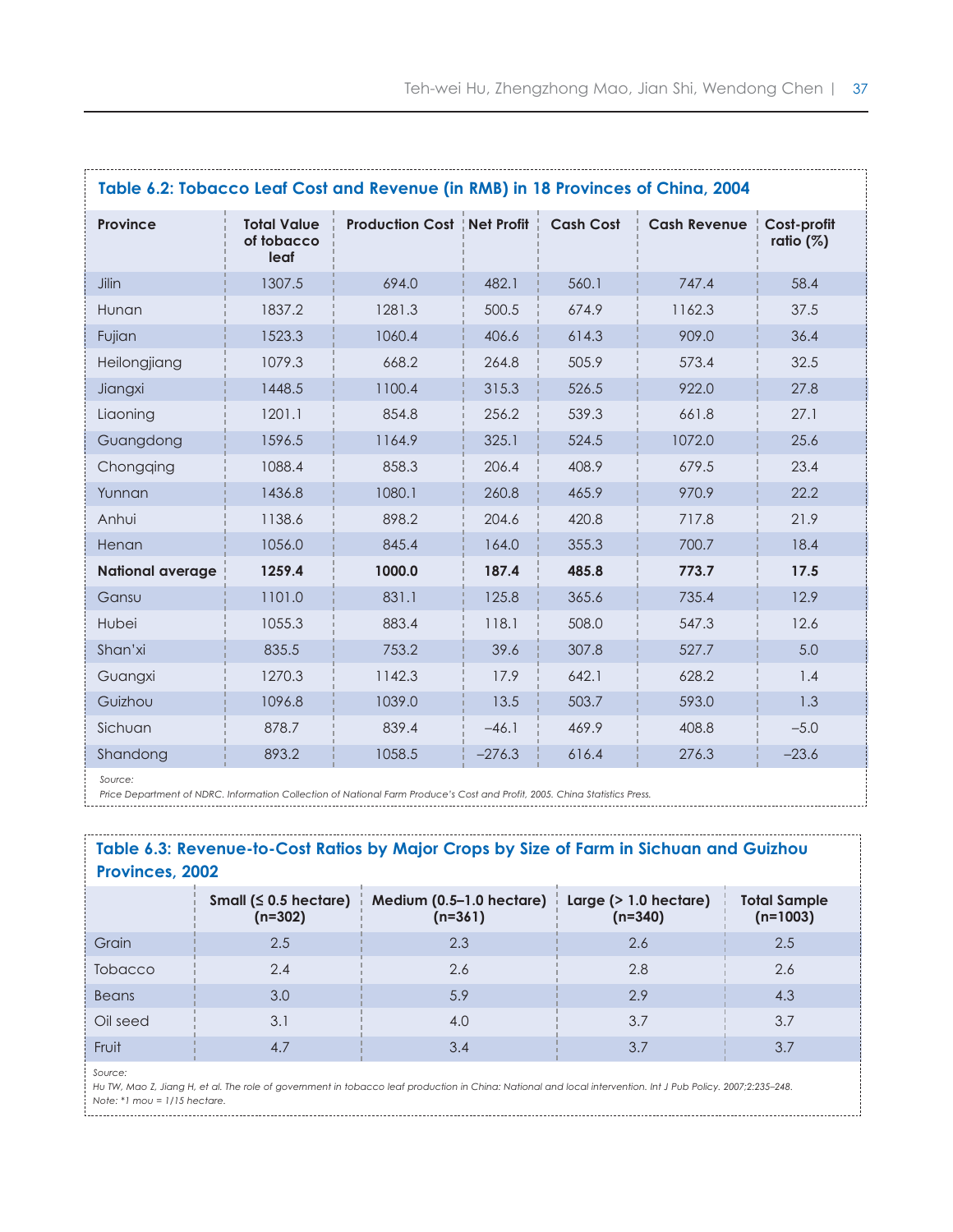**…the 2004 survey in Yunnan Province indicated that tobacco leaf had the lowest revenue-to-cost ratio per mou (a standard unit of land measurement in China, equivalent to 1/15 of a hectare), 0.99. The highest revenue-to-cost ratio was for mulberry and silkworm, 4.00; followed by fruit, 2.00; vegetable oil, 1.70; and rice and wheat, 1.00.**

and Guizhou provinces in 2002. Comparing the ratio of the revenue to the costs of each crop, grain production and tobacco had lower returns than vegetable oil, beans, or fruit. According to these ratios, for every RMB farmers spent, they received on average RMB 3.7 (US\$ 0.45) for fruit. Small farmers benefited even more, receiving RMB 4.7 (US\$ 0.57) per RMB spent for fruit. On the other hand, for every RMB farmers spent on tobacco production, they received only RMB 2.4–2.8 (US\$ 0.29–0.34), a smaller return than from other crops, including beans and vegetable oil.

Similarly, results of the 2004 survey in Yunnan Province indicated that tobacco leaf had the lowest revenue-to-cost ratio per mou (a standard unit of land measurement in China, equivalent to 1/15 of a hectare), 0.99. The highest revenue-to-cost ratio was for mulberry and silkworm, 4.00; followed by fruit, 2.00; vegetable oil, 1.70; and rice and wheat, 1.00.

The finding that tobacco may not always produce the best economic return is not unique to China. A study from India reported the following revenue-tocost ratios: 4.01 for safflower, 1.33 for mustard, and 1.2 for flue-cured tobacco leaf.<sup>44</sup> Tobacco farming is often labor-intensive and requires equipment to cure the leaf, which reduces the net return of land. Therefore, alternative crops sometimes yield greater revenue-tocost ratios than tobacco leaf cultivation does.

The aforementioned 2004 survey in Yunnan Province asked what options tobacco farmers would have if they discontinued or reduced tobacco leaf farming. About 93 percent of tobacco farmers would choose to plant other crops, mainly corn, potatoes, and cotton. To make the switch, farmers would most like to receive good crop seeds and marketing channels.

As indicated by STMA, the relatively low return from tobacco leaf production could be the result of an oversupply of tobacco leaf on the market, which could be reflected by the government's relatively low purchase price. If production of tobacco leaf does not provide a better economic return than other crops, why do farmers continue to plant it? One reason is that the local governments collect local tax revenues from tobacco leaf by encouraging local farmers to produce above and beyond the CNTC quota. Second, the ongoing agreement with CNTC assures farmers of revenue from tobacco leaf without having to worry about storage or marketing problems. Under the agreement, CNTC provides seed selection, fertilizer, loans, technical assistance, and guaranteed purchase. Third, the soil and weather in some regions are ideal for tobacco plantations. Finally, some farmers may not be aware of the alternative crop options.

In the Yunnan province survey, some tobacco farmers indicated that the local government insists that they produce tobacco leaf, often against their will. A strategy to reduce or eliminate the special tobacco leaf tax would reduce the financial incentive for local government to promote tobacco leaf production, instead allowing farmers to decide what crops to grow. A farmer's preferred crop may be more in his interests than a crop the local government stipulates. The loss of potential local government revenue could be compensated for by an increase in the cigarette tax at the central government level. In turn, a portion of the extra revenue from the cigarette tax could be transferred to the local government, a practice common to many central government tax revenue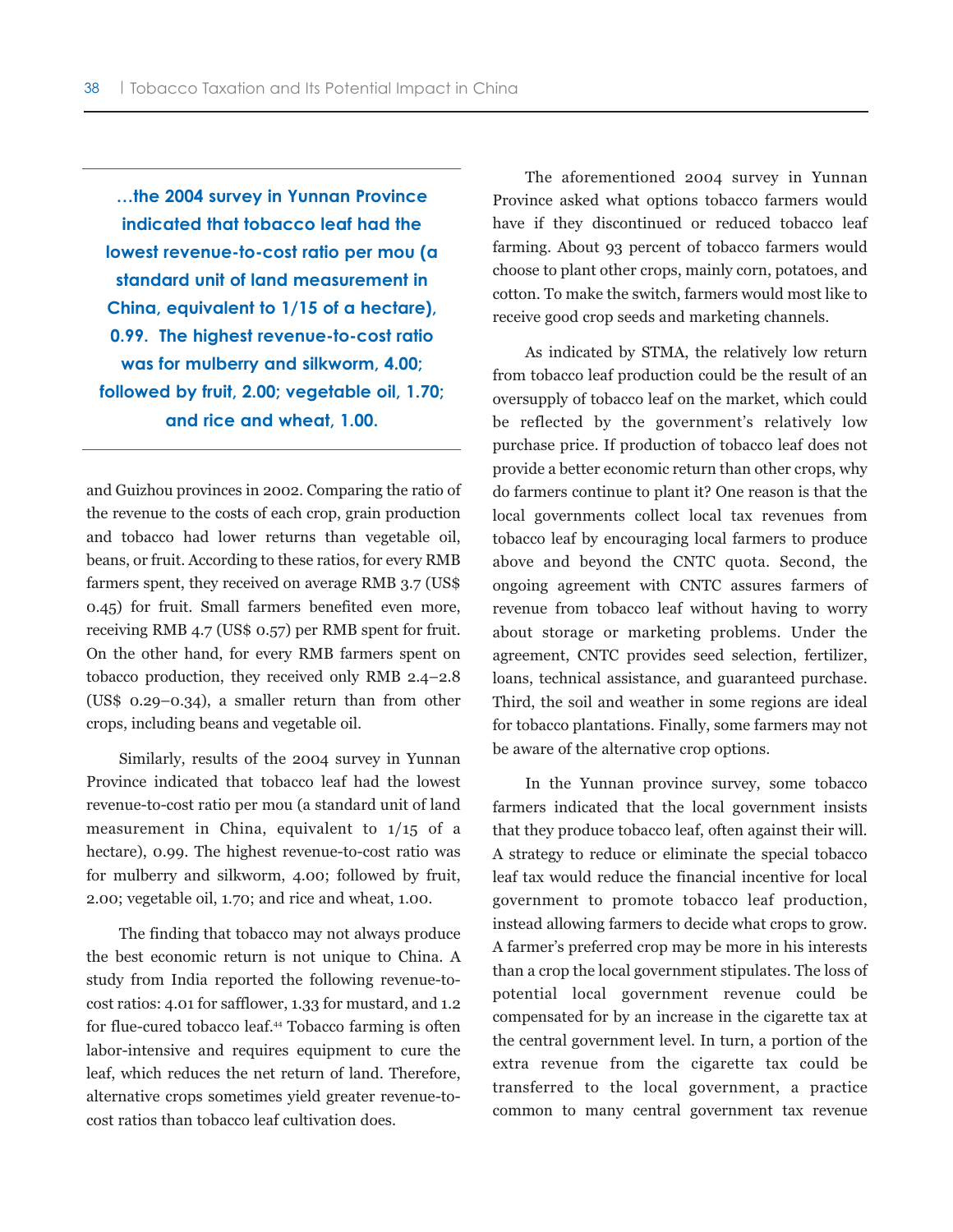plans. In fact, this type of intergovernmental revenue transfer mechanism existed when the central government eliminated the tax on other agricultural crops in 2006.

This is a prime time for the Chinese government to encourage less profitable tobacco farmers to produce other crops. The Chinese Ministry of Agriculture should collaborate with STMA to provide technical assistance and economic incentives to aid the transition from tobacco leaf production to other crops. The results of this study indicate that tobacco leaf production is not a way for farmers to escape poverty or become wealthier.

### **Simulation of Impact of Tobacco Tax Increases on Tobacco Farming**

One of the major concerns of the Chinese government with respect to raising the tobacco tax is its potential negative economic impact on tobacco farmers' livelihood. To estimate the possible economic impact of a tobacco tax increase on tobacco farming, one can first examine the demand and supply relationship between a reduction in the demand for cigarettes and the magnitude of a cigarette price increase (i.e., due to a tax increase). Given the predicted amount of the reduction in the demand for cigarettes, one can use a simple linear production relationship between the input requirement (tobacco leaf) and a produced pack of cigarettes. One can further simulate the monetary value lost from not producing tobacco leaf by multiplying the average government purchase price by the amount of tobacco leaf not sold in the market.

According to the estimated demand relationship provided in Table 4.2, a 1 RMB increase in the specific excise tax per pack would reduce demand by 3.1 billion packs when the price elasticity is  $-0.15$ . The Chinese tobacco industry statistics indicate that 0.041 ton of tobacco leaf is required to produce one case (or 50,000 pieces) of cigarettes.45 Thus, a 1 RMB tax increase would lead to a reduction in the need for 26,053 tons of tobacco leaf, as shown in Table 6.4.

The productivity relationship between tobacco leaf and hectares is 1.81 tons per hectare.45 Therefore, a 1 RMB tax increase would reduce land use for tobacco farming by about 14,392 hectares, about 2 percent of total tobacco cultivation land use. The reduction in tobacco leaf sales would diminish tobacco farmers' incomes. The government purchase price for the middle-grade tobacco leaf among the four regions ranged from RMB 755 per 50 kg for tobacco leaf from Yunnan and Guizhou provinces to RMB 500 for leaf from Northern Chinese provinces. $44 \text{ A}$  500 RMB price was picked for the analysis so that this purchase price could also be used to simulate the tax impact at the national level. The estimated revenue loss to farmers would be RMB 261 million from a 1 RMB per pack tax increase. Compared to the total national value of tobacco leaf sales, these respective amounts of revenue loss would be about 2.0 percent of total tobacco revenue, a very small reduction. Considering the cost of producing tobacco leaf, the reduction in local government revenue would be RMB 51.85 million nationally. In 2005, the local governments in China collected RMB 4.646 billion in local tax; the reduction of RMB 51.85 million represents 0.30 percent of total revenue loss. These losses could be replenished by the gain of RMB 85.4 billion in tax revenue by the central government. In essence, an additional 1 RMB tax increase on cigarettes would not have a serious effect on either tobacco farmers' incomes or local government tax revenue. In fact, the alternative use of this tobacco land could be even more beneficial, based on farm household survey results on costs and returns on tobacco leaf production.<sup>41</sup>

As shown in Table 6.4, under the assumption of a price elasticity of –0.50, a similar simulation can be estimated for an additional 1 RMB specific excise tax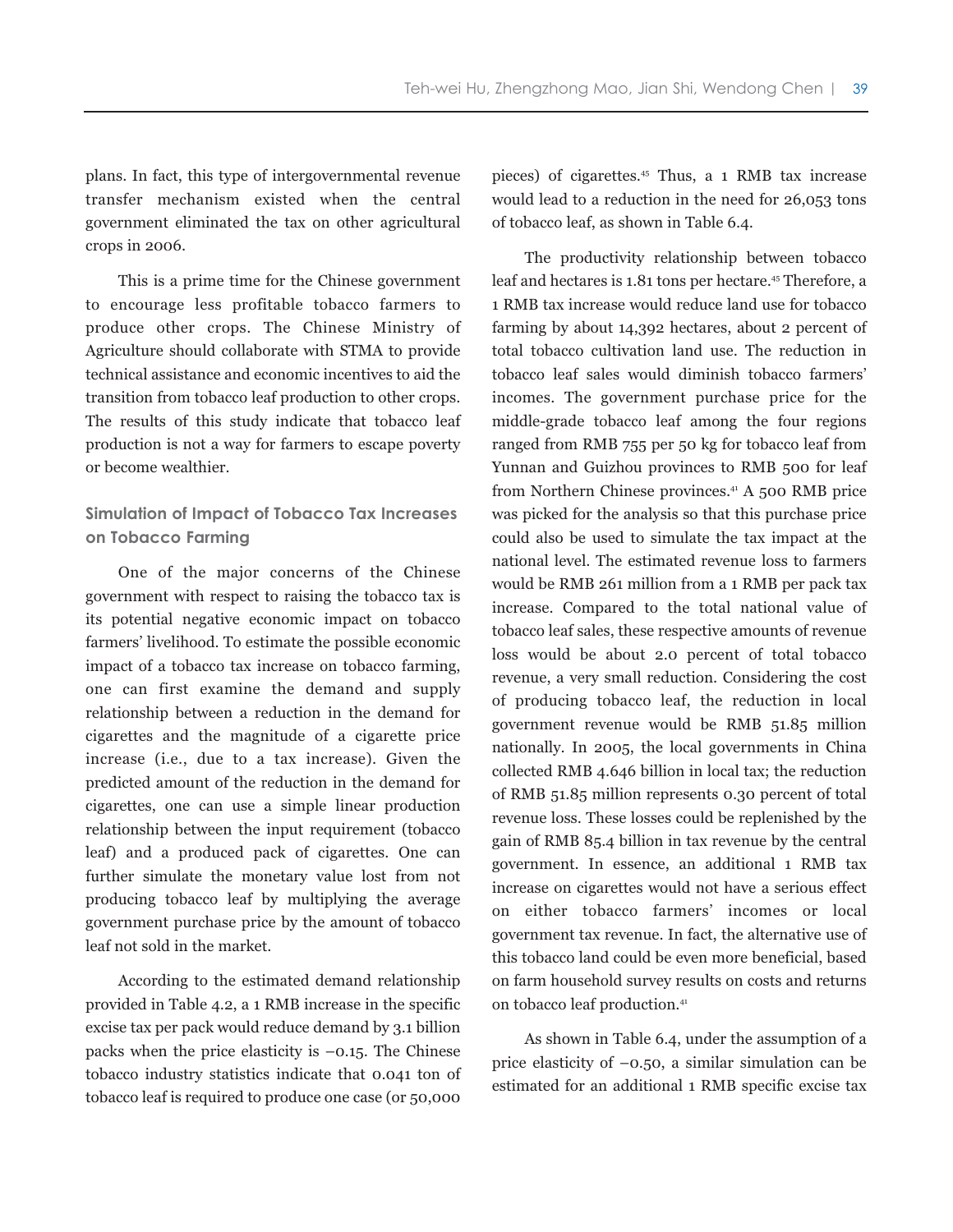# **Table 6.4: Simulation of Impact of Tax Increase per Pack of Cigarettes on Tobacco Farming in China**

|                                                                                        | Increases in Specific Excise Tax |                   |                   |                    |
|----------------------------------------------------------------------------------------|----------------------------------|-------------------|-------------------|--------------------|
|                                                                                        | 1 RMB                            | 2 RMB             | 3 RMB             | 4 RMB              |
| Reduction in Cigarette Consumption (billion packs) <sup>o</sup><br>$-0.15*$<br>$-0.5*$ | 3.1<br>10.4                      | 6.2<br>20.8       | 9.3<br>31.2       | 12.4<br>41.6       |
| Reduction in Tobacco Leaf (in tons) <sup>b</sup><br>$-0.15$<br>$-0.5$                  | 26,053<br>87,296                 | 52,106<br>174,592 | 78,159<br>261,888 | 104,212<br>349,184 |
| Reduction in Land Use (in hectares) <sup>c</sup><br>$-0.15$<br>$-0.5$                  | 14,392<br>48,225                 | 28,784<br>96,450  | 43,176<br>144,675 | 57,568<br>192,900  |
| Reduction in Farmers' Revenue (in million RMB) <sup>d</sup><br>$-0.15$<br>$-0.5$       | 261<br>873                       | 522<br>1,746      | 783<br>2,619      | 1,044<br>3,492     |
| Reduction in Local Government Tax (in million RMB) <sup>e</sup><br>$-0.15$<br>$-0.5$   | 52<br>174                        | 103<br>349        | 153<br>523        | 207<br>698         |
| Notes:<br>* Price elasticities.                                                        |                                  |                   |                   |                    |

*<sup>a</sup> Figures obtained from Table 4.2.*

*b* 0.041 tons of tobacco leaf produce one case of cigarettes (50,000 cigarettes).<sup>6</sup>

*<sup>c</sup> Average productivity is 1.81 tons per hectare.*

*<sup>d</sup> Average government purchase price was RMB 500 per 50 kg, RMB 10,000 per ton (1 ton = 1000 kg).*

*<sup>e</sup> 20% Special Tobacco Leaf Tax.*

increase per pack of cigarettes. Table 6.4 shows that with a 10.4 billion pack reduction in cigarette consumption, the demand for tobacco leaf would be reduced by 87,296 tons, and about 48,225 hectares of land would not be used for tobacco leaf production. As a result, tobacco farmers would lose 6 percent of their total revenue, representing RMB 873 million. The local governments could lose RMB 174.53 million. Again, farmers would use the land to produce other profitable crops, so their actual revenue change would be a maximized and some could even increase earnings. The central government would generate an additional RMB 64.9 billion, 372 times the loss of local government revenue. These local government revenue

**Overall, these simulation results demonstrate that raising the cigarette tax at the consumption level would have a minimal negative economic effect on tobacco farmers.**

losses could be easily compensated for by the financial gain of the central government.

Table 6.4 also provides the simulation results of the impact of an additional 2 RMB, 3 RMB, and 4 RMB specific excise tax using a price elasticity of  $-0.15$  and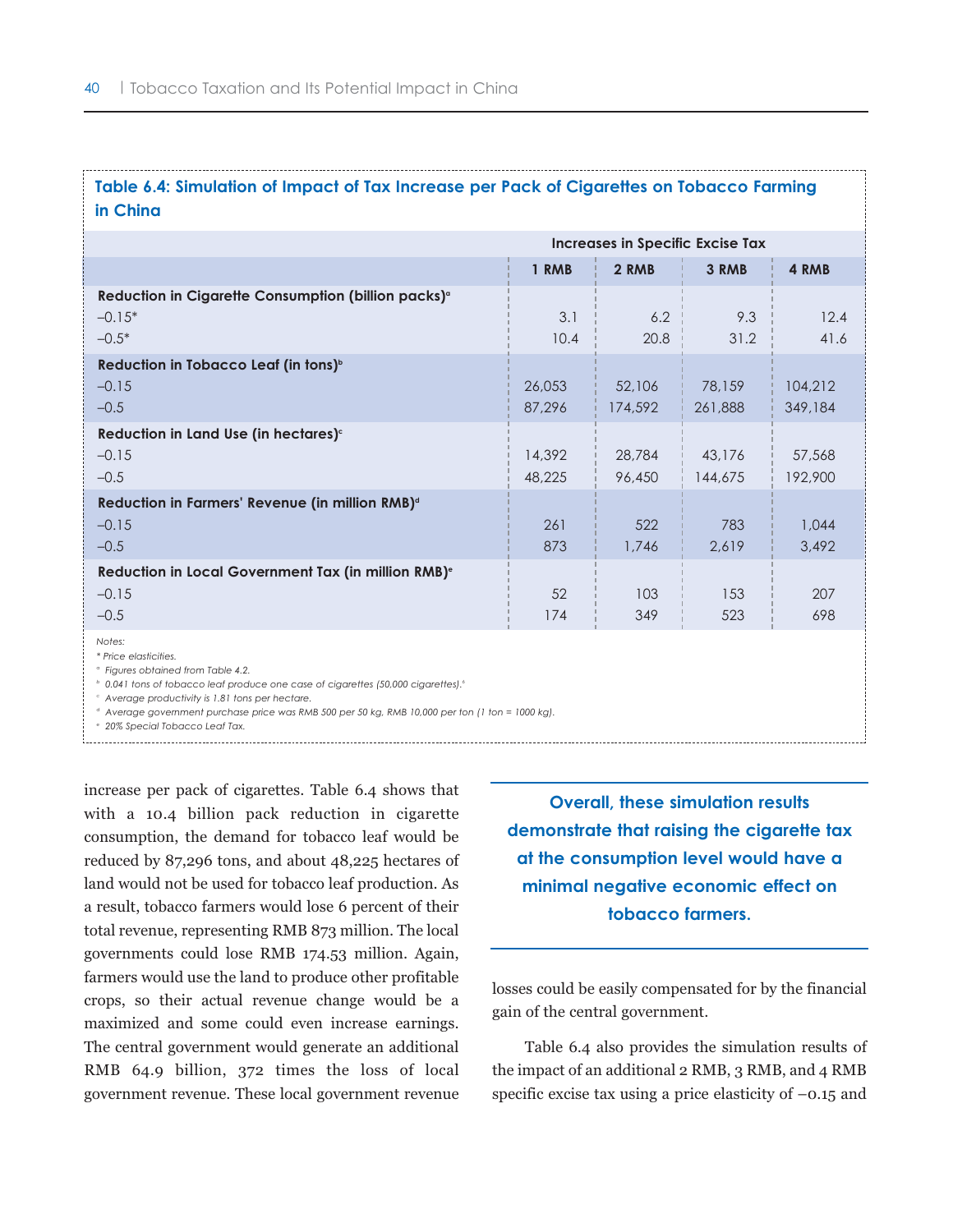–0.50, respectively. The higher tax rate shows a larger impact on tobacco farming. Overall, these simulation results demonstrate that raising the cigarette tax at the consumption level would have a minimal negative economic effect on tobacco farmers. The central

government's financial gains could easily offset the losses to tobacco farmers and local government revenue, and the land no longer used for tobacco leaf cultivation could be dedicated to raising other crops.

#### **Endnotes for Chapter VI**

- <sup>41</sup> Hu T, Mao Z, Jiang H, Tao M, Yurekli A. The role of government in tobacco leaf production in China: National and local interventions. Int J Pub Policy. 2007;2:235–248.
- 42 State Bureau of Statistics. China Agricultural Yearbook, 2006. Beijing: China Ministry of Agriculture; 2006.
- 43 National Development and Reform Commission. Collection of Cost and Return Survey for All National Agricultural Products (in Chinese). Beijing: State Bureau of Statistics; 2005.
- <sup>44</sup> Chari MS, Kameswara RBV. Role of tobacco in the national economy: Past and present. In: PC Gupta, Hamner JE III, Murti PR, eds. Control of Tobacco-related Cancers and Other Diseases: Proceedings of an International Symposium, 1990. Bombay: Oxford University Press;1992.
- <sup>45</sup> Wang S, Li B. Analysis and estimate of the situation of China's tobacco sector. Sino-World Tobacco. 2000;47:6–11.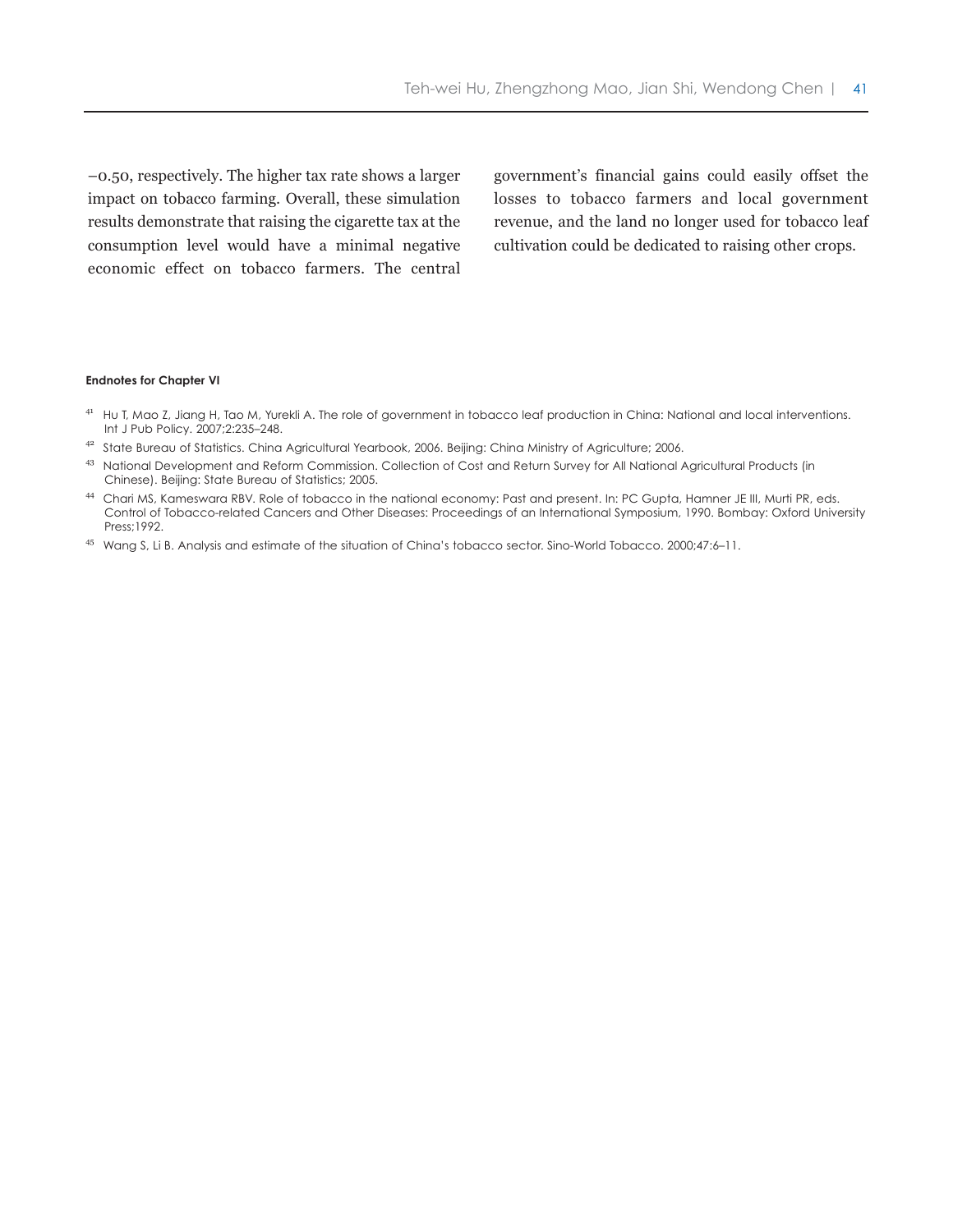# **VII. Implementation of Tobacco Tax Reform**

**Government Organization for Tobacco Tax Reform**

The current Chinese tobacco tax system, which includes a value-added tax and a consumption tax, has been in existence since 1994. By current law, one of the functions of the Ministry of Finance (MOF) and the State Administration of Taxation (SAT) is to design, propose, and implement changes in the existing tax law. Once a recommendation is approved by the State Council, the SAT and its corresponding provincial and local agencies can then collect the tax revenue according to the new tax rate.

#### **Tax Base**

As noted in Chapter III, a value-added tax and an enterprise income tax are general taxes applicable to all sectors of the economy, and the central government sets a uniform tax rate, 17 percent, for all sectors. China has a special specific excise tax on 11 commodities including cigarettes, and the tax rate varies according to the specific commodity. Thus, it would be logical to adjust the tobacco tax rate through the cigarettespecific tax. Currently, the cigarette tax is collected at the producer level when cigarettes are sold from a producer to a wholesaler. Thus, an additional specific excise tax at the producer level would be administratively efficient and effective.

#### **Specific Excise Tax Versus** *ad valorem* **Tax**

As noted in Chapter III, the Chinese government collects a fixed amount of RMB 150 per case (50,000 cigarettes or 2500 packs or RMB 0.06 per pack) as a specific excise tax, and then assesses two different tax rates as an *ad valorem* tax (45 percent on the wholesale price for those cigarettes costing RMB 50 or more, and 30 percent for those costing less than RMB 50) per carton. Thus, tax on cigarettes in China is a combination of a very small specific excise tax and a larger *ad valorem* tax. A specific excise tax is a fixed tax based on quantity, regardless of the price of cigarettes. As such, it is an administratively efficient system for collecting tax revenue. A specific excise tax can be used to reduce tax incidence transfer and smuggling and counterfeiting. One drawback of the specific excise tax is that it needs to be adjusted by overall inflation or personal disposable income over time. To take into account these factors, it is very important to build in an automatic adjustment for inflation, and ideally adjust it to address increased consumer purchasing power as well. If the purpose is to discourage smoking and improve health, a high specific excise tax is a good way to keep very low-priced cigarettes off the market, even for low-income smokers. On the other hand, high-income smokers would experience less of a financial impact. In contrast, a tax that is a percentage of price — an *ad valorem* tax — means that low-income smokers pay a relatively lower amount of tax than high-income smokers, as wealthier smokers tend to buy more expensive cigarettes. The *ad valorem* tax tends to keep low-priced cigarettes on the market. Thus, from a health standpoint, a higher specific excise tax would be particularly useful.

**One drawback of the specific excise tax is that it needs to be adjusted by overall inflation or personal disposable income overtime. To take into account these factors, it is very important to build in an automatic adjustment for inflation, and ideally adjust it to address increased consumer purchasing power as well.**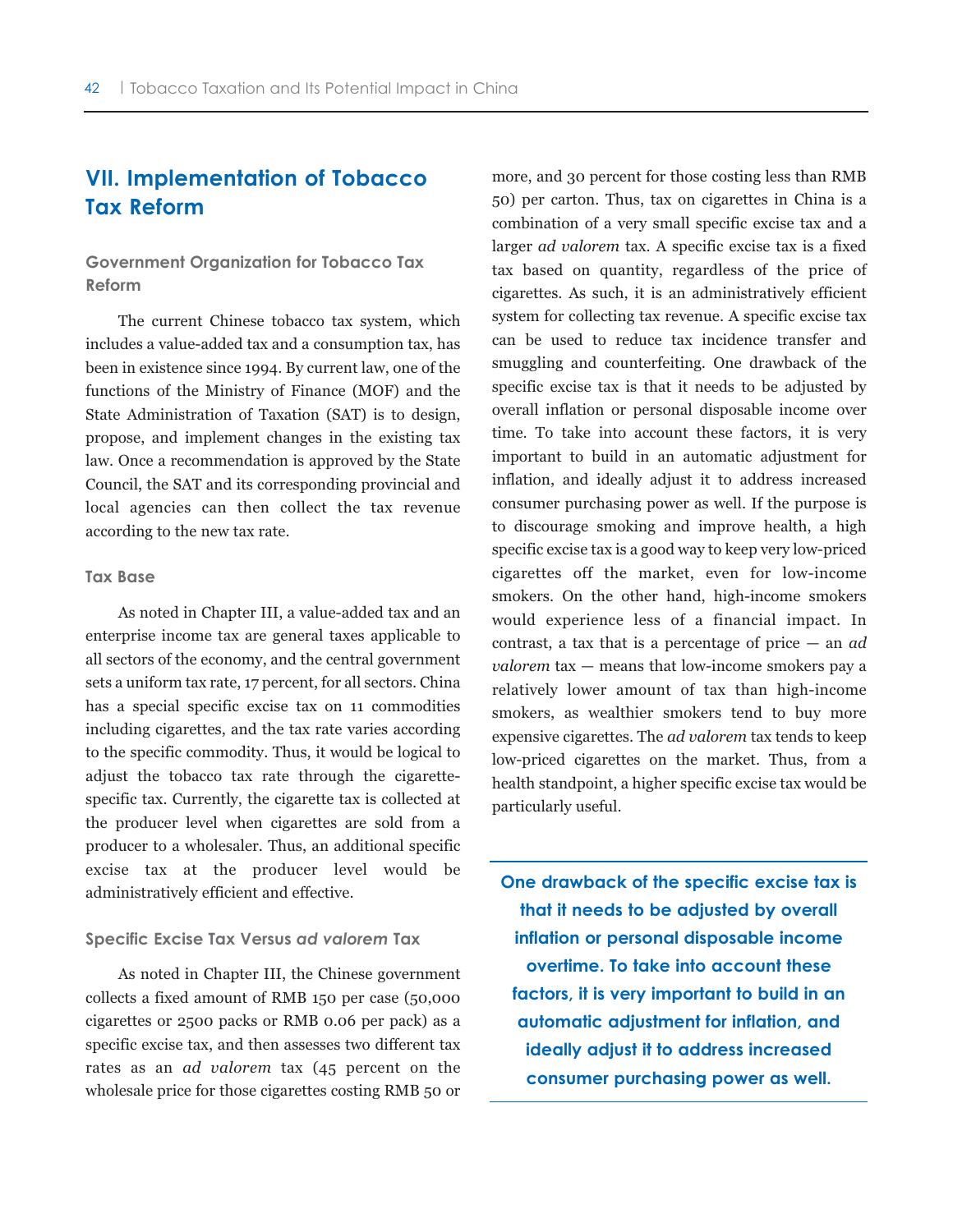## **Barriers and Opportunities Related to Implementing an Additional Cigarette Tax**

There are two types of barriers to implementing an additional cigarette tax: (1) the economic interests of the tobacco industry, and (2) the economic interests of the local government.

#### **Economic interests of the tobacco industry**

As noted, China has a state-owned monopoly tobacco company. In fact, the central government receives both the company's profit and tax as a combined source of revenue. Part of this revenue/profit currently is retained by the producers; thus, increasing the cigarette tax could cut into producers' retained profit. If an additional tax is imposed, the tobacco company should be encouraged to pass the tax burden to the consumer to achieve maximum health benefits outlined in Table 4.2.

#### **Economic interests of the local government**

The local government in China receives revenue from two types of tobacco tax: (1) 100 percent of the tobacco leaf tax, and (2) 25 percent of the value-added tax. It has been argued that the tobacco leaf tax is used for economic development at the local level, particularly for counties in poverty (185 of 510 tobacco leaf counties in China are classified as counties in poverty). Thus, eliminating the tobacco leaf tax could have significant financial repercussions for those counties. The tobacco industry generates not only employment at the local level, but also related enterprise income tax, reconstruction and development tax, and educational supplemental tax. However, since the specific excise tax and *ad valorem* tax revenue belongs to the central government¸ an increase in the specific excise tax rate would produce additional revenue that the central government could use to compensate the local government for the loss of revenue from tobacco leaf tax. This revenue-sharing of the consumption tax between the central government and local government would require the design of an intergovernmental revenue-transfer scheme. However, the intergovernmental revenue-transfer scheme developed in connection with the 2006 abolishment of the agricultural tax could be applied to the elimination of the tobacco leaf tax.

The current revenue sharing of 25 percent of the value-added tax from cigarette products to the local government serves as an incentive for local government to promote cigarette manufacturing. The scheme of revenue sharing has led the local government to protect its own interest in cigarette production at the local level. This has led to the formation of a local monopoly for cigarette production, which violates the overall national tobacco producing goal-setting capacity. Thus, it is crucial to re-examine the impact of the revenue-sharing scheme on the cigarette industry with respect to the current valueadded tax as well as the tax rate of the cigarette consumption tax. In fact, the Division of Financial Management of STMA recognized this issue in 2004.<sup>46</sup>

#### **Re-adjustment of the Cigarette Tax Rate**

Since the overall effective cigarette tax rate in China measured at the retail level is around 40 percent, there is room to increase the tax rate to make it more comparable to the cigarette tax rate in other places: Hong Kong, China (60 percent), Philippines (63 percent), Korea (60 percent), Singapore (69 percent), and Thailand (63 percent). As noted in Chapter III, the median range of international tax rates is between 65 percent and 70 percent.

**Given the current cigarette tax system in China, raising the specific excise tax seems the most convenient option administratively.**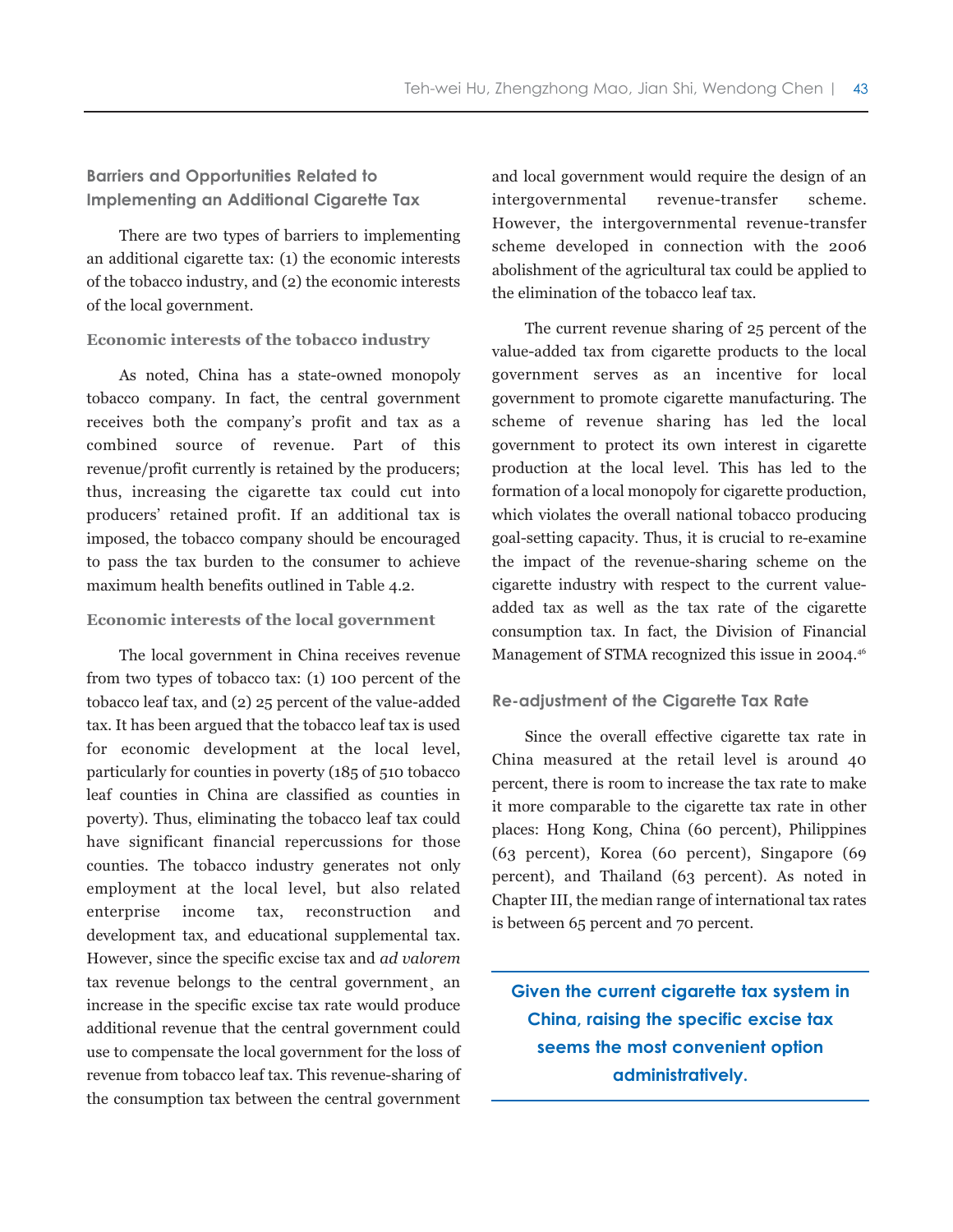Given the current cigarette tax system in China, raising the specific excise tax seems the most convenient option administratively. One could argue that specific excise taxes may impose a higher tax burden on low-income smokers. However, low-income smokers are more price responsive than high-income smokers. The money saved by reduced cigarette consumption would be particularly useful for those low-income smoker households to spend on other household items, such as education, housing, and food.13 Furthermore, the government could allocate the extra tax revenue to assist low-income consumers with their health care expenses.

The current specific excise tax is very low, only RMB 0.06 per pack (RMB 150 per case, or per 2,500 packs). The current specific excise tax as a tobacco control policy instrument has minimum impact. The specific excise tax is administratively simple for collecting tax revenue and may also be used as an effective instrument to monitor smuggling or shipment of counterfeit cigarettes. If the goal is to reduce smoking and improve health, then the Chinese government should consider increasing the specific excise tax from its present level (RMB 0.06 per pack) by RMB 1 per pack, RMB 2 per pack, or a higher amount in order to attain the international median range of the tax rate.

The Chinese government could adjust the *ad valorem* tax to make its rate uniform, preferably at the higher rate. Another option would be an adjustment in both the specific excise tax and the *ad valorem* tax.

## **Reconsideration of Tax Revenue-sharing Between the Central and Local Government**

The purpose of the local government's protection and expansion of its local tobacco industries (both leaf production and cigarette manufacturing) is to maintain the local tax revenue and keep workers employed. As noted, the local government is sometimes willing to subsidize economically inefficient factories in overproduction of tobacco leaf and cigarettes. This is one of the consequences of the current tax revenuesharing scheme between the central and local government. If the Chinese government continues to keep its national monopoly company for tobacco production, it might be more effective and fiscally more efficient to consider the tobacco tax as central government revenue. Instead of sharing revenue with the local government, as is done under Germany's tobacco consumption tax system, for example, $13$  the central government would collect and keep the entire tobacco tax revenue and let the Ministry of Finance and other central government agencies address revenue allocation to local government.

#### **Issue of Earmarked Tax**

An earmarked tax designates its revenue for spending on specific government programs. The practice of earmarking tax revenue for a variety of governmental sectors is common in many countries. The practice of sharing tobacco tax revenue between the central and local government is a form of earmarking. In fact, in the United States, at least one third of all federal, state, and local government expenditures are from earmarked taxes.<sup>47</sup> For example, the taxes on gasoline and automobiles are earmarked

**For tobacco control purposes, it would be important to earmark tobacco tax revenues for tobacco control efforts. Examples of such a strategy around the world have shown that raising the tobacco tax and earmarking part of its revenue for tobacco control is a particularly effective tobacco control policy.**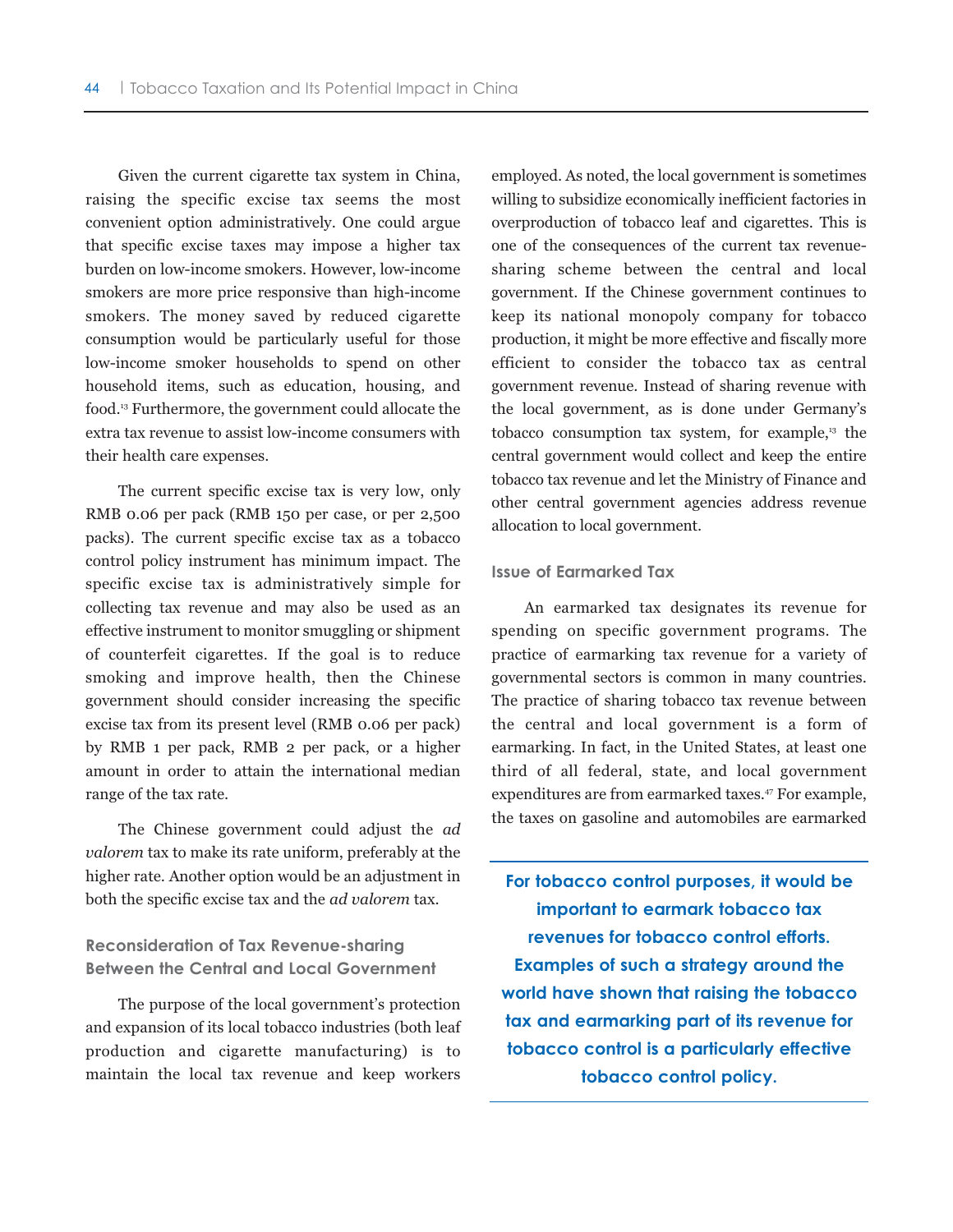for highway financing, the property tax is used for public school education, the Social Security tax for retirement, and the cigarette tax for health promotion, health care services, and environmental maintenance.

One of the justifications for earmarking a tax is the concept of a "user's fee" or "compensation principle." For instance, smokers expose nonsmokers to pollutants that are harmful to health. Smoking increases the cost of health care among smokers, thereby placing a burden on nonsmokers (who are taxpayers or who pay insurance premiums). Tobacco farming damages fertile lands, and the processing of tobacco leaf causes asthma and lung damage to women and children on tobacco farms. Eliminating the tobacco leaf tax at the local level and using the additional specific excise tax to subsidize the substitution of other crops in place of tobacco leaf is another form of an earmarked tax. Around the world, there are numerous instances of earmarking the tobacco tax for health care services, health insurance, and health promotion; the United States, Thailand, Australia, the United Kingdom, and other countries represent such examples.

Public finance experts have argued that earmarking may not be a good tax budgeting procedure since it introduces rigidities that impede proper allocation of general revenue among competing uses. However, there are also benefits to earmarking taxes, and Chinese government has already implemented earmarked taxes, including educational taxes, environmental protection taxes, and gasoline taxes. Among the proposed earmarked taxes, the Chinese government is considering Social Security and environmental protection as two top priorities. Because smoking is a source of indoor pollution and tobacco leaf production damages land, it would be justifiable to use a portion of tobacco tax revenue for the environmental protection agenda. For tobacco control purposes, it would be important to earmark tobacco tax revenues for tobacco control efforts. Examples of such a strategy around the world have shown that raising the tobacco tax and earmarking part of its revenue for tobacco control is a particularly effective tobacco control policy.47

#### **Endnotes for Chapter VII**

<sup>46</sup> Hao HG. Impact analysis of price as tax adjustment on Chinese tobacco industry [in Chinese]. Tobacco Science Research. 2004;22:24.

<sup>47</sup> Hu TW, Xu XP, Keeler T. Earmarked tobacco taxes: Lessons learned. In: Abedian I, van der Mecure R, eds. The Economics of Tobacco Control: Toward an Optimal Policy. Capetown: Applied Fiscal Research Center, University of Cape Town, South Africa; 1998:102–118.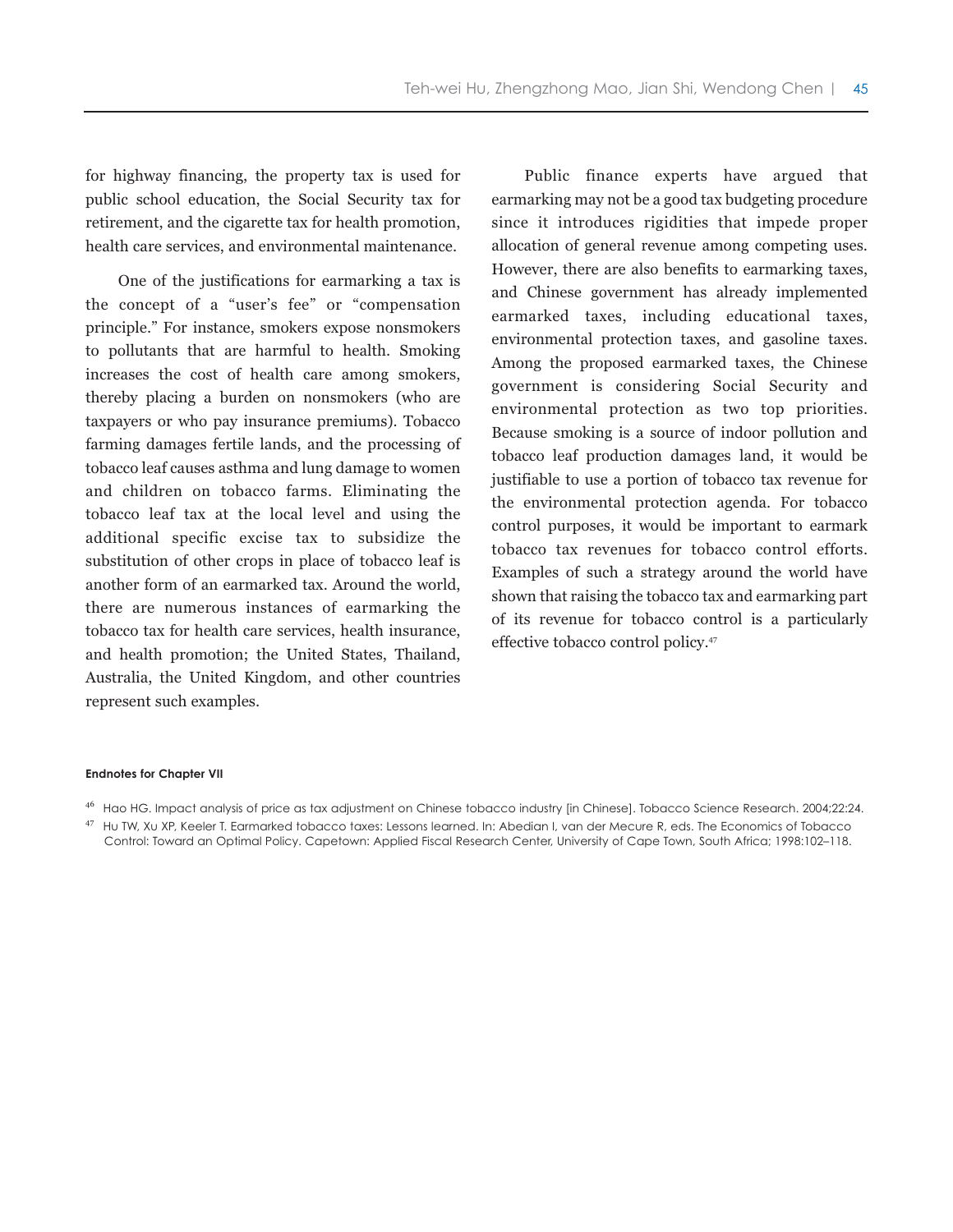# **Conclusions and Recommendations**

#### **Conclusions**

Tobacco currently kills one million people a year prematurely in China, almost 3 times the number caused by air pollution and 30 times the number of deaths caused by HIV/AIDS. In 2002, tobacco smoking was responsible for the loss of about 10 million Disability Adjusted Life Years (DALYs) in China, and close to a half million additional DALYs were lost due to secondhand smoking.

The economic cost of three major smokingattributable diseases — cancer, cardiovascular disease, and respiratory disease — was RMB 41.0 billion (or US\$ 5 billion) measured in the year 2000 value, a conservative estimate based on the human capital approach. Using the willingness-to-pay approach, the cost of smoking in China was as high as RMB 172.1 billion (or US\$ 21 billion) in the year 2000.

The price of cigarettes in China almost doubled between 1990 and 2005. However, when adjusted by the consumer price index and the relative increase in income versus the relative increase in cigarette prices, cigarettes became twice as affordable in this same period. The relatively small increase in the real price has made cigarettes more affordable in China and less costly than in neighboring countries.

Smoking has an immediate negative impact on smoking households by diverting household income from essential expenditure, such as food, housing, clothing, and education. Furthermore, the excessive medical spending attributable to smoking and consumer spending on cigarettes was estimated to be responsible for impoverishing 54 million Chinese in 1998.

In 2005, China's state-owned tobacco monopoly (CNTC) produced 1.7 trillion cigarettes, generating a **Tobacco currently kills one million people a year prematurely in China. ... In 2002, tobacco smoking was responsible for the loss of about 10 million Disability Adjusted Life Years (DALYs)....**

profit and tax of RMB 240 billion (US\$ 30 billion). However, the share of the industry's contribution to central government revenue declined from 11.4 percent in 1995 to 7.6 percent in 2005. The industry employed about a half million people, 0.51 percent of total employment in the country's manufacturing industry, or 0.06 percent of the total national employment. China entered the WTO in 2001. With the reduction of tariffs on cigarettes and tobacco leaf, foreign cigarettes have become more competitive in the Chinese market. China is in the process of eliminating inefficient factories and consolidating production. The government is taking steps to address employment issues as the tobacco industry has restructured. In the future, therefore, the government's dependence on tobacco tax revenue will decline. Further CNTC has the overall responsibility to decrease its national tobacco leaf production quotas and processing of tobacco leaf. Empirical surveys among farming households show that although some tobacco farmers have received higher economic returns from tobacco farming over time, especially in Yunnan province, others have much lower returns from tobacco than from other crops. The relatively low return from tobacco leaf could be due to an oversupply. The incentive to the local government of collecting 20 percent of tobacco leaf tax revenue leads the local government to encourage farmers to plant tobacco leaf above and beyond the CNTC quota. The surplus of tobacco leaf has become a source for underground cigarette manufacturing of counterfeit cigarettes.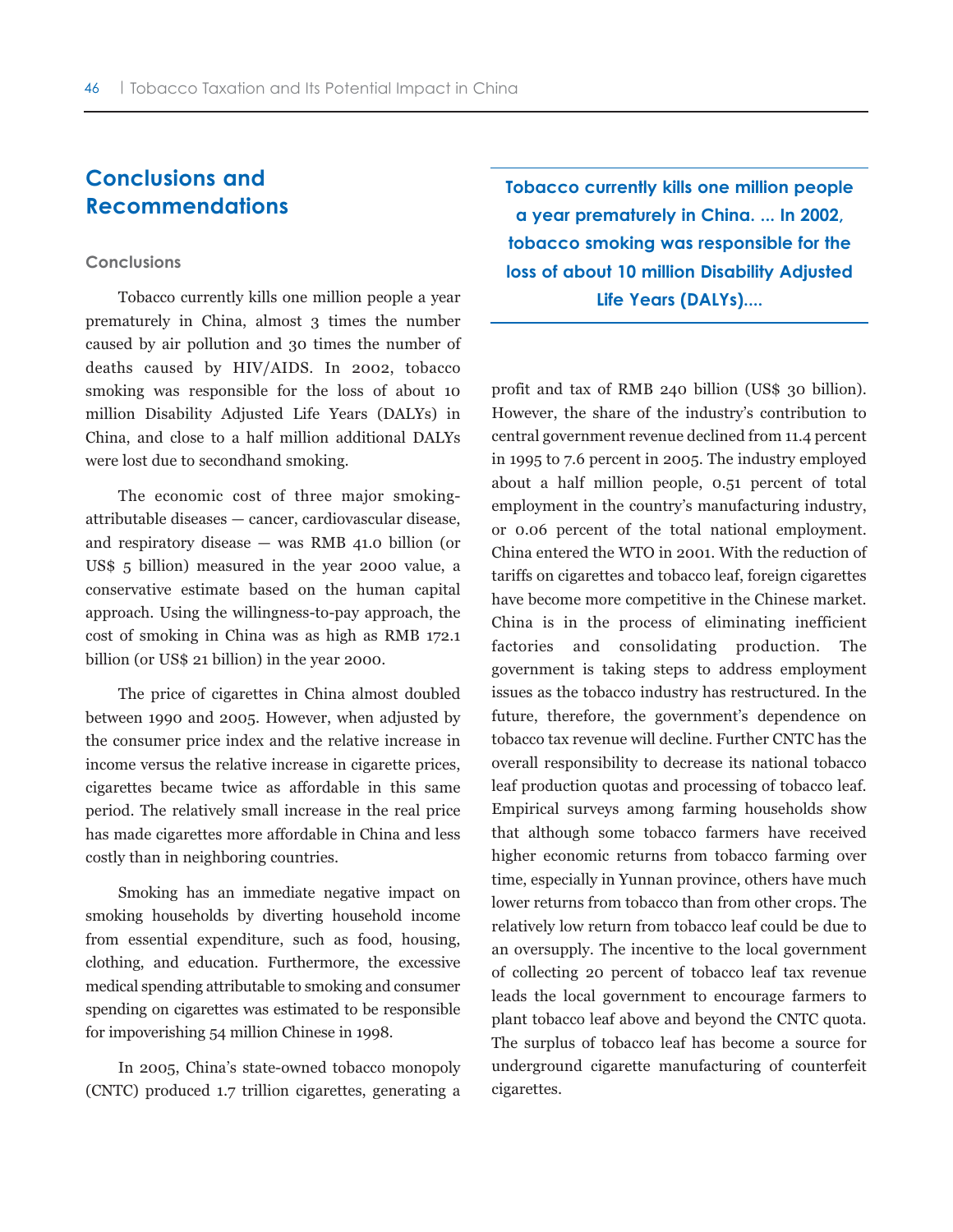China's central government and local government play important roles with respect to both the supply and demand for cigarettes. In 2006, the Chinese government abolished all agricultural product taxes but retained a special tobacco leaf tax of 20 percent of CNTC's purchase price for the local government. This tax raised RMB 3.74 billion, about 0.013 percent of the total local government revenue in 2005.

Currently, China has a 17 percent value-added tax at the cigarette production level. In addition, the central government collects (1) a specific excise tax — RMB 150 per case (50,000 cigarettes or 2500 packs) or RMB 0.06 per pack — and (2) an *ad valorem* tax — a 45 percent tax rate for cigarettes with a wholesale price higher than or equal to RMB 50 per carton (or RMB 5 per pack) and a 30 percent tax rate for cigarettes with values less than RMB 50 per carton. The Chinese government claims that the current cigarette tax rate is about 60 percent of the producer's price, which is about 40 percent of the retail price, much lower than the international median tax rate, which is between 65 percent and 70 percent of the retail price. Thus, there is ample room for China to raise the tax on cigarettes.

Given empirical evidence of the negative impact of smoking on health and on the Chinese economy and the relatively low cigarette prices, there is a need to raise the tobacco tax rate to reduce smoking in China. To determine the impact of taxation on smoking and on government revenue and the population's health, the key parameter is the effect of price on cigarette consumption (price elasticity). Based on previous economic demand studies in China, two different price elasticities  $(-0.15 \text{ and } -0.50)$  were used in this paper to simulate the impact of an increased tobacco tax. Because the current specific excise tax is very low, RMB 0.06 per pack, it seems that the most likely tobacco tax reform option is to increase the specific excise tax. The simulation model estimated the effects of increasing the specific excise tax by 1 RMB per pack

**An increase in the specific excise tax of RMB 1 on a pack of cigarettes, with a price elasticity of –0.50... would increase government revenue by RMB 64.9 billion(US\$ 7.9 billion), save 3.42 million lives, reduce medical costs by RMB 2.68 billion, and generate a productivity gain of RMB 9.92 billion (US\$ 1.21 billion) for the Chinese economy.**

(or the equivalent of 51 percent of the retail price) up to RMB 4 per pack (equivalent to 68 percent of the retail price).

Increasing the specific excise tax by RMB 1 at a price elasticity of –0.15 would increase government tax revenue by RMB 85.4 billion, save 1.0 million lives, reduce medical costs by RMB 820 million, and achieve a productivity gain of RMB 3 billion. On the other hand, the cigarette industry and tobacco farming could lose RMB 5 billion in the short term; 1,656 jobs also would be lost. However, the ratio of the tax revenue gain to the loss in the tobacco economy is close to 17 to 1. Put in other terms, the potential tobacco sector loss would be 5.9 percent of the gain from the government's additional tax revenue in the aforementioned scenario.

An increase in the specific excise tax of RMB 1 on a pack of cigarettes, with a price elasticity of  $-0.50$ (e.g. smoking participation elasticity at –0.20), would increase government revenue by RMB 64.9 billion (US\$ 7.9 billion), save 3.42 million lives, reduce medical costs by RMB 2.68 billion, and generate a productivity gain of RMB 9.92 billion (US\$ 1.21 billion) for the Chinese economy.

An additional specific excise tax at the producer level could be administered efficiently and effectively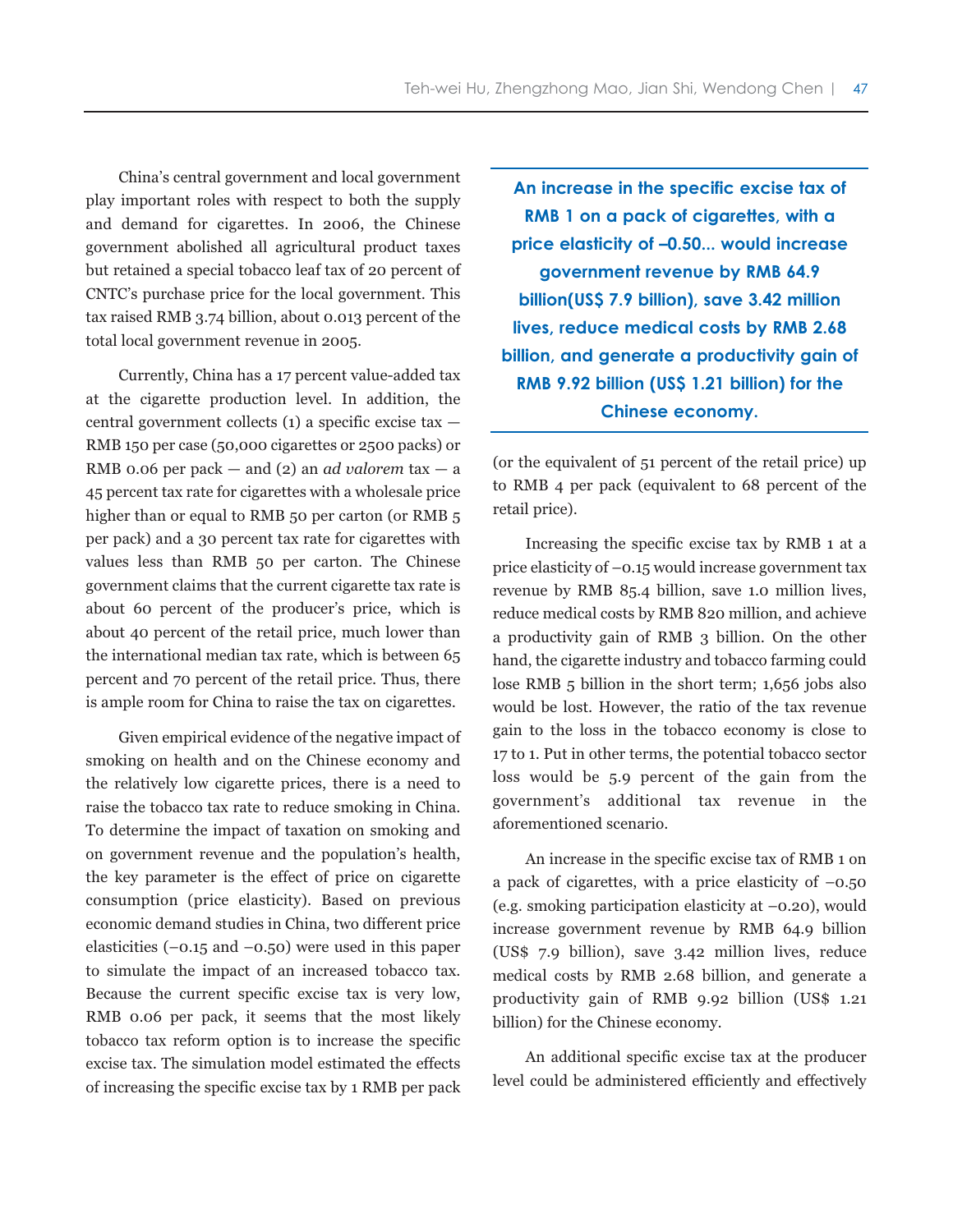without changing the existing Chinese tax collection system. Given the wide range of cigarette prices in China, a high specific excise tax would be an effective way to keep low-priced cigarettes off the market to achieve the goal of tobacco control and to improve health. The tax simulation estimates show that the additional government revenue obtained from the specific excise tax would greatly exceed the loss of revenue for tobacco farmers and for the cigarette manufacturing industry. In fact, the magnitude of the revenue loss is quite minimal — between 1 percent and 2 percent of the revenue for the entire sector. The additional tax revenue could be used to subsidize crop substitution for tobacco leaf, retrain displaced employees in the cigarette industry, and provide for health and welfare programs for low-income persons or families as well as tobacco control programs via earmarking.

#### **Recommendations**

The empirical economic analysis and tax simulation results presented in this report clearly support the policy position that increasing the tobacco tax in China as a highly effective instrument for tobacco control.

#### **Increase the cigarette tax**

The Chinese government should consider significantly increasing the cigarette-specific excise tax, which is currently RMB 0.06 per pack (RMB 150 per case), by at least RMB 1 per pack (RMB 2,500 per case) and gradually increasing it to a much higher amount while maintaining the current *ad valorem* tax. In so doing, the government should simplify the current twotier *ad valorem* tax into one single rate to prevent producers from arbitrarily adjusting the brand price to pay a lower tax rate. To maintain the effectiveness of tobacco control, the specific excise tax must be automatically adjusted for inflation, and ideally

**... increasing the tobacco tax in China [is] a highly effective instrument for tobacco control.**

adjusted to address increased consumer purchasing power as well. China should consider increasing the overall tax rate beyond 60 percent over time.

#### **Remove the tobacco leaf tax**

In the long run, the Chinese government should consider removing the special tobacco leaf tax. To mitigate revenue loss at the local level from the elimination of the special tobacco leaf tax, the central government could increase the cigarette-specific excise tax and transfer parts of the additional cigarette tax revenue back to local government.

**Reform revenue sharing between the central and local government**

The Chinese government should consider removing tobacco tax revenue sharing between the central government and the local government and use instead the existing central government revenue transfer mechanism between the central government and local government to support local fiscal needs. In the future, the contributions of the cigarette industry to government revenue may become smaller, given the increasing importance of multinational tobacco companies in the Chinese tobacco market. The role of the Chinese central government should be to pursue a more aggressive tobacco control strategy, consistent with the FCTC provision to increase the tobacco tax.

#### **Earmark the additional tax revenue**

The Chinese government should consider using a proportion of the additional cigarette tax revenue for tobacco control activities, such as media anti-smoking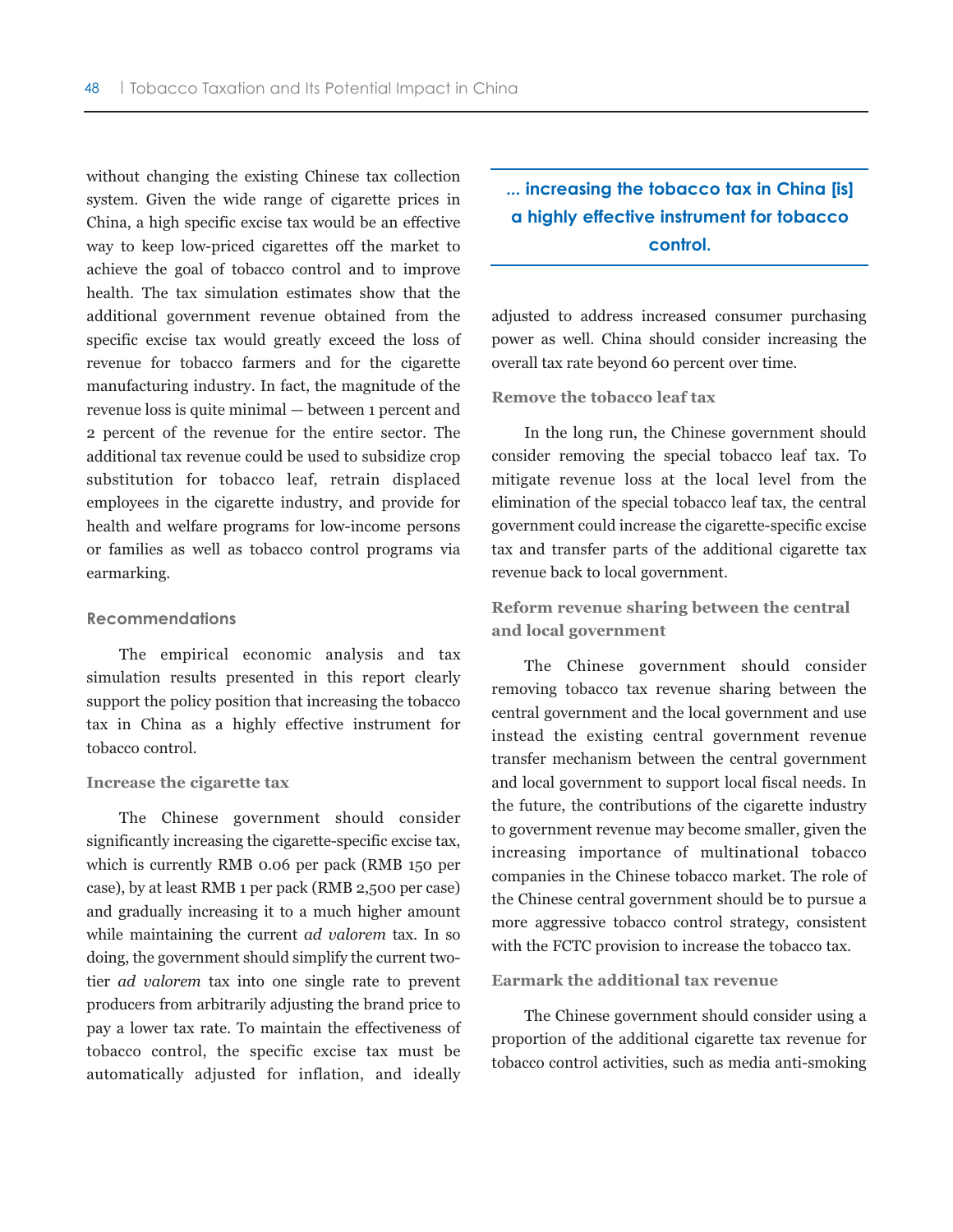campaigns, enforcement of nonsmoking legislation, staffing of tobacco control units, and potentially for coverage of health care expenses for the uninsured low-income population. The combined price and nonprice tobacco control campaigns will maximize China's efforts to reduce the impact of tobacco on society.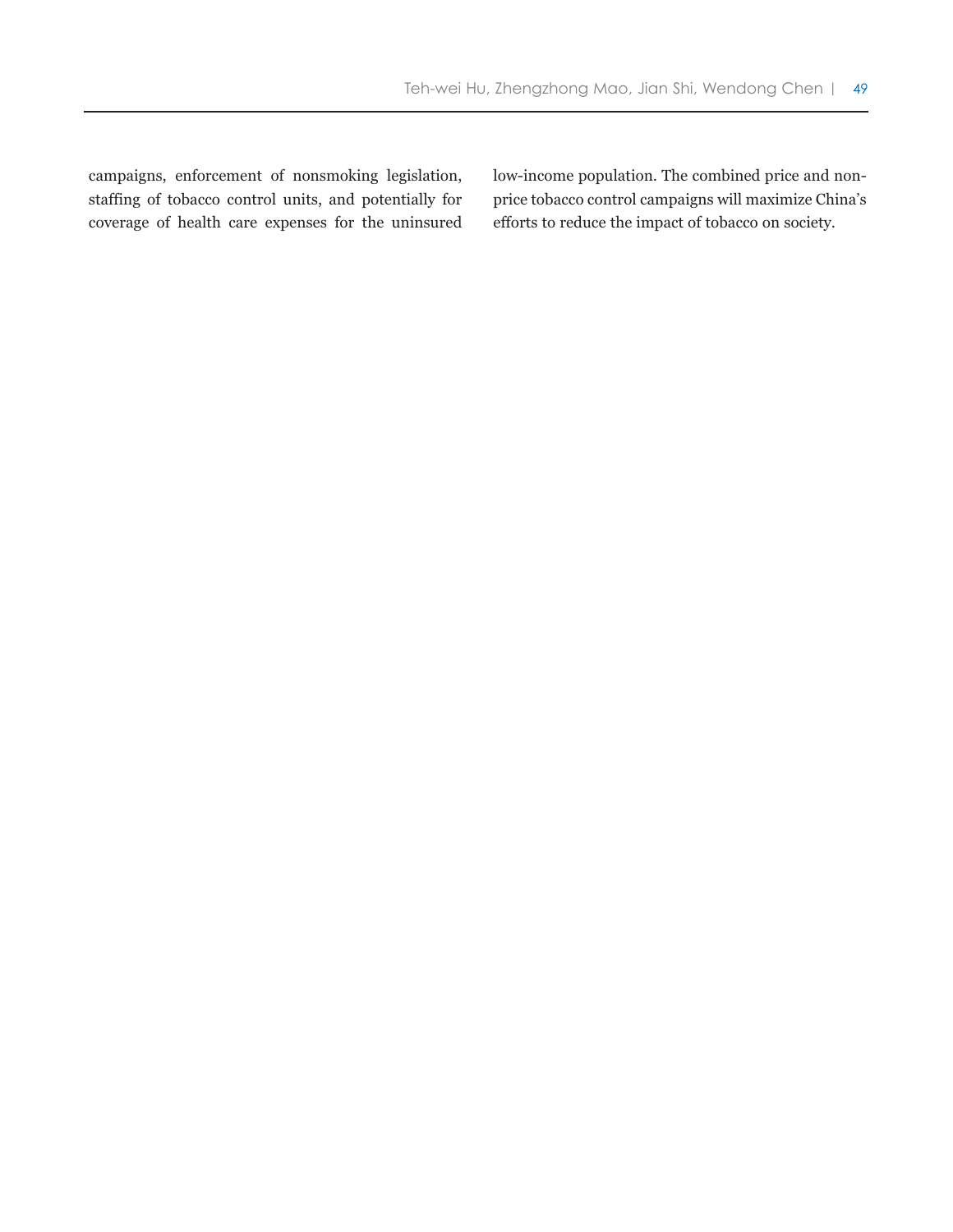### **Acknowledgements**

The International Union Against Tuberculosis and Lung Disease (The Union) under the Bloomberg Initiative to Reduce Tobacco Use project provided funding for this paper. The authors are grateful for the suggestions and comments provided on earlier drafts by Dr. Tom Frieden NYC Health Commissioner, Dr. Kelly Henning, and Dr. Julie Myers of the Bloomberg Initiative to Reduce Tobacco Use, Dr. Frank Chaloupka of the University of Illinois, Chicago, Dr. Hana Ross of the American Cancer Society, and Emil Sunley, formerly of the International Monetary Fund. We would like to thank Dr. Hai-Yen Sung of the University of California, San Francisco, who provided simulation analyses on the demand model (Chapter IV), and Professor Qing Zhu at the Chinese People's University and Dr. Shangxi Liu of the Ministry of Finance for providing input into the taxation sections. Thanks to Ms. D. Lynne Kaltreider for her editing. Much of the background material and technical analysis in this paper is drawn from *Tobacco Control Policy Analysis in China: Economics and Health*, edited by Teh-wei Hu and published by World Scientific Publishing Co., Singapore, in January of 2008.

The authors remain responsible for the contents of the paper, and the views expressed herein do not represent the authors' affiliations.